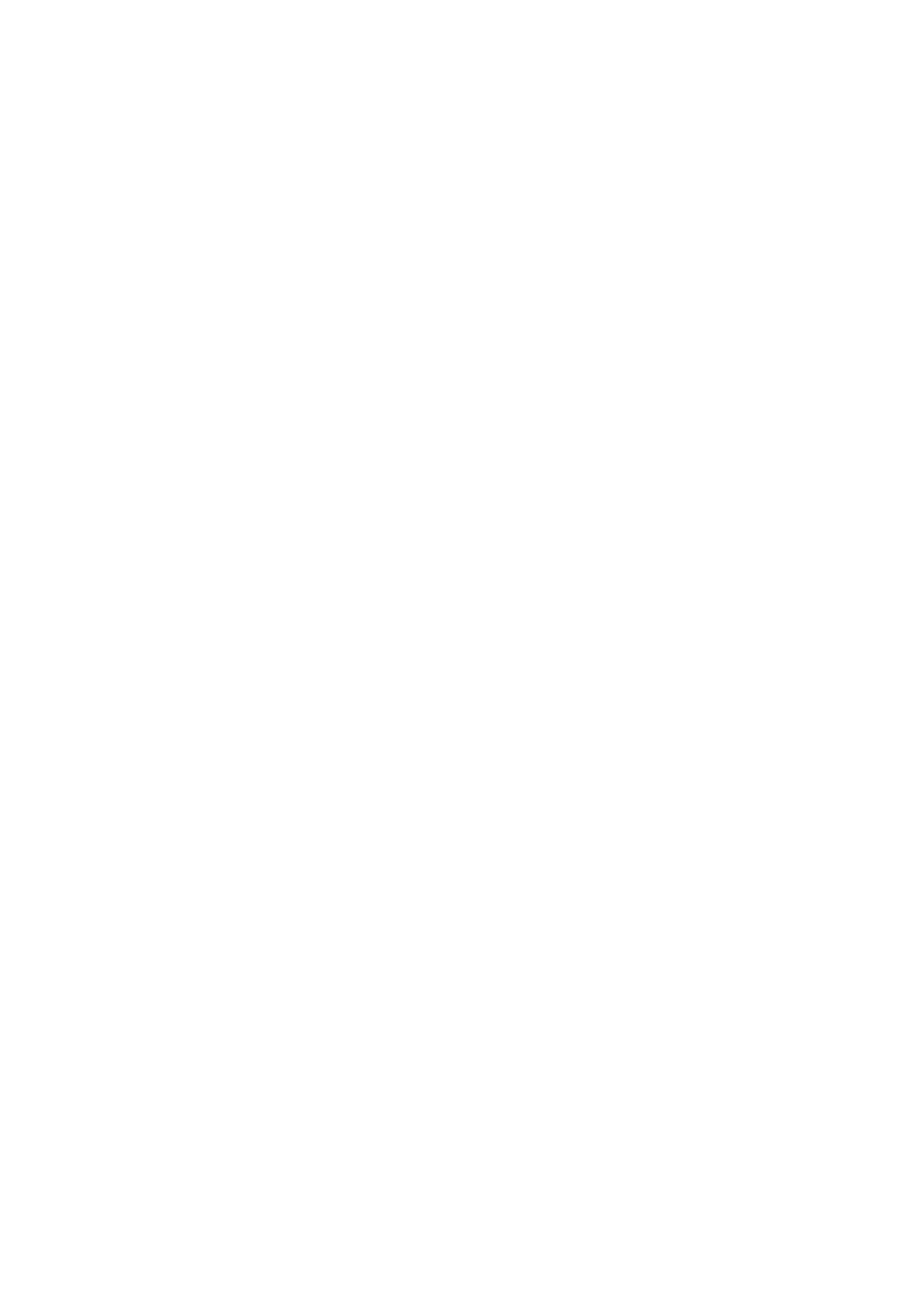©Copyright 2002 ADLINK Technology Inc.

All Rights Reserved.

Manual Rev. 1.22 June 7, 2002

Pato No : 50-11107-200

The information in this document is subject to change without prior notice in order to improve reliability, design and function and does not represent a commitment on the part of the manufacturer.

In no event will the manufacturer be liable for direct, indirect, special, incidental, or consequential damages arising out of the use or inability to use the product or documentation, even if advised of the possibility of such damages.

This document contains proprietary information protected by copyright. All rights are reserved. No part of this manual may be reproduced by any mechanical, electronic, or other means in any form without prior written permission of the manufacturer.

#### **Trademarks**

NuDAQ<sup>®</sup>, DAQBench<sup>®</sup> are registered trademarks of ADLINK Technology Inc.

Other product names mentioned herein are used for identification purposes only and may be trademarks and/or registered trademarks of their respective companies.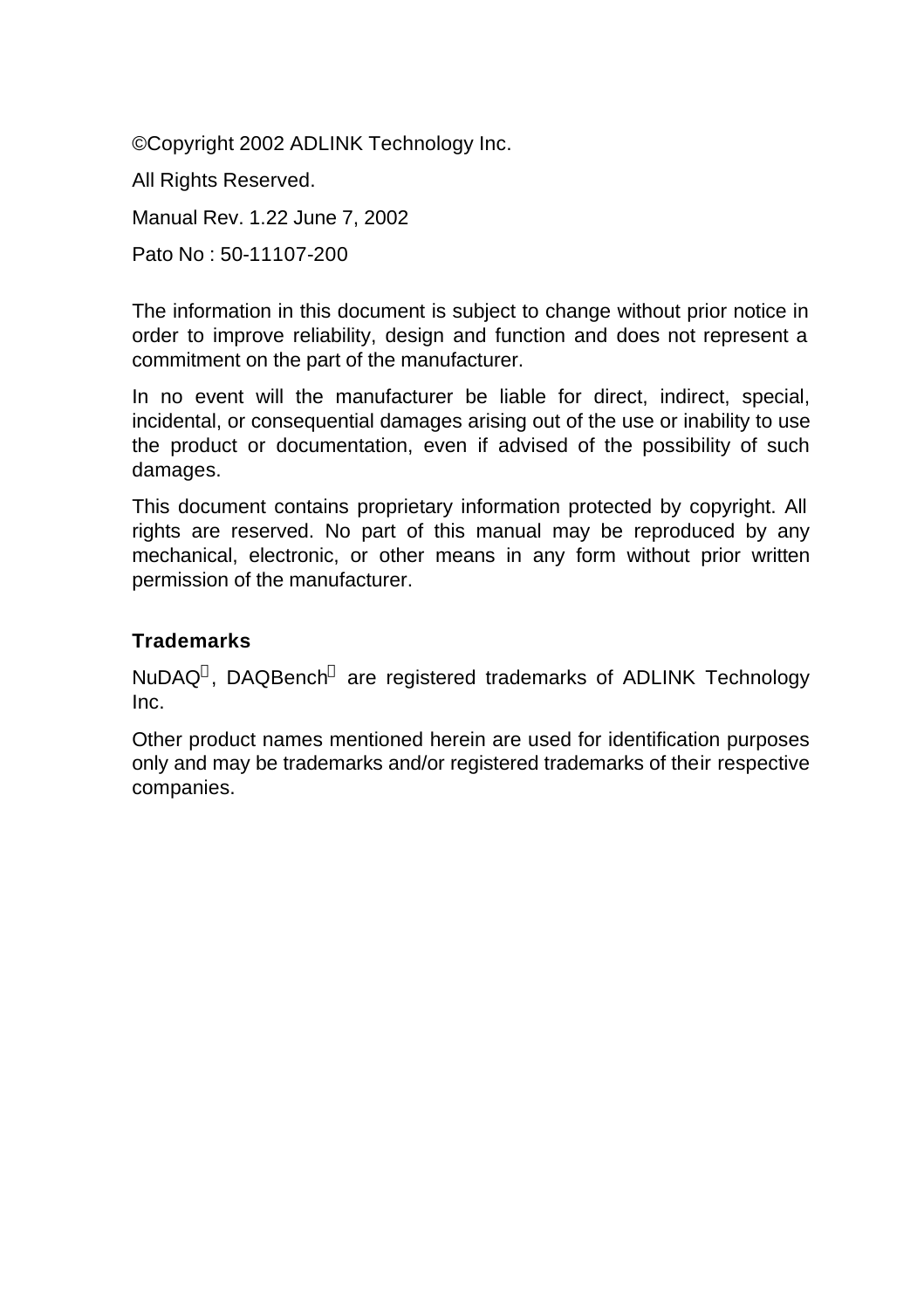# Getting service from ADLINK

**Customer Satisfaction is always the most important thing for ADLINK Tech Inc. If you need any help or service, please contact us and get it.**

| <b>ADLINK Technology Inc.</b> |                                         |                                                              |  |  |  |  |
|-------------------------------|-----------------------------------------|--------------------------------------------------------------|--|--|--|--|
| Web Site                      | http://www.adlinktech.com               |                                                              |  |  |  |  |
|                               | Sales & Service service@adlinktech.com  |                                                              |  |  |  |  |
|                               | <b>NuDAQ</b>                            | Inudag@adlinktech.com                                        |  |  |  |  |
| Technical                     | automation@adlinktech.com<br>automation |                                                              |  |  |  |  |
| Support                       | <b>NuIPC</b>                            | nuipc@adlinktech.com                                         |  |  |  |  |
|                               | NuPRO/EBC                               | nupro@adlinktech.com                                         |  |  |  |  |
| ITEL                          | +886-2-82265877                         | FAX +886-2-82265717                                          |  |  |  |  |
| <b>Address</b>                |                                         | 9F, No. 166, Jian Yi Road, Chungho City, Taipei, 235 Taiwan, |  |  |  |  |

**Please inform or FAX us of your detailed information for a prompt, satisfactory and constant service.** 

| <b>Detailed Company Information</b> |                                                                                                             |  |  |  |  |
|-------------------------------------|-------------------------------------------------------------------------------------------------------------|--|--|--|--|
| Company/Organization                |                                                                                                             |  |  |  |  |
| <b>Contact Person</b>               |                                                                                                             |  |  |  |  |
| E-mail Address                      |                                                                                                             |  |  |  |  |
| <b>Address</b>                      |                                                                                                             |  |  |  |  |
| Country                             |                                                                                                             |  |  |  |  |
| <b>TEL</b>                          | <b>FAX</b>                                                                                                  |  |  |  |  |
| <b>Web Site</b>                     |                                                                                                             |  |  |  |  |
| Questions                           |                                                                                                             |  |  |  |  |
| <b>Product Model</b>                |                                                                                                             |  |  |  |  |
| <b>Environment to Use</b>           | OS:<br>Computer<br>$M/B$ :<br>CPU:<br>BIOS:<br>Chipset:<br>Video Card:<br>Network Interface Card:<br>Other: |  |  |  |  |
| <b>Challenge Description</b>        |                                                                                                             |  |  |  |  |
| Suggestions<br>to<br><b>ADLINK</b>  |                                                                                                             |  |  |  |  |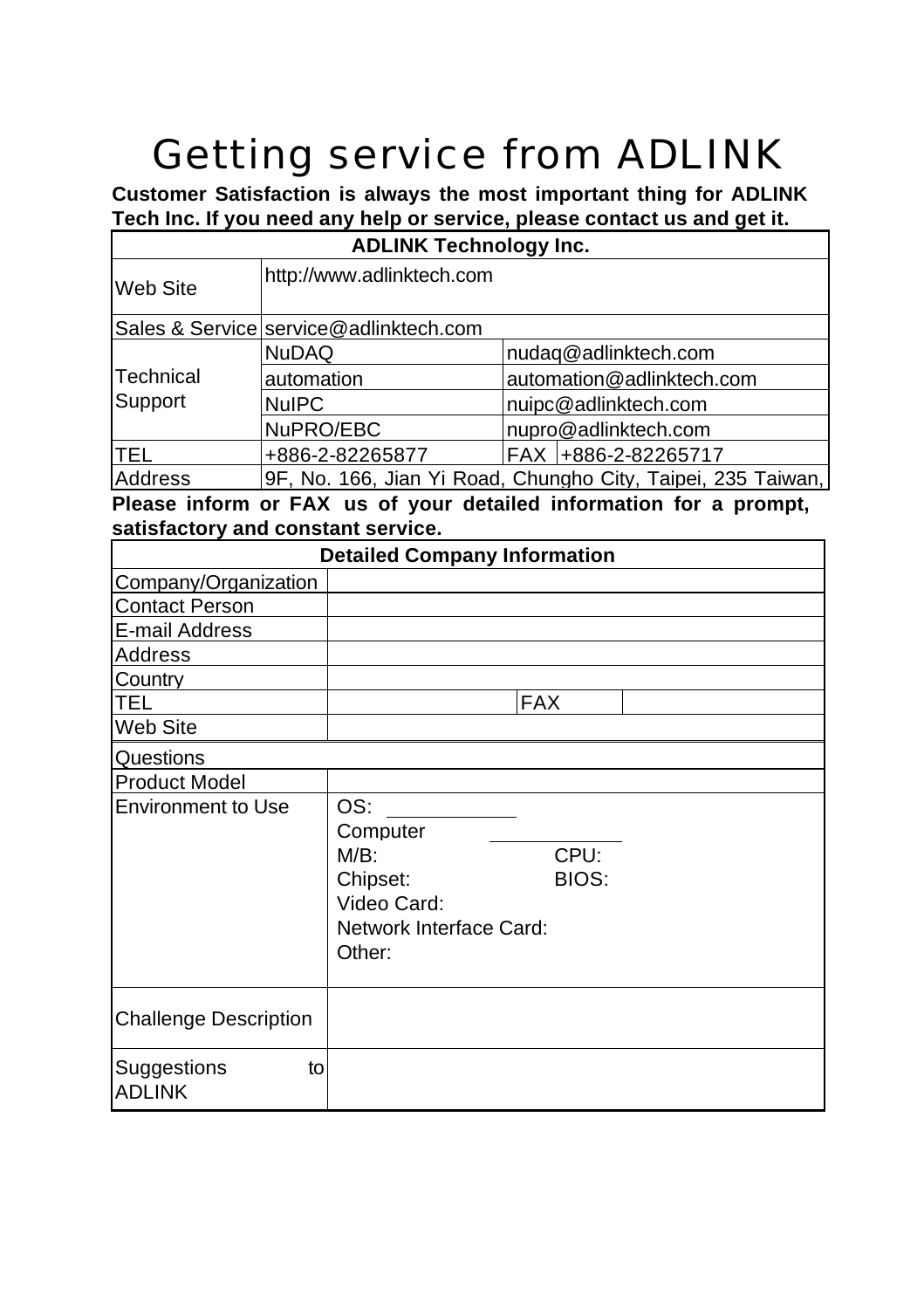# **Table of Contents**

| 1.1   |                                           |  |
|-------|-------------------------------------------|--|
| 1.1.1 |                                           |  |
| 1.1.2 |                                           |  |
| 1.1.3 |                                           |  |
| 1.2   |                                           |  |
| 1.3   |                                           |  |
| 1.4   |                                           |  |
| 1.4.1 |                                           |  |
| 1.4.2 |                                           |  |
| 1.4.3 |                                           |  |
| 1.4.4 |                                           |  |
| 1.4.5 |                                           |  |
| 1.4.6 |                                           |  |
| 1.4.7 |                                           |  |
| 1.4.8 |                                           |  |
|       |                                           |  |
| 2.1   |                                           |  |
| 2.2   |                                           |  |
| 2.3   |                                           |  |
| 2.4   |                                           |  |
| 2.5   | Connectors' Pin Assignment of PCI-7348 11 |  |
| 2.6   | Connectors' Pin Assignment of PCI-7396 12 |  |
| 2.7   |                                           |  |
|       | 2.7.1                                     |  |
|       |                                           |  |
| 2.8.1 |                                           |  |
| 2.8.2 |                                           |  |
| 2.8.3 |                                           |  |
|       |                                           |  |
| 3.1   |                                           |  |
| 3.2   |                                           |  |
| 3.3   |                                           |  |
|       |                                           |  |
| 3.4   |                                           |  |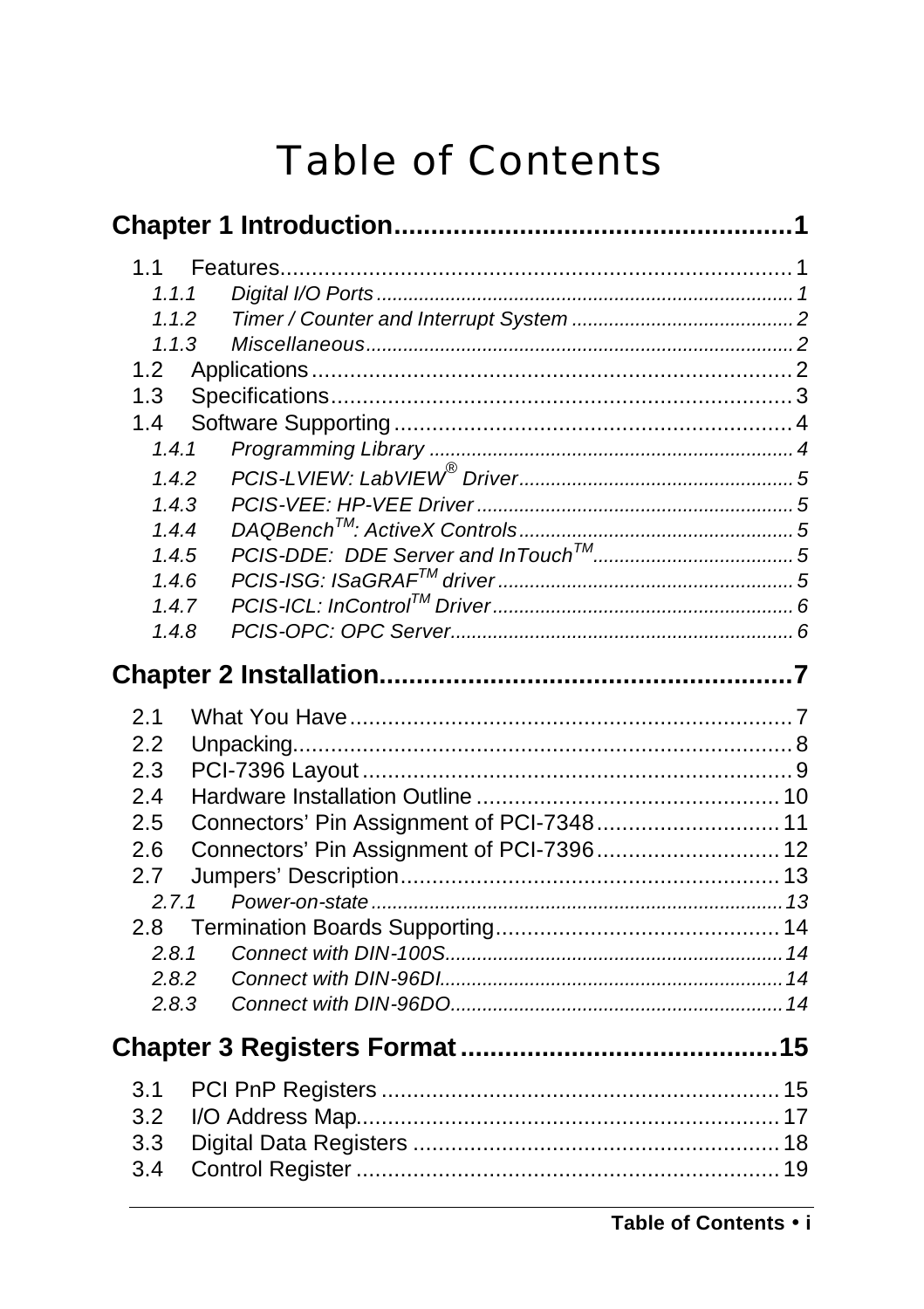| 3.5<br>3.6<br>3.7<br>3.8 |  |
|--------------------------|--|
| 3.9<br>3.10<br>3.11      |  |
|                          |  |
| 4.1                      |  |
| 4.1.1                    |  |
| 4.1.2                    |  |
| 4.2                      |  |
| 4.2.1                    |  |
| 4.2.2                    |  |
| 4.2.3                    |  |
|                          |  |
| 4.3.1                    |  |
| 4.3.2                    |  |
| 4.3.3<br>4.3.4           |  |
| 4.3.5                    |  |
| 4.4                      |  |
|                          |  |
|                          |  |
| 5.1                      |  |
| 5.2                      |  |
| 5.2.1                    |  |
|                          |  |
| 5.2.2                    |  |
| 5.3                      |  |
| 5.4                      |  |
| 5.5                      |  |
| 5.6                      |  |
| 5.7                      |  |
| 5.8                      |  |
| 5.9                      |  |
| 5.10                     |  |
| 5.11                     |  |
| 5.12<br>5.13             |  |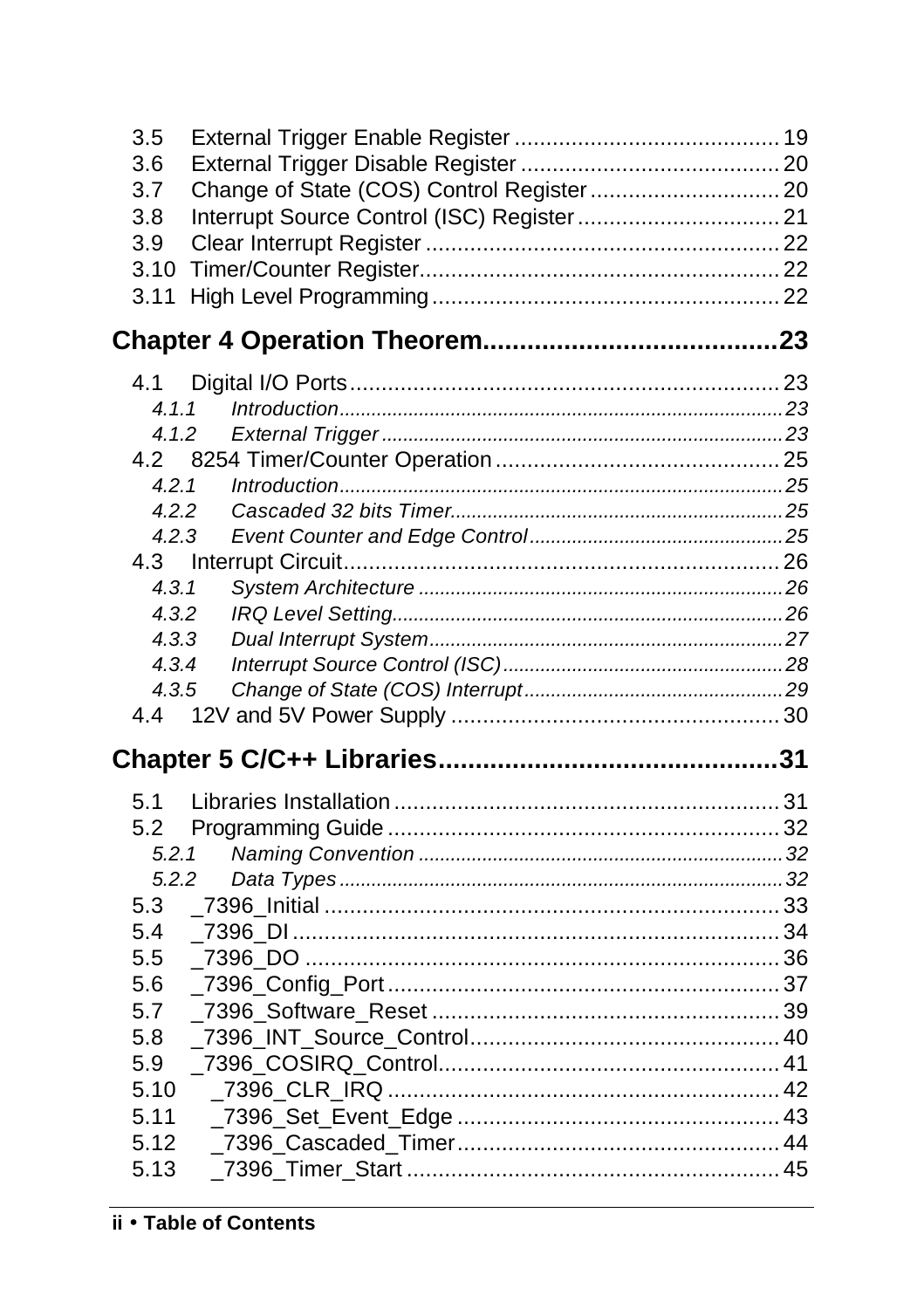| A1.1             |  |
|------------------|--|
| A1.2             |  |
| A1.3             |  |
| A1.4             |  |
| A1.5             |  |
|                  |  |
|                  |  |
| A2.1             |  |
| A22              |  |
| A2.3             |  |
| A2.4             |  |
| A <sub>2.5</sub> |  |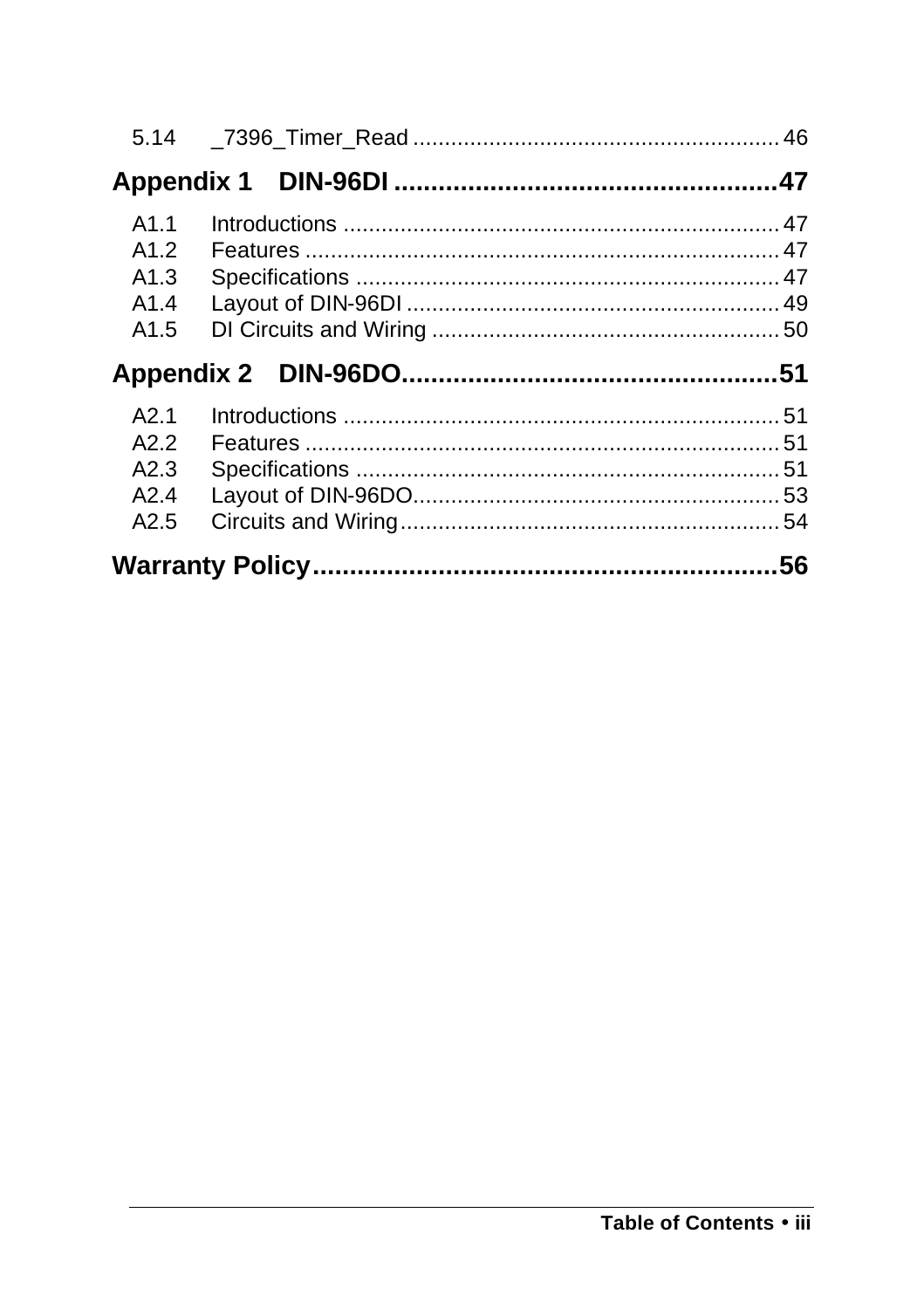# How to Use This Guide

This manual is designed to help you use the PCI-7396. It describes how to modify and control various functions on the PCI-7396 card to meet your requirements. It is divided into three chapters:

- ◆ **Chapter 1,** "Introduction," gives an overview of the product features. applications, and specifications.
- u **Chapter 2,** "Installation," describes how to install the PCI-7396. The layout of PCI-7396 is shown. The jumper settings, the connectors' pin assignment, and the other notes for installation are described.
- u **Chapter 3,** "Registers' Format," describes the details of registers' format and structure of the PCI-7396, this information is very important for the programmers who want to control the hardware by low-level programming language.
- ◆ Chapter 4, "Operation Theorem" describes more details about the versatile functions, including DIO, timer / counter, and interrupt systems.
- ◆ **Chapter 5.** "C/C++ Software Libraries" specifies the software libraries of C/C++ language under DOS environment that make you operate the functions of this card easily.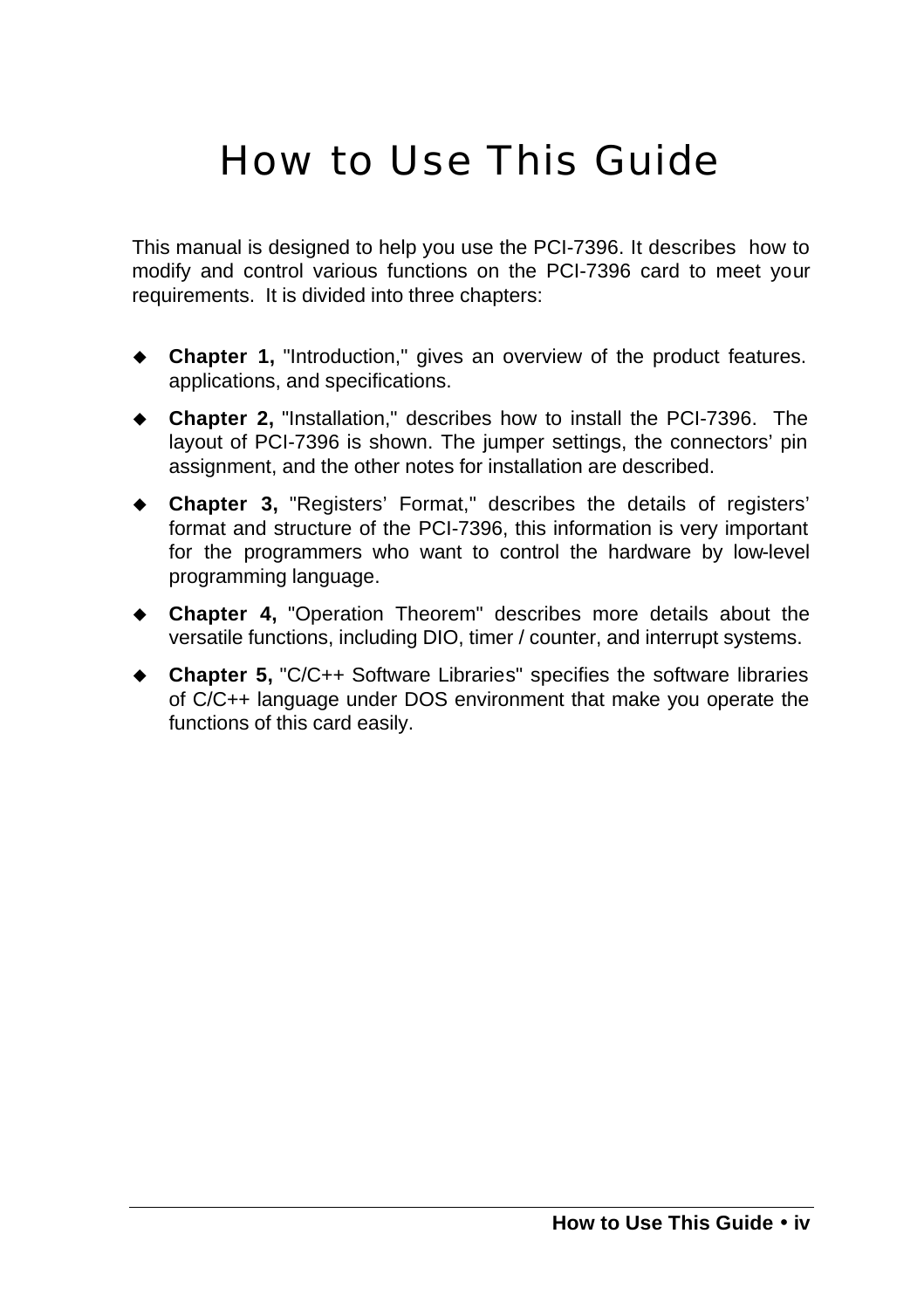# 1

# Introduction

The PCI-7396 is a 48/96-bit parallel digital input/output (DIO) card designed for industrial applications. The plug and play feature of PCI-Bus architecture make it easy for users to install their systems quickly.

The PCI-7396 emulates two/four 8255 Programmable Peripheral Interface (PPI) chips. Each PPI offers 3 8-bit DIO ports which can be accessed simultaneously. The total 6/12 ports can be programmed as input or output independently.

The PCI-7396 supports external trigger to latch the digital input data. The function of "Change of State" (COS) interrupt is provided. It means when anyone of these digital inputs changes its state, an interrupt will be generated for user to handle this external event.

## 1.1 Features

The PCI-7396 Digital I/O boards provide the following advanced features:

#### **1.1.1 Digital I/O Ports**

- ◆ 48/96 TTL compatible digital I/O lines
- $\bullet$  SCSI-type 100-pin connector (AMP-787082-9)
- $\triangleq$  48mA High current driving capability per channel
- $\triangleleft$  Output status read-back
- $\bullet$  Support external trigger to latch digital input data (PCI-7348 only)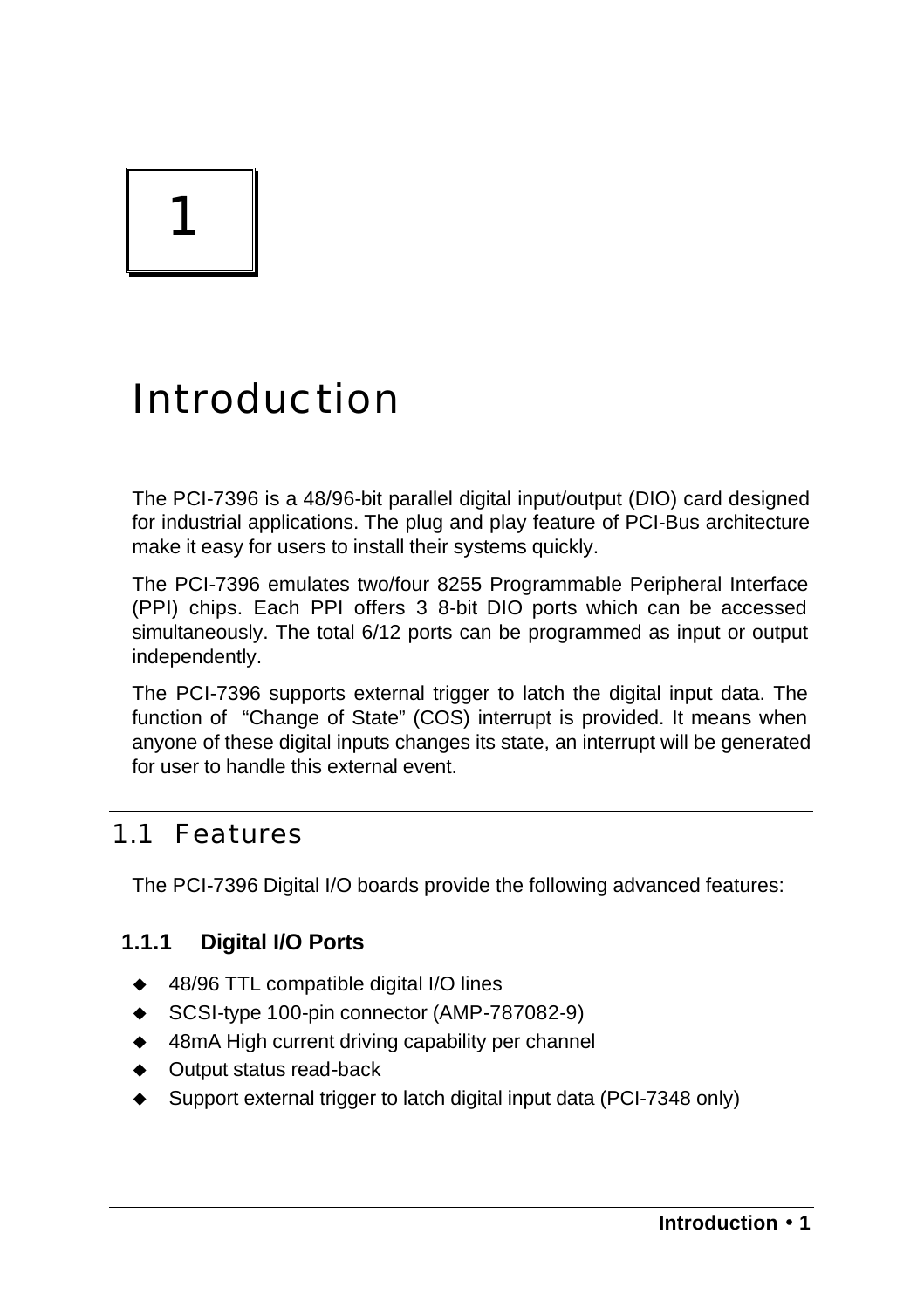#### **1.1.2 Timer / Counter and Interrupt System**

- $\triangle$  A programmable 32-bit timer to generate timer interrupt
- $\triangle$  A programmable 16-bit event counter to generate event interrupt
- ◆ 48/96-bit change of state (COS) interrupt
- $\triangleleft$  Dual interrupt system

#### **1.1.3 Miscellaneous**

- ◆ Provide 12V and 5V power supply on SCSI-type 100-pin connectors(only for PCI-7348)
- $\bullet$  On board resettable fuses to protect power supply from external damage. (only for PCI-7348)

# 1.2 Applications

- ◆ Programmable mixed digital input & output
- $\bullet$  Industrial monitoring and controlling
- $\triangleleft$  LED indicator driving
- $\leftarrow$  Parallel data transfer
- TTL, DTL, and CMOS logic sensing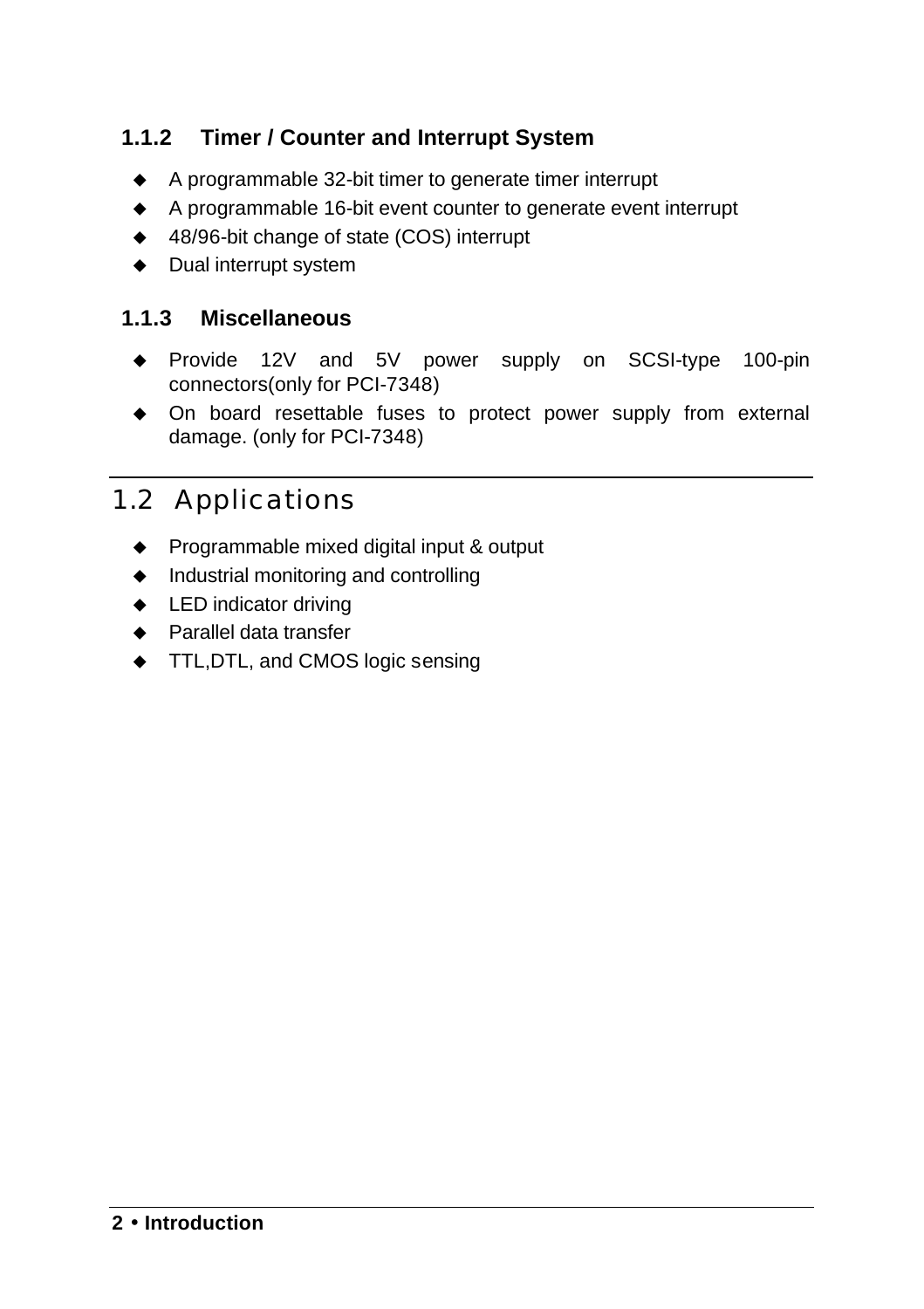# 1.3 Specifications

| 48-bit for PCI-7348             |                    |
|---------------------------------|--------------------|
| 96-bit for PCI-7396             |                    |
| Logic High Voltage              | $: 2.0 V$ to 5.25V |
| Logic Low Voltage               | $: 0.0 V$ to 0.80V |
| Logic High Current              | : 0.1 uA           |
| Logic Low Current               | : -8 mA            |
| Logic High Voltage              | : Typical 3.3 V    |
|                                 | : Minimum 2.4 V    |
| Logic Low Voltage               | : Maximum 0.5V     |
| Logic High Current              | : -15.0 mA         |
| Logic Low Current               | : 48.0 mA          |
| $0^\circ \sim 60^\circ$ C       |                    |
| $-20^\circ \sim 80^\circ$ C     |                    |
| $5\% \sim 95\%$ non-condensing  |                    |
| 100-pin SCSI connector          |                    |
| PCI bus, rev 2.1                |                    |
| Set by PCI BIOS                 |                    |
| Set by PCI BIOS                 |                    |
| PCI-7348:350mA (TYP)            |                    |
| PCI-7396 : 450mA (TYP)          |                    |
| 1M bytes/sec (Typical)          |                    |
| Half-size PCB : 158 mm x 107 mm |                    |
|                                 |                    |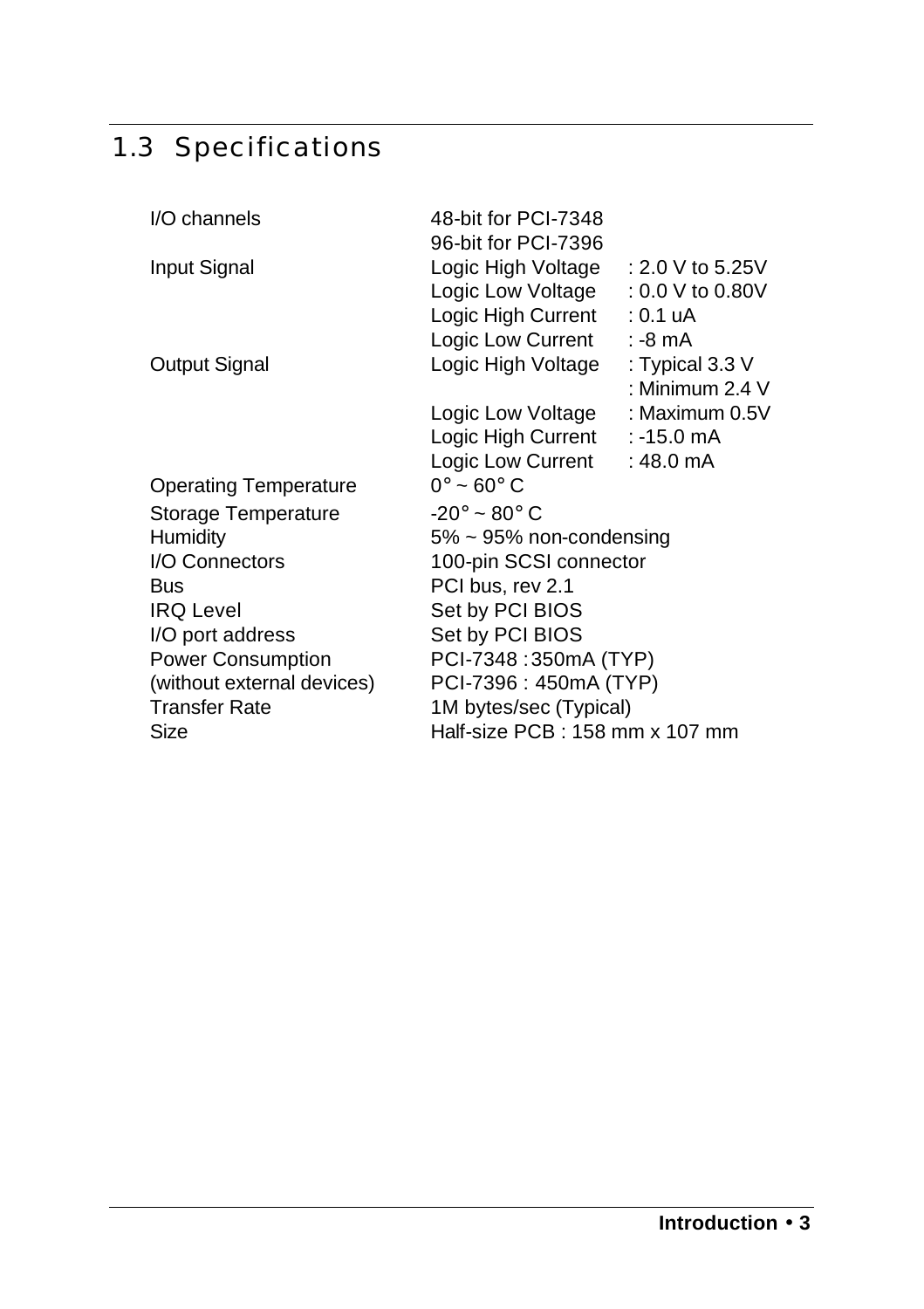# 1.4 Software Supporting

ADLink provides versatile software drivers and packages for users' different approach to built-up a system. We not only provide programming library such as DLL for many Windows systems, but also provide drivers for many software package such as LabVIEW®, HP VEE™, DASYLab™, InTouch™, InControl<sup>™</sup>, ISaGRAF<sup>™</sup>, and so on.

All the software options are included in the ADLink CD. The non-free software drivers are protected with serial licensed code. Without the software serial number, you can still install them and run the demo version for two hours for demonstration purpose. Please contact with your dealer to purchase the formal license serial code.

#### **1.4.1 Programming Library**

For customers who are writing their own programs, we provide function libraries for many different operating systems, including:

- ◆ **DOS** Library: Borland C/C++ and Microsoft C++, the functions descriptions are included in this user's guide.
- ◆ Windows 95 DLL: For VB, VC++, Delphi, BC5, the functions descriptions are included in this user's guide.
- ◆ PCIS-DASK: Include device drivers and DLL for **Windows 98**, **Windows NT** and **Windows 2000**. DLL is binary compatible across Windows 98, Windows NT and Windows 2000. That means all applications developed with PCIS-DASK are compatible across Windows 98, Windows NT and Windows 2000. The developing environment can be VB, VC++, Delphi, BC5, or any Windows programming language that allows calls to a DLL. The user's guide and function reference manual of PCIS-DASK are in the CD. Please refer the PDF manual files under (\\Manual\_PDF\Software\PCIS-DASK)
- ◆ PCIS-DASK/X: Include device drivers and shared library for **Linux**. The developing environment can be Gnu C/C++ or any programming language that allows linking to a shared library. The user's guide and function reference manual of PCIS-DASK/X are in the CD. (\\Manual\_PDF\Software\PCIS-DASK-X.)

The above software drivers are shipped with the board. Please refer to the "Software Installation Guide" to install these drivers.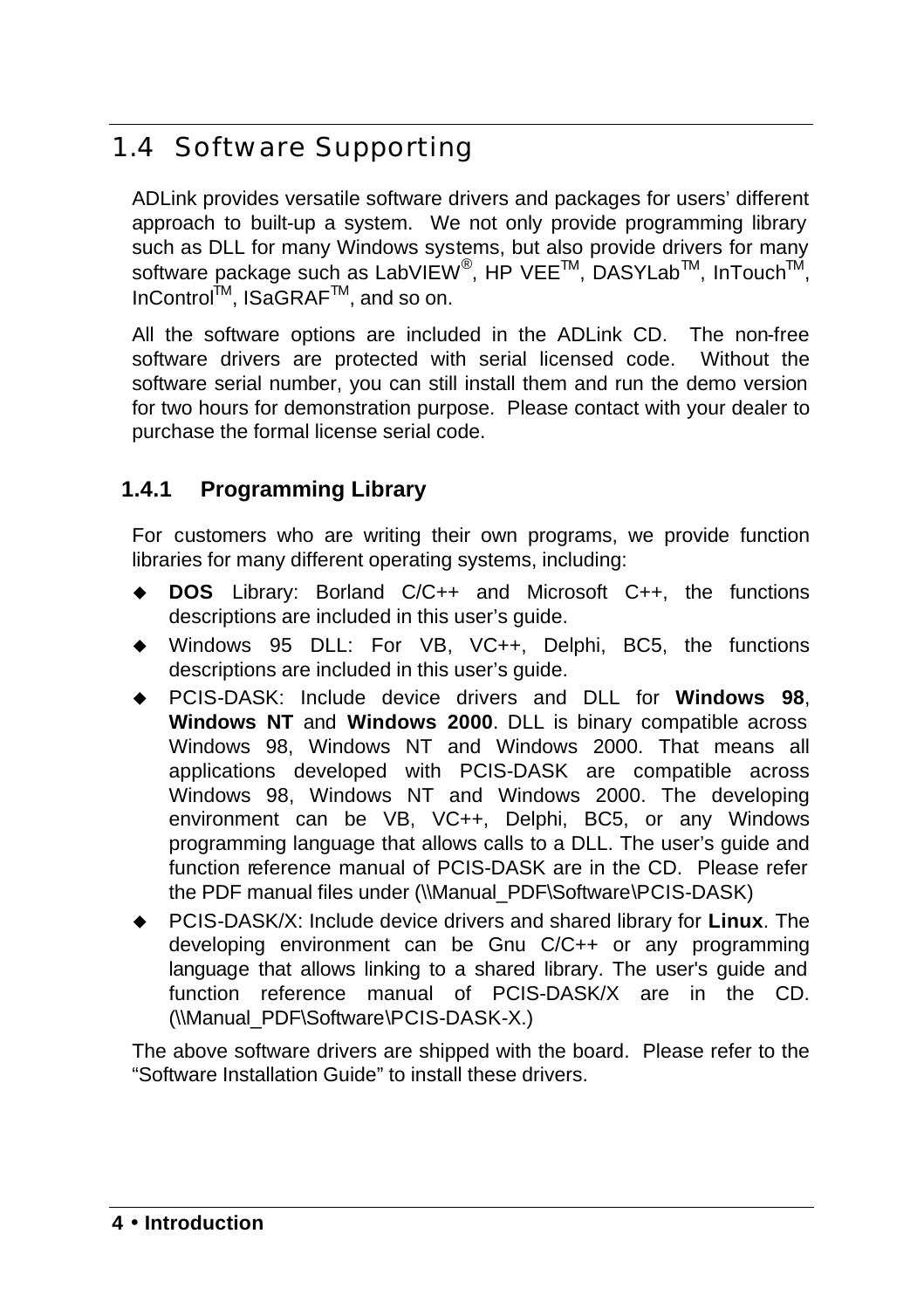## **1.4.2 PCIS-LVIEW: LabVIEW® Driver**

PCIS-LVIEW contains the VIs, which are used to interface with NI's LabVIEW® software package. The PCIS-LVIEW supports Windows 95/98/NT/2000. The LabVIEW<sup>®</sup> drivers are free shipped with the board. You can install and use them without license. For detail information about PCIS-LVIEW, please refer to the user's guide in the CD.

(\\Manual\_PDF\Software\PCIS-LVIEW)

#### **1.4.3 PCIS-VEE: HP-VEE Driver**

The PCIS-VEE includes the user objects, which are used to interface with HP VEE software package. PCIS-VEE supports Windows 95/98/NT. The HP-VEE drivers are free shipped with the board. You can install and use them without license. For detail information about PCIS-VEE, please refer to the user's guide in the CD.

(\\Manual\_PDF\Software\PCIS-VEE)

# **1.4.4 DAQBenchTM: ActiveX Controls**

We suggest the customers who are familiar with ActiveX controls and VB/VC++ programming use the DAQBench™ ActiveX Control components library for developing applications. The DAQBench™ is designed under Windows NT/98. For more detailed information about DAQBench, please refer to the user's guide in the CD.

(\\Manual\_PDF\Software\DAQBench\DAQBench Manual.PDF)

### **1.4.5 PCIS-DDE: DDE Server and InTouchTM**

DDE stands for Dynamic Data Exchange specifications. The PCIS-DDE includes the PCI cards' DDE server. The PCIS-DDE server is included in the ADLINK CD. It needs license. The DDE server can be used conjunction with any DDE client under Windows NT.

#### **1.4.6 PCIS-ISG: ISaGRAFTM driver**

The ISaGRAF WorkBench is an IEC1131-3 SoftPLC control program development environment. The PCIS-ISG includes ADLink products' target drivers for ISaGRAF under Windows NT environment. The PCIS-ISG is included in the ADLINK CD. It needs license.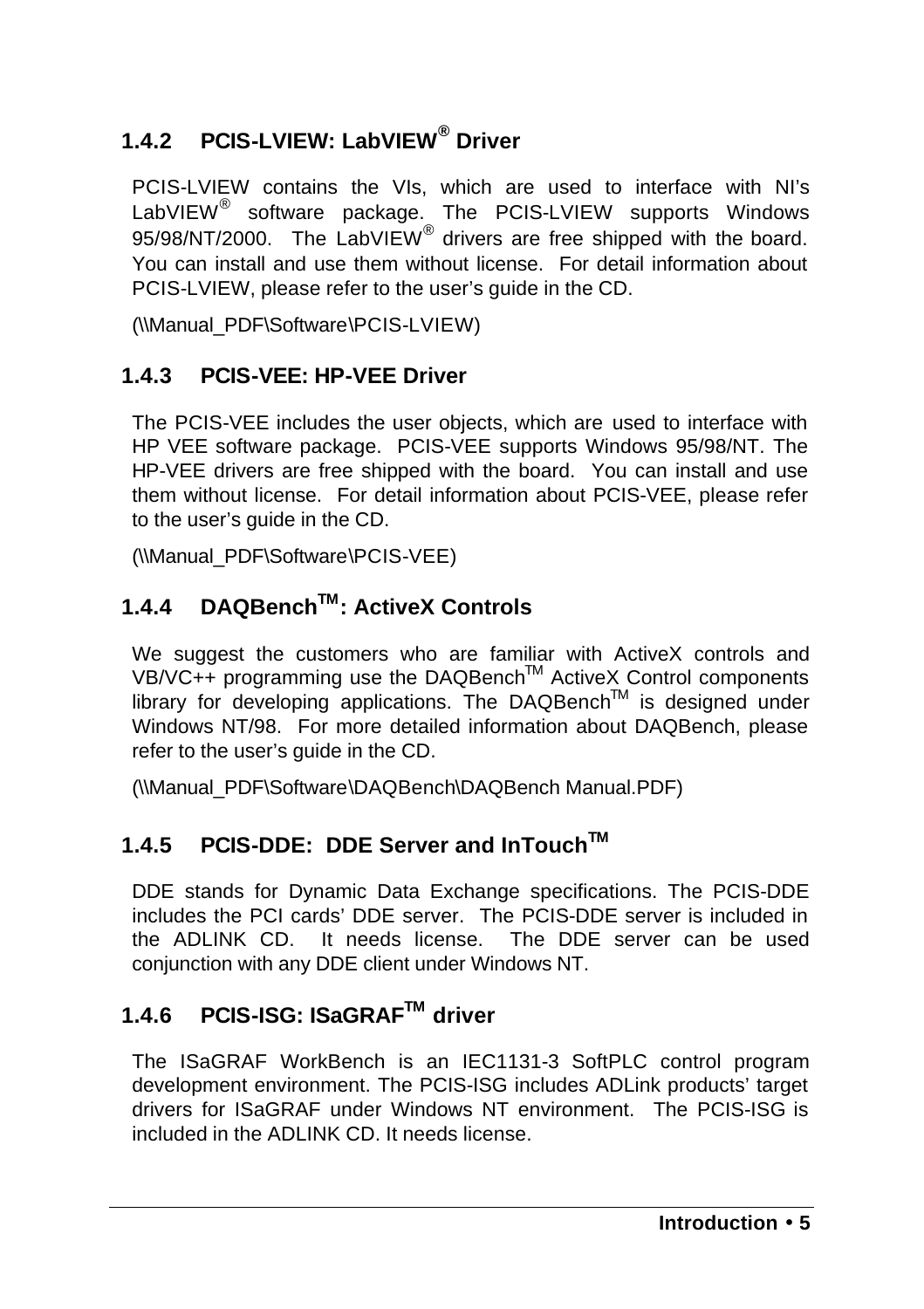# **1.4.7 PCIS-ICL: InControlTM Driver**

PCIS-ICL is the InControl driver which support the Windows NT. The PCIS-ICL is included in the ADLINK CD. It needs license.

#### **1.4.8 PCIS-OPC: OPC Server**

PCIS-OPC is an OPC Server, which can link with the OPC clients. There are many software packages on the market can provide the OPC clients now. The PCIS-OPC supports the Windows NT. It needs license.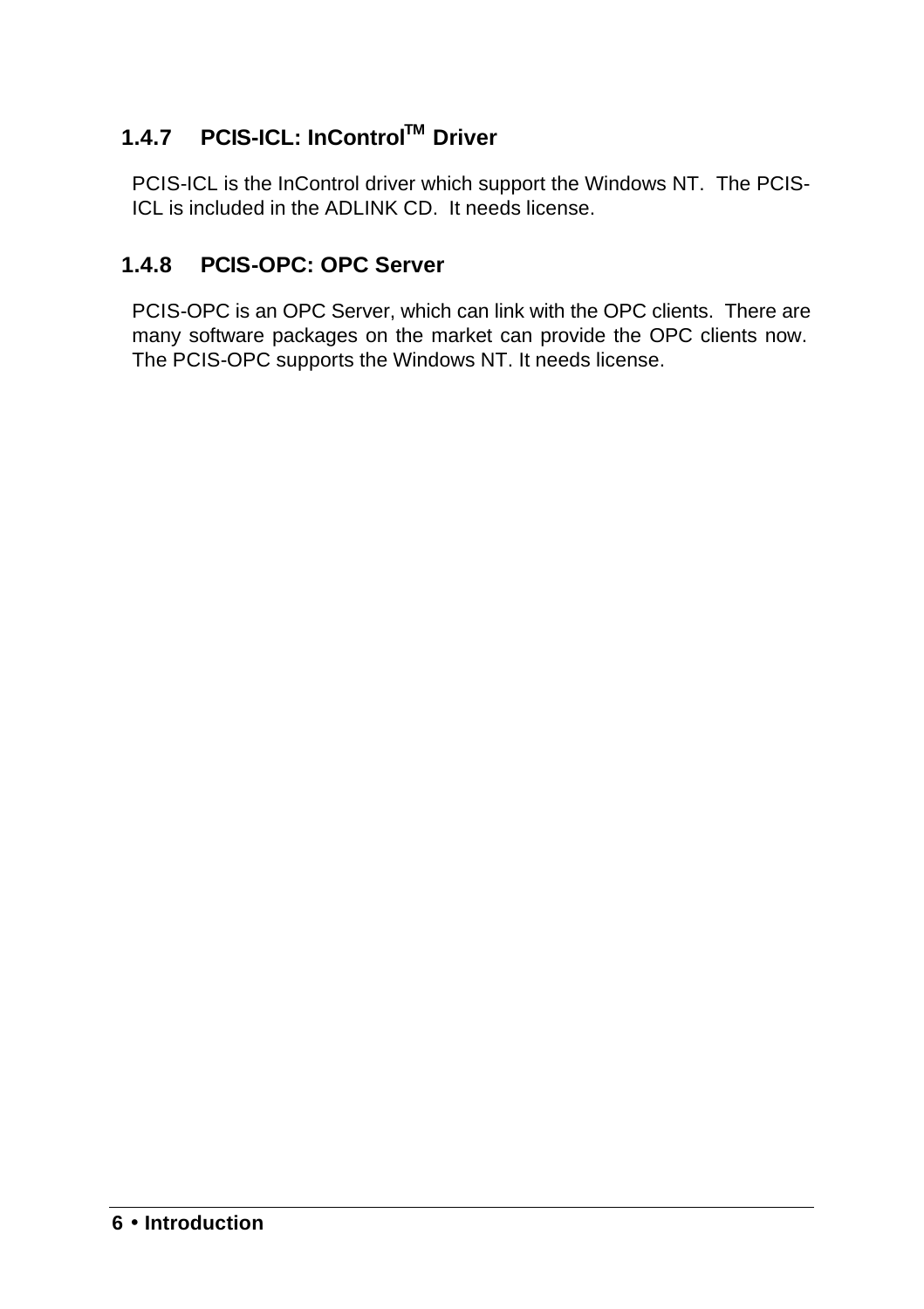# 2

# Installation

This chapter describes how to install the PCI-7396. The contents in the package and unpacking information that you should be careful are described.

Please follow the steps to install the PCI-7348/7396.

- $\blacklozenge$  Check what you have (section 2.1)
- $\blacklozenge$  Unpacking (section 2.2)
- $\leftarrow$  Check the PCB (section 2.3)
- $\bullet$  Install the hardware (section 2.4)
- $\bullet$  Please refer to the "Software Installation Guide" to install the software drivers.

### 2.1 What You Have

In addition to this *User's Manual*, the package includes the following items:

- ◆ PCI-7396 96-bits Parallel Digital I/O Card
- $\triangle$  ADI INK CD
- $\triangle$  Software Installation Guide

If any of these items is missing or damaged, contact the dealer from whom you purchased the product. Save the shipping materials and carton in case you want to ship or store the product in the future.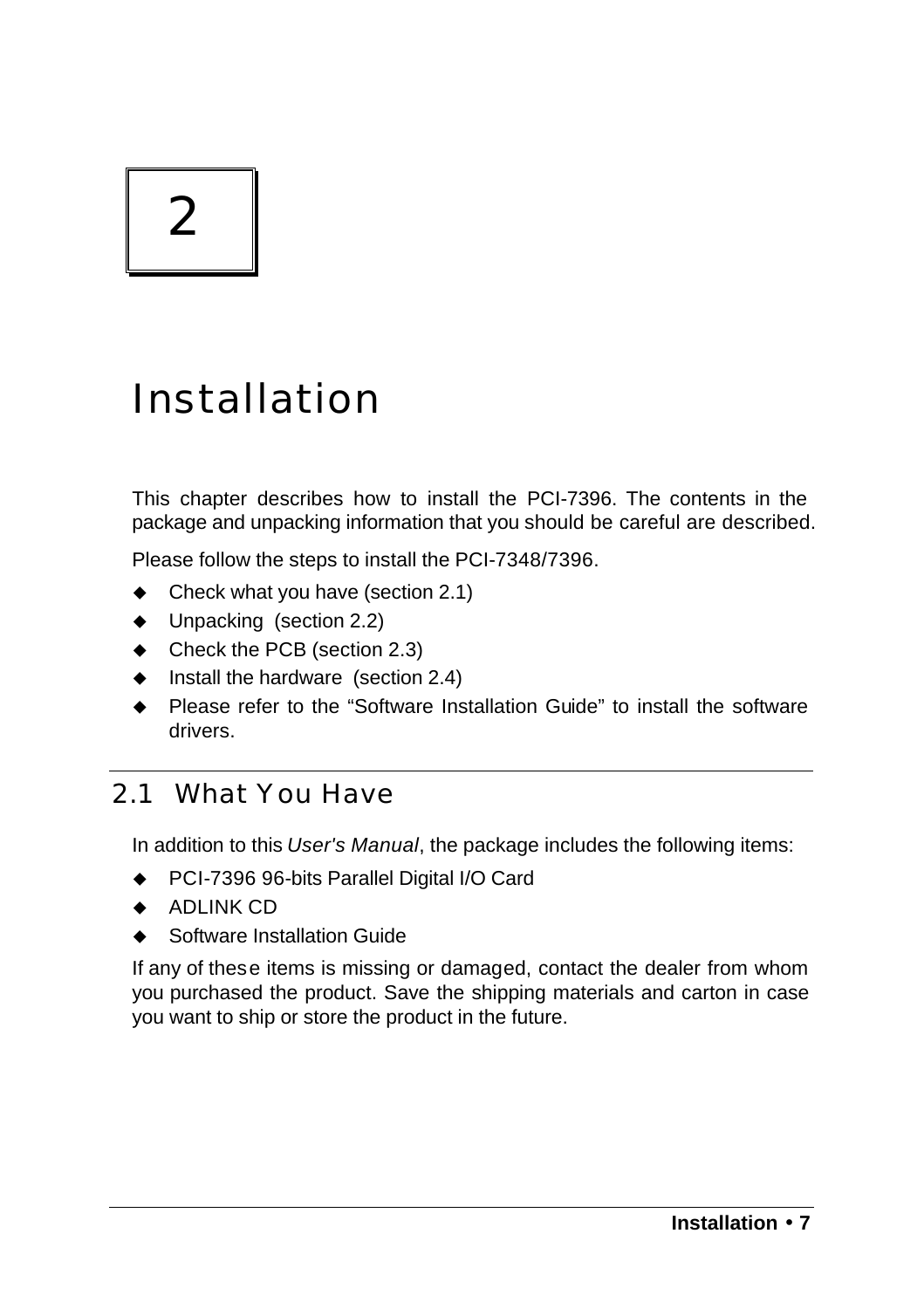# 2.2 Unpacking

Your PCI-7396 card contains sensitive electronic components that can be easily damaged by static electricity.

The card should be done on a grounded anti-static mat. The operator should be wearing an anti-static wristband, grounded at the same point as the anti-static mat.

Inspect the card module carton for obvious damage. Shipping and handling may cause damage to your module. Be sure there are no shipping and handing damages on the module before processing.

After opening the card module carton, exact the system module and place it only on a grounded anti-static surface component side up.

#### **Note:** DO NOT APPLY POWER TO THE CARD IF IT HAS BEEN DAMAGED.

You are now ready to install your PCI-7396.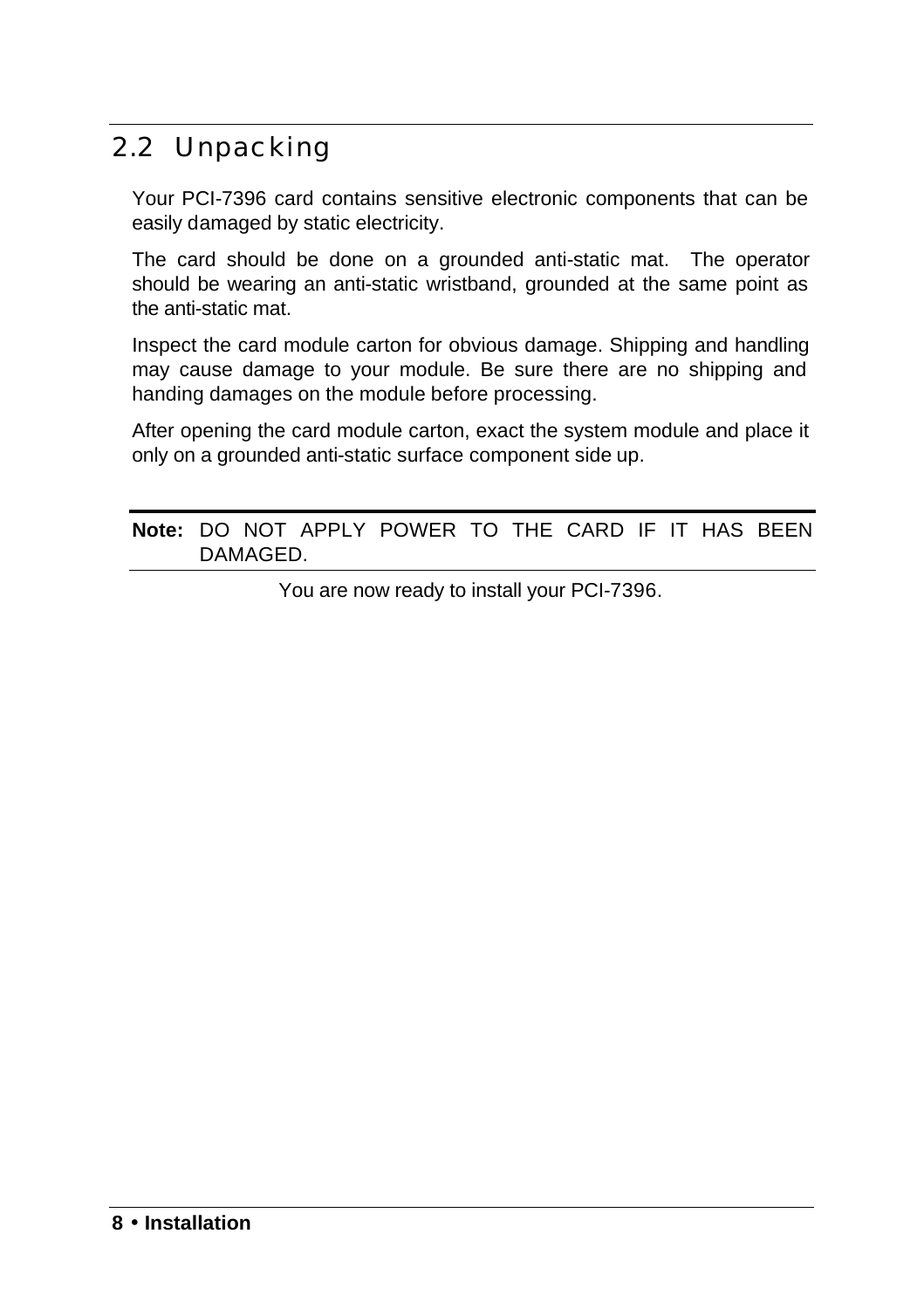2.3 PCI-7396 Layout



Figure 2.1 PCI-7396 Layout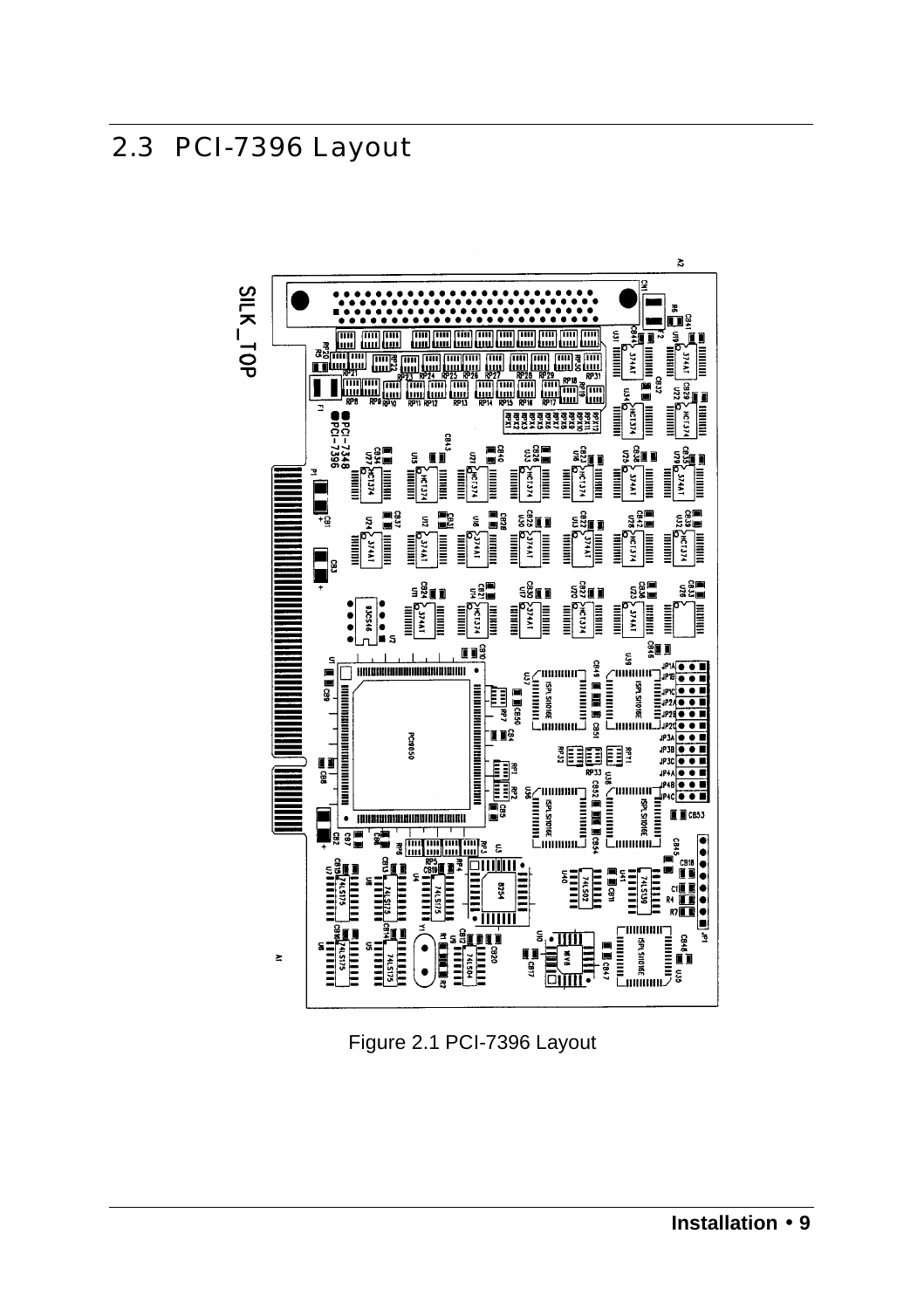# 2.4 Hardware Installation Outline

#### **Hardware configuration**

The PCI cards (or CompactPCI cards) are equipped with plug and play PCI controller, it can request base addresses and interrupt according to PCI standard. The system BIOS will install the system resource based on the PCI cards' configuration registers and system parameters (which are set by system BIOS). Interrupt assignment and memory usage (I/O port locations) of the PCI cards can be assigned by system BIOS only. These system resource assignments are done on a board-by-board basis. It is not suggested to assign the system resource by any other methods.

#### **PCI slot selection**

The PCI card can be inserted to any PCI slot without any configuration for system resource.

#### **Installation Procedures**

- 1 Turn off your computer
- 2 Turn off all accessories (printer, modem, monitor, etc.) connected to your computer.
- 3 Remove the cover from your computer.
- 4 Setup jumpers on the PCI or CompactPCI card.
- 5 Select a 32-bit PCI slot. PCI slot are short than ISA or EISA slots, and are usually white or ivory.
- 6 Before handling the PCI cards, discharge any static buildup on your body by touching the metal case of the computer. Hold the edge and do not touch the components.
- 7 Position the board into the PCI slot you selected.
- 8 Secure the card in place at the rear panel of the system.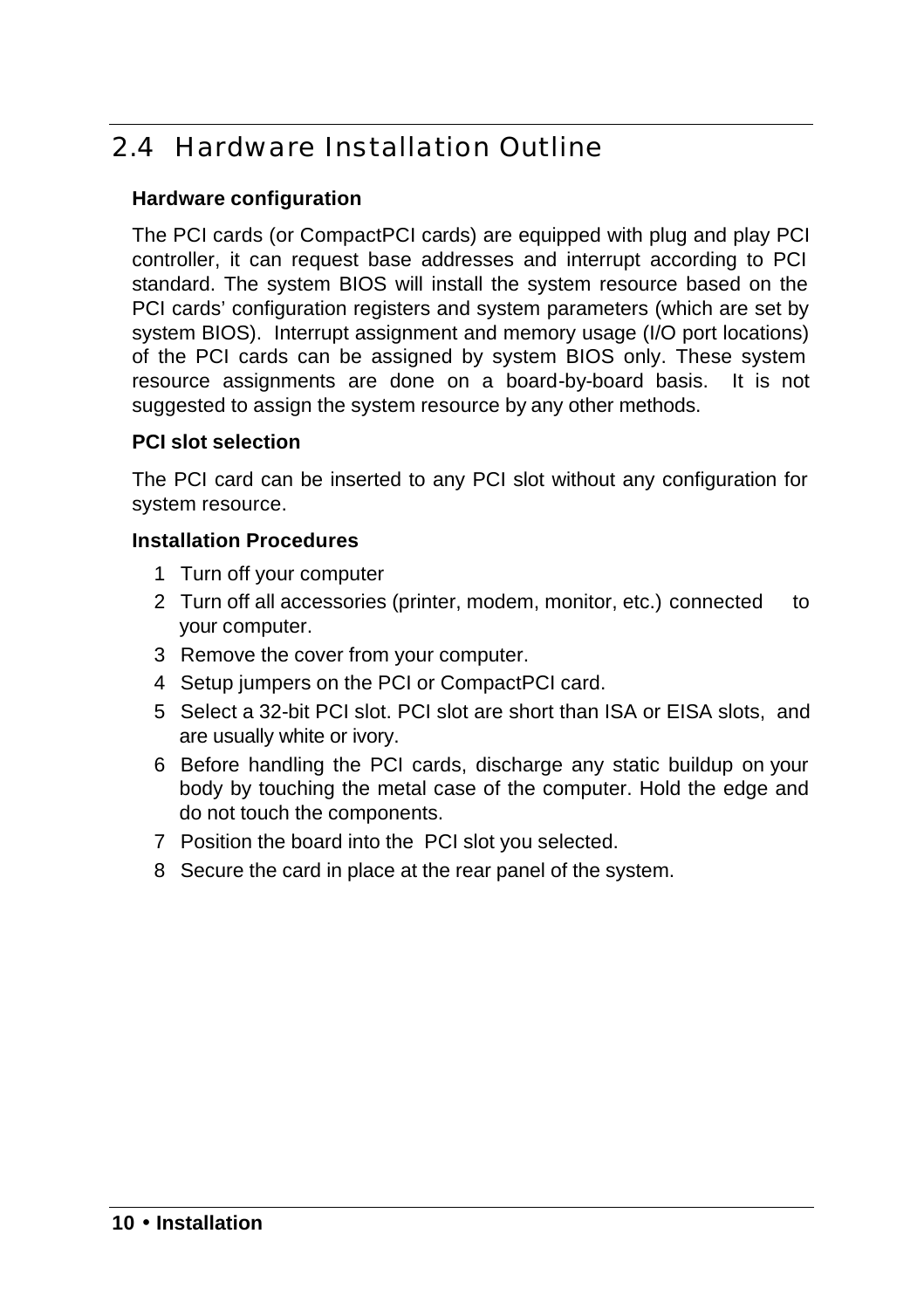# 2.5 Connectors' Pin Assignment of PCI-7348

The I/O pin assignment of PCI-7348 is shown in the Figure 2.2. **(1) (2) (3) (51)** (1) P1A0 (26) P2A0 (51) EVENT (76) GND (2) P1A1 (27) P2A1 (52) GND (77) GND



The DIO pin names are specified as *PnXb*, where

n : means the PPI number of the PCI-7348, n=1~2

 $X:$  means the port name of the PPI,  $X = 'A'$ , 'B' or 'C'

b: means the bit number of the port, b=0~7

For example, P1C4 means bit 4 of port C on PPI1.

| <b>EVENT</b><br>V5V<br>$+12V$<br><b>GND</b> | <b>EXTTRG</b> : External trigger signal to latch digital input data<br>: External event source for counter 0<br>$: +5V$ power supply output<br>$\div$ +12 $\nu$ power supply output<br>: Ground |
|---------------------------------------------|-------------------------------------------------------------------------------------------------------------------------------------------------------------------------------------------------|
|                                             | <b>Note:</b> The power supply pins are protected by resettable fuses. Refer<br>to section 4.4 for details of the power supply.                                                                  |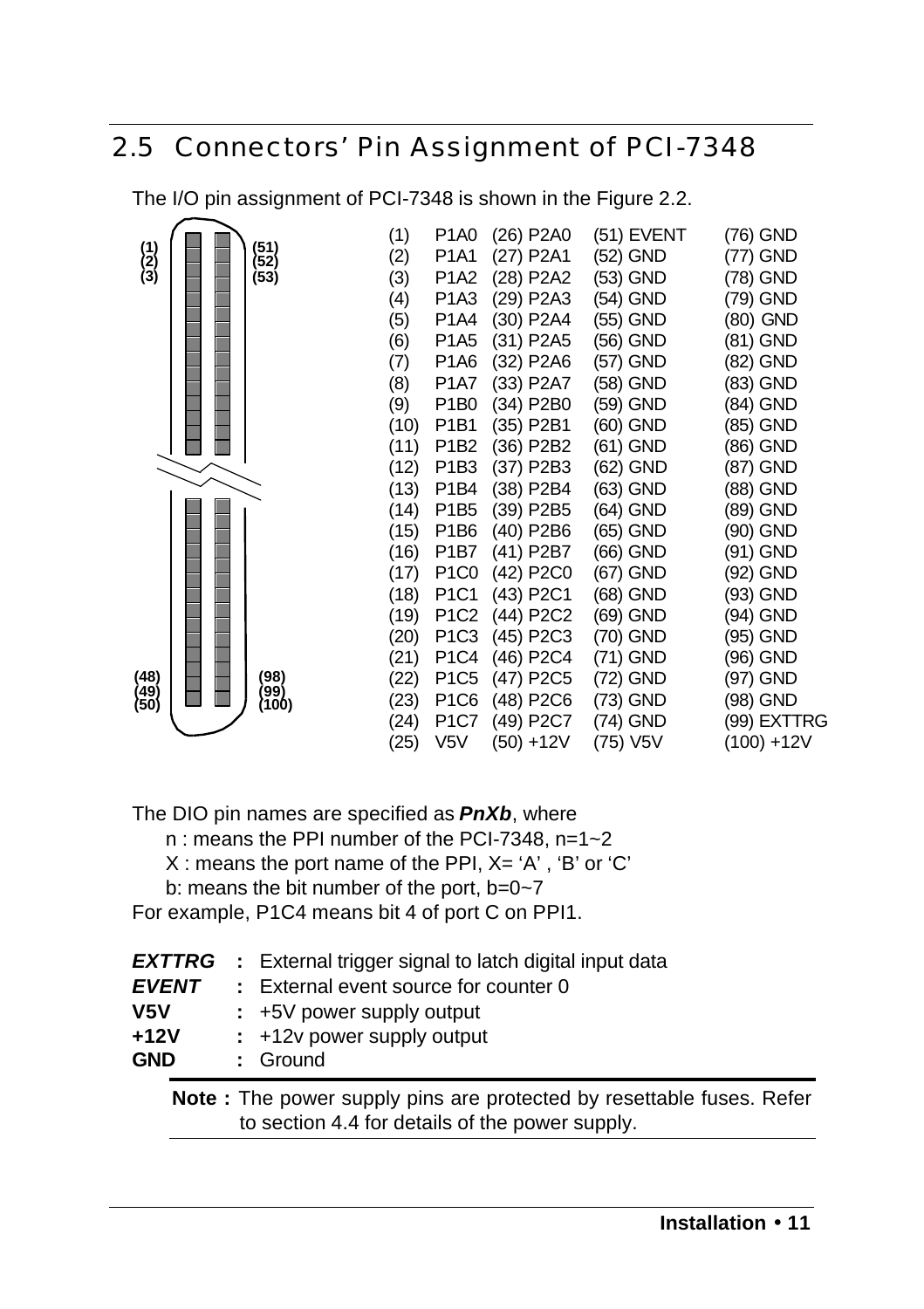# 2.6 Connectors' Pin Assignment of PCI-7396



(1) P1A0(26) P2A0(51) P3A0/EVENT (76) P4A0 (2) P1A1(27) P2A1(52) P3A1(77) P4A1 (3) P1A2(28) P2A2(53) P3A2(78) P4A2 (4) P1A3(29) P2A3(54) P3A3(79) P4A3 (5) P1A4(30) P2A4(55) P3A4(80) P4A4 (6) P1A5(31) P2A5(56) P3A5(81) P4A5 (7) P1A6(32) P2A6(57) P3A6(82) P4A6 (8) P1A7(33) P2A7(58) P3A7(83) P4A7 (9) P1B0(34) P2B0(59) P3B0(84) P4B0 (10) P1B1(35) P2B1(60) P3B1(85) P4B1 (11)P1B2(36) P2B2(61) P3B2(86) P4B2 (12) P1B3(37) P2B3(62) P3B3(87) P4B3 (13) P1B4(38) P2B4(63) P3B4(88) P4B4 (14) P1B5(39) P2B5(64) P3B5(89) P4B5 (15) P1B6(40) P2B6(65) P3B6(90) P4B6 (16) P1B7(41) P2B7(66) P3B7(91) P4B7 (17) P1C0(42) P2C0(67) P3C0(92) P4C0 (18) P1C1(43) P2C1(68) P3C1(93) P4C1 (19) P1C2(44) P2C2 (69) P3C2(94) P4C2 (20) P1C3(45) P2C3(70) P3C3(95) P4C3 (21) P1C4(46) P2C4(71) P3C4(96) P4C4 (22) P1C5(47) P2C5(72) P3C5(97) P4C5 (23) P1C6(48) P2C6(73) P3C6(98) P4C6 (24) P1C7(49) P2C7(74) P3C7(99) P4C7/EXTTRG (25) GND (50) GND (75) GND (100) GND

#### **Figure 2.3 Connectors Pin Assignment of PCI-7396**

The DIO pin names are specified as *PnXb*, where n : means the PPI number of the PCI-7396, n=1~4  $X:$  means the port name of the PPI,  $X = 'A'$ , 'B' or 'C' b: means the bit number of the port, b=0~7 For example, P1C4 means bit 4 of port C on PPI1. *EXTTRG*: External trigger signal to latch digital input data *EVENT*: External event source for counter 0 GND: Ground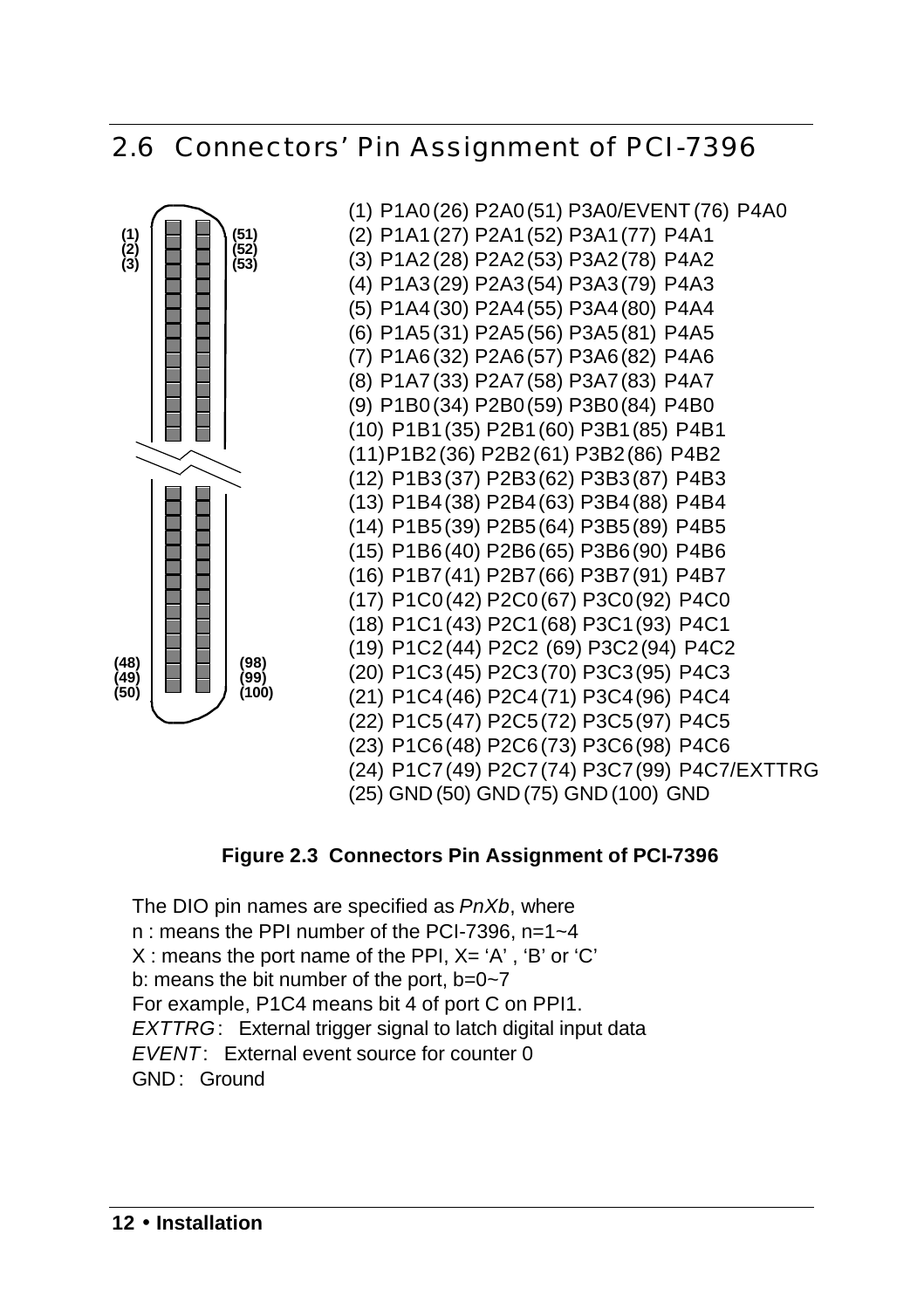# 2.7 Jumpers' Description

The PCI-7396 is a 'plug and play' add-on card using PCI bus. It is unnecessary for user to setup its base address and IRQ level to fit the hardware of your computer system. However, to fit users' versatile operation, there are still a few jumpers to set the power-on-states of all I/O ports.

#### **2.7.1 Power-on-state**

For all I/O ports of the PCI-7396, the power-on-states could be pulled high, pulled low, or floating. It is depended on the jumper settings. Table 2.1 lists the reference numbers of jumpers and their corresponding port names.

| Jumper          | Port Name        | Jumper          | Port Name        |
|-----------------|------------------|-----------------|------------------|
| JA1             | P <sub>1</sub> A | JA3             | P <sub>3</sub> A |
| JB1             | P <sub>1</sub> B | JB <sub>3</sub> | P <sub>3</sub> B |
| JC <sub>1</sub> | P <sub>1</sub> C | JC3             | P <sub>3</sub> C |
| JA <sub>2</sub> | P <sub>2</sub> A | JA4             | P <sub>4</sub> A |
| JB <sub>2</sub> | P <sub>2</sub> B | JB4             | P <sub>4</sub> B |
| JC <sub>2</sub> | P <sub>2</sub> C | JC4             | P <sub>4</sub> C |

**Table 2.1 Jumpers and port names list**

All the jumpers are identical physically. The power-on-state of each port can be set independently. To pull all signals low is the default settings. The following diagram use JA1 as an example to show the possible settings.



When the jumper cap is removed, the power-on-state is floating.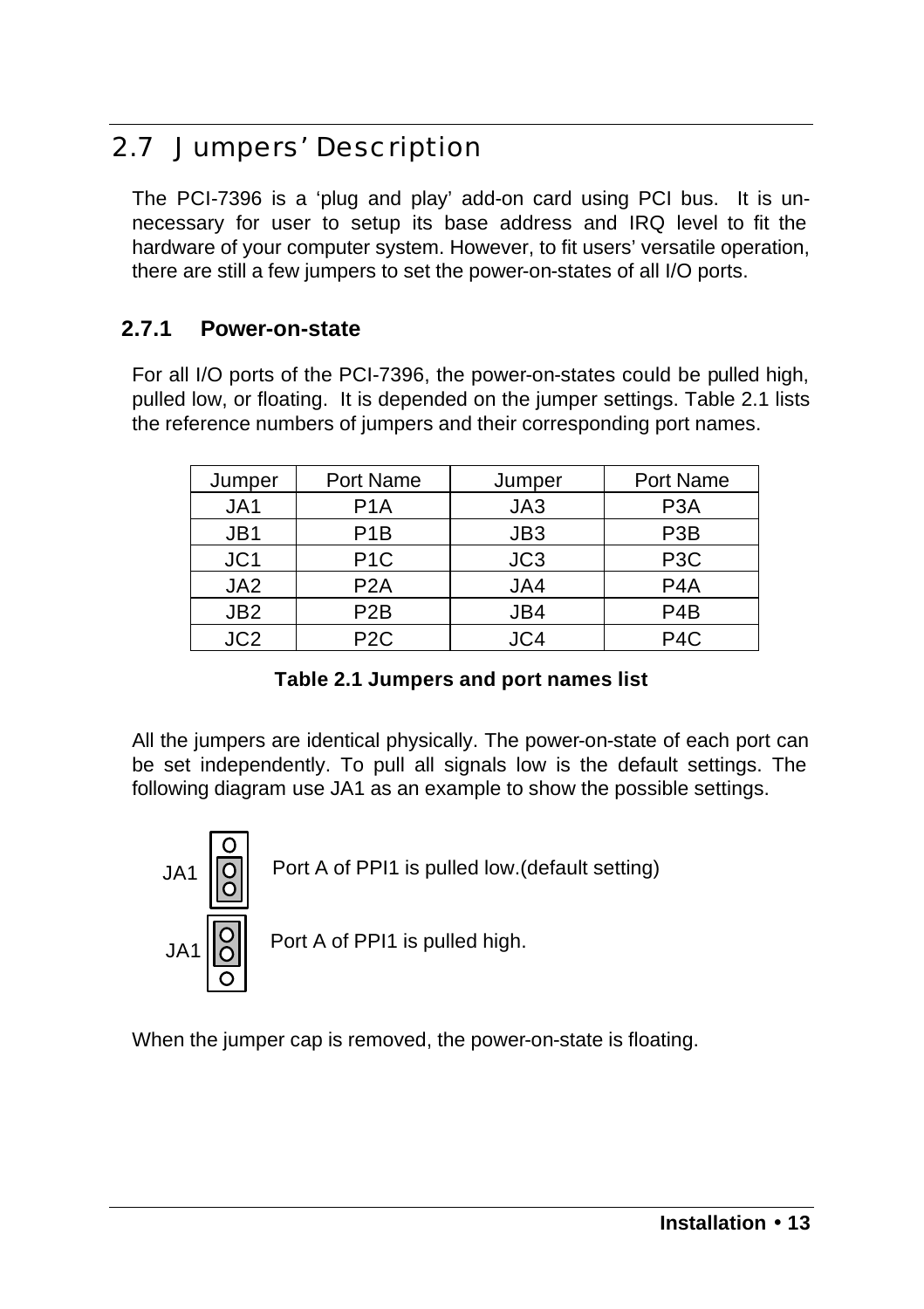# 2.8 Termination Boards Supporting

PCI-7396 can be connected with several different daughter boards, including DIN-100S, DIN-96DI, and DIN-96DO. The functionality and connections are specified as follows.

#### **2.8.1 Connect with DIN-100S**

DIN-100S is a direct connector for the add-on card that is equipped with SCSI-100 connector. It is suitable for the simple applications that do not need isolated connection in front of the digital inputs or outputs of PCI-7396.

#### **2.8.2 Connect with DIN-96DI**

DIN-96DI digital input termination board features high-voltage opto-isolation on all inputs to prevent floating potential and ground loop problems from damaging your PC system. It is composed of one TB-96 base board, one TB-96DI daughter board, and one DIN socket for easy maintenance, wiring, and installation. It provides 96 channels that are accessed through a SCSI-100 connector.(see Appendix A1)

#### **2.8.3 Connect with DIN-96DO**

DIN-96DO digital output termination board features high-voltage optoisolation on all outputs to prevent floating potential and ground loop problems from damaging your PC system. It is composed of one TB-96 base board, one TB-96DO daughter board, and one DIN socket for easy maintenance, wiring, and installation. It provides 96 channels that are accessed through a SCSI-100 connector. (see Appendix A2).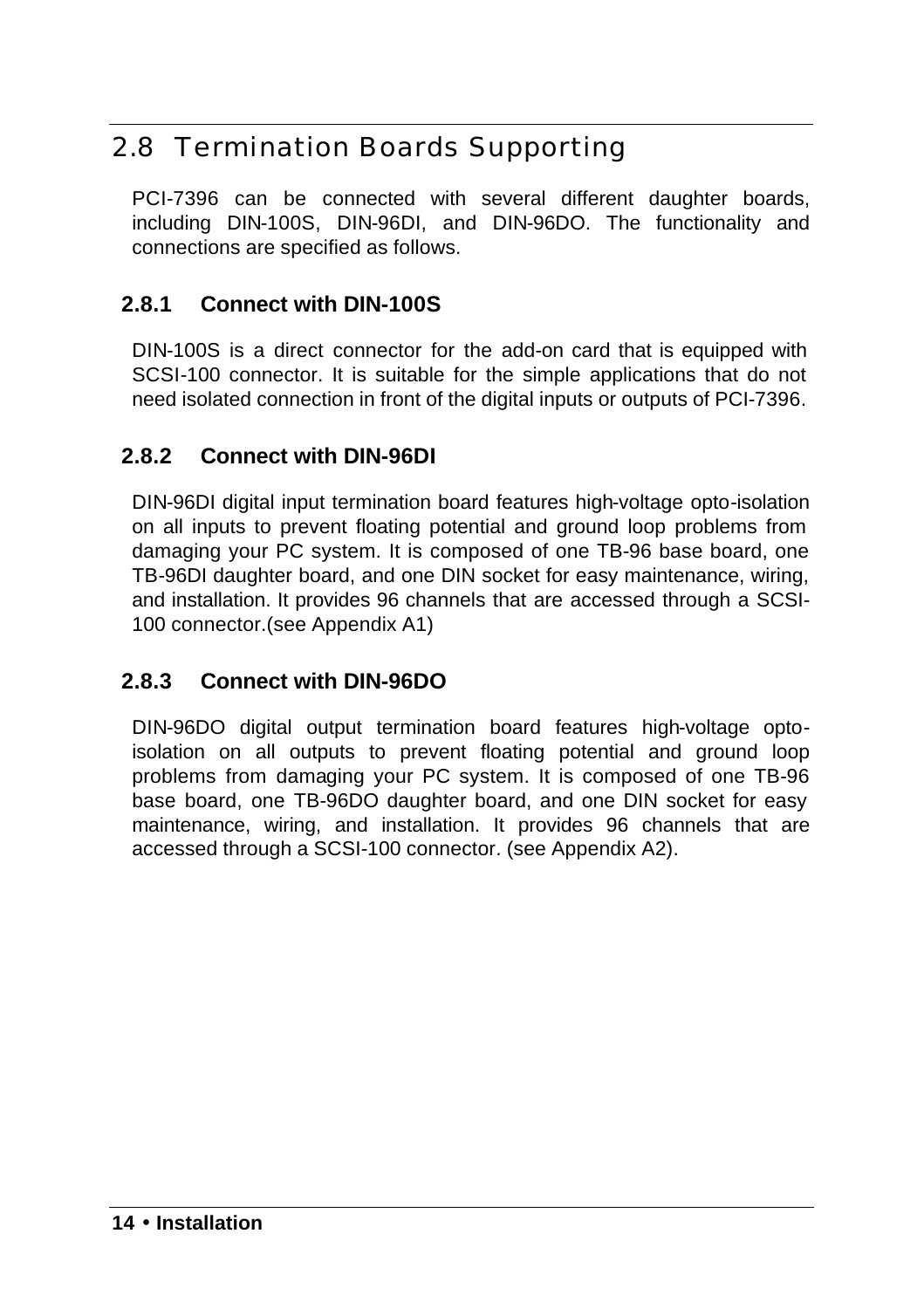# 3

# Registers Format

The detailed descriptions of the registers format are specified in this chapter. This information is quite useful for the programmers who wish to handle the card by low-level programming. However, we suggest user have to understand more about the PCI interface then start any low-level programming. In addition, the contents of this chapter can help users understand how to use software driver to manipulate this card.

# 3.1 PCI PnP Registers

This PCI card functions as a 32-bit PCI target device to any master on the PCI bus. There are three types of registers: PCI Configuration Registers (PCR), Local Configuration Registers (LCR) and PCI-6308 registers.

The PCR, which is compliant to the PCI-bus specifications, is initialized and controlled by the plug & play (PnP) PCI BIOS. User's can study the PCI BIOS specification to understand the operation of the PCR. Please contact with PCISIG to acquire the specifications of the PCI interface.

The PCI bus controller PCI-9050 is provided by PLX technology Inc. (www.plxtech.com). For more detailed information of LCR, please visit PLX technology's web site to download relative information. It is not necessary for users to understand the details of the LCR if you use the software library. The PCI PnP BIOS assigns the base address of the LCR. The assigned address is located at offset 14h of PCR.

The PCI-6308 registers are shown in the next section. The base address, which is also assigned by the PCI PnP BIOS, is located at offset 18h of PCR. Therefore, users can read the 18h of PCR to know the base address by using the BIOS function call.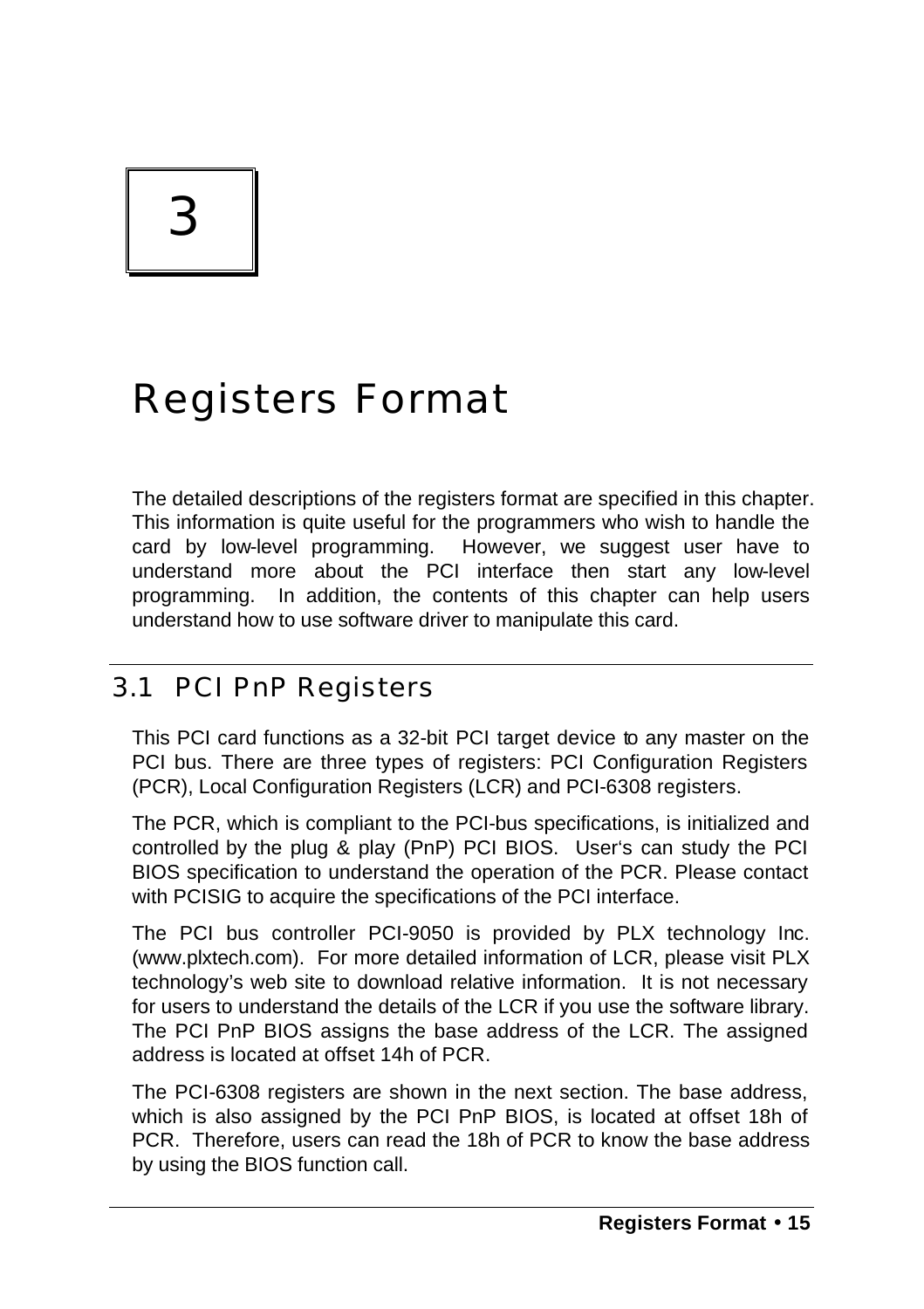Please do not try to modify the base address and interrupt which assigned by the PCI PnP BIOS, it may cause resource confliction in your system.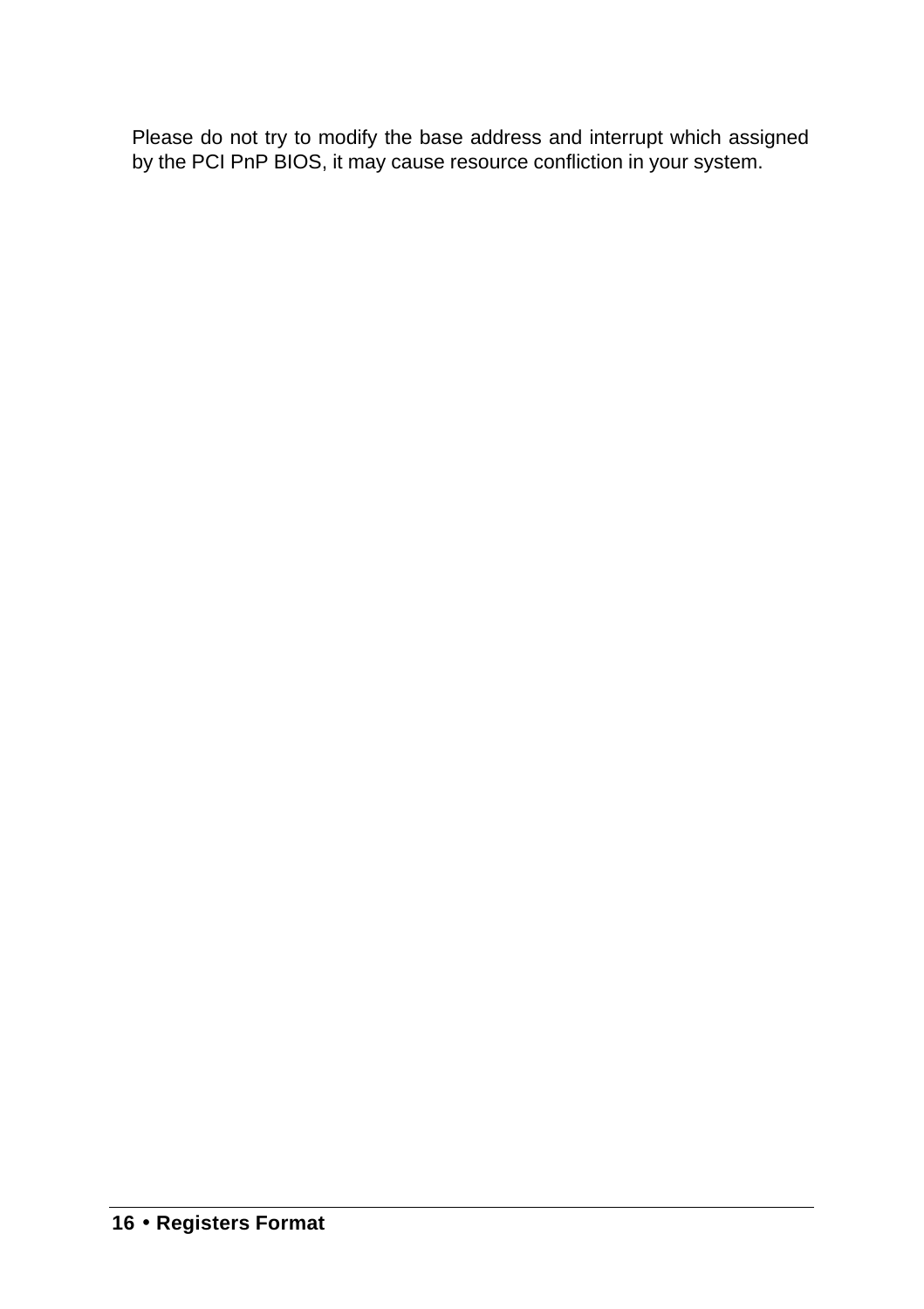# 3.2 I/O Address Map

Most of the PCI-7396 registers are 32 bits. The users can access these registers by 32 bits I/O instructions. The following table shows the registers map, including descriptions and their offset addresses relative to the base address.

| <b>Offset</b> | Write                         | Read                             |
|---------------|-------------------------------|----------------------------------|
| 0x00          | P <sub>1</sub> ABC            | P <sub>1</sub> ABC               |
| 0x04          | P1Control                     | No used                          |
| 0x08          | P1EXTTRG Enable               | No used                          |
| 0x0C          | P1EXTTRG Disable              | No used                          |
| 0x10          | P <sub>2</sub> ABC            | P <sub>2</sub> ABC               |
| 0x14          | P2Control                     | No used                          |
| 0x18          | P2EXTTRG Enable               | No used                          |
| 0x1C          | P2EXTTRG Disable              | No used                          |
| 0x20          | P3ABC                         | P3ABC                            |
| 0x24          | P3Control                     | No used                          |
| 0x28          | P3EXTTRG Enable               | No used                          |
| 0x2C          | P3EXTTRG Disable              | No used                          |
| 0x30          | P4ABC                         | P4ABC                            |
| 0x34          | P4Control                     | No used                          |
| 0x38          | P4EXTTRG Enable               | No used                          |
| 0x3C          | <b>P4EXTTRG Disable</b>       | No used                          |
| 0x40          | Timer/Counter #0              | Timer/Counter #0                 |
| 0x44          | Timer/Counter #1              | Timer/Counter #1                 |
| 0x48          | Timer/Counter #2              | Timer/Counter #2                 |
| 0x4C          | Timer/Counter Mode Control    | <b>Timer/Counter Mode Status</b> |
| 0x50          | ISC: Interrupt Source Control | No used                          |
| 0x54          | Clear Interrupt               | No used                          |
| 0x60          | P1 COS Control                | No used                          |
| 0x64          | P2 COS Control                | No used                          |
| 0x68          | P3 COS Control                | No used                          |
| 0x6C          | P4 COS Control                | No used                          |

|  |  | Table 3.1 Register Map |  |
|--|--|------------------------|--|
|--|--|------------------------|--|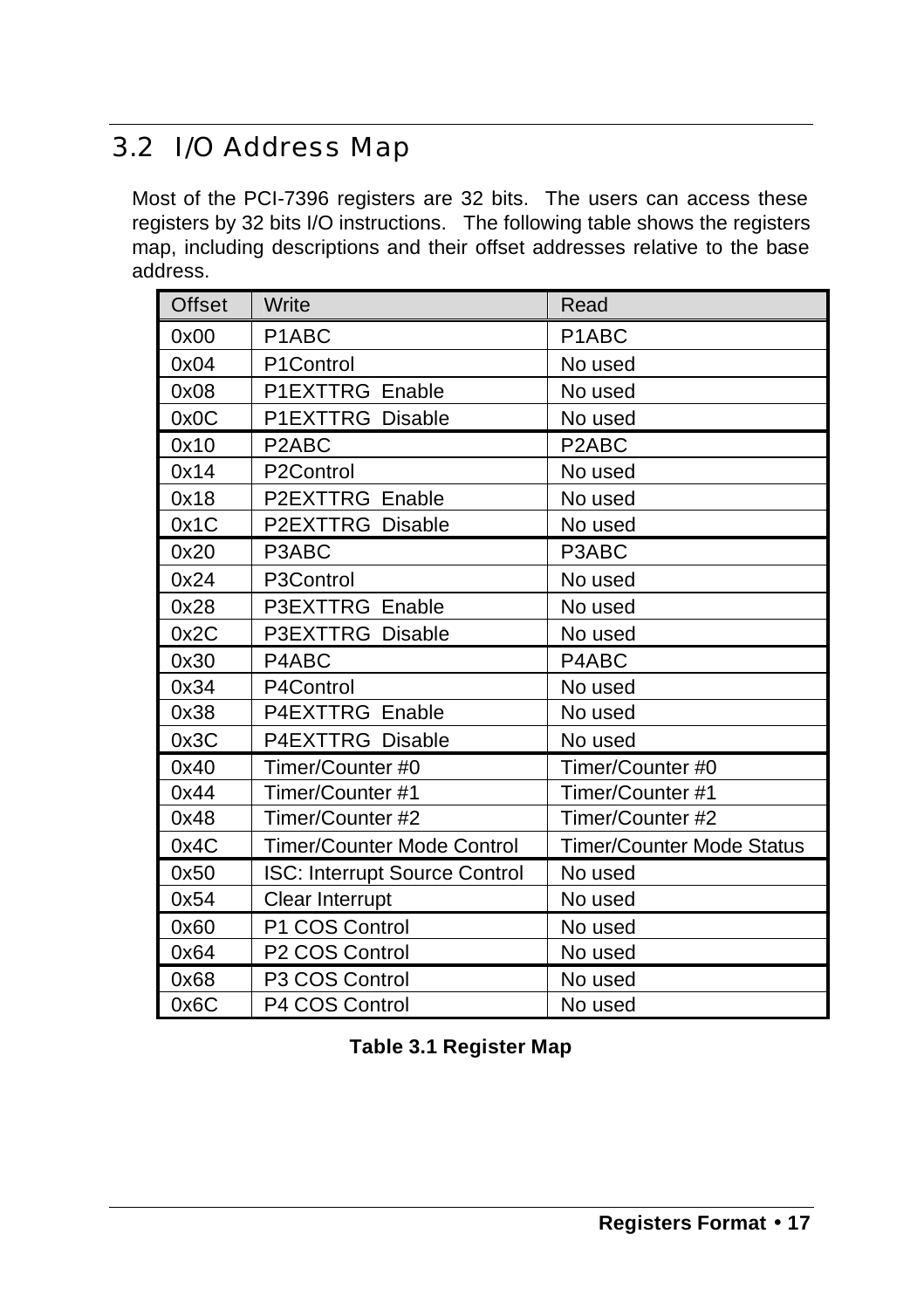The PCI-7396 has 2/4 PPIs on board. Each PPI contains 5 registers, including Digital Data Register, Control Register, External Trigger Enable Register, External Trigger Disable Register, and COS Interrupt Control Register.

In the following sections, the 5 registers of PPI1 will be introduced respectively. The registers of the other 3 PPIs are of the same configuration which will not be repeated in this manual.

# 3.3 Digital Data Registers

The 24-bit I/O data of the PCI-7396 is accessed from/to this register by software. The digital data can also be read back through this register.

Address: BASE + 00h Attribute: read and write Data Format:

| <b>Bit</b>   |                  | 6                     | 5                     | $\overline{4}$        | 3                     | 2                     |                  |                       |
|--------------|------------------|-----------------------|-----------------------|-----------------------|-----------------------|-----------------------|------------------|-----------------------|
| BASE+<br>00h | P <sub>1</sub> A | P <sub>1</sub> A<br>6 | P <sub>1</sub> A<br>5 | P <sub>1</sub> A<br>4 | P <sub>1</sub> A<br>3 | P <sub>1</sub> A<br>2 | P <sub>1</sub> A | P <sub>1</sub> A      |
| BASE+<br>01h | P <sub>1</sub> B | P <sub>1</sub> B<br>6 | P <sub>1</sub> B<br>5 | P <sub>1</sub> B<br>4 | P <sub>1</sub> B<br>3 | P <sub>1</sub> B<br>2 | P <sub>1</sub> B | P <sub>1</sub> B      |
| BASE+<br>02h | P <sub>1</sub> C | P <sub>1</sub> C<br>6 | P <sub>1</sub> C<br>5 | P <sub>1</sub> C<br>4 | P <sub>1</sub> C<br>3 | P <sub>1</sub> C<br>2 | P <sub>1</sub> C | P <sub>1</sub> C<br>0 |
| BASE+<br>03h | Χ                | X                     | X                     | X                     | X                     | Χ                     | Χ                | X                     |

P1X7~P1X0: Digital I/O data X:A~C.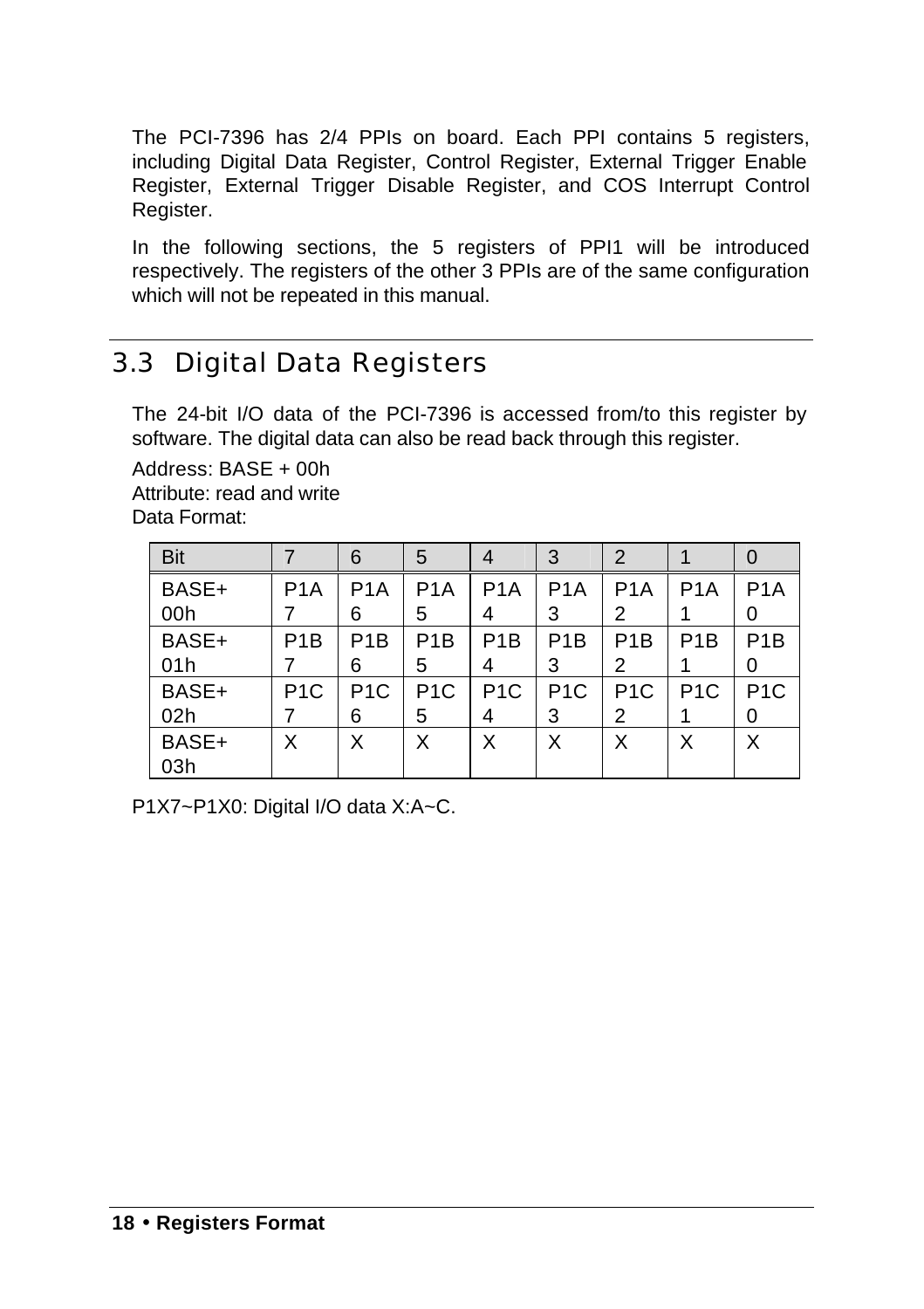# 3.4 Control Register

Each PPI's control register is used to set its three ports to be as input or output one independently.

Address: BASE + 04h Attribute: write only Data Format:

| <b>Bit</b> |   | 6 | 5 |   | ာ | າ                |                  |     |
|------------|---|---|---|---|---|------------------|------------------|-----|
| BASE+04h   | x | x | x | x | X | P <sub>1</sub> C | P <sub>1</sub> B | P1A |
| BASE+05h   | x | x | x | x | x | х                | x                | x   |
| BASE+06h   | x | x | x | x | x | х                | x                | x   |
| BASE+07h   | x | x | x |   | x | х                | x                | v   |

P1n : n: port number

Set to be '0' for input port , '1' for output port

# 3.5 External Trigger Enable Register

Users can write anything to this register to enable the external trigger to latch the input data of port A,B and C simultaneously. Note that when this register is enabled, the settings of the previous control register are disabled.

Address: BASE + 08h Attribute: write only Data Format:

| Bit      |   | 6 | 5 | $\overline{A}$ | 3 | 2 |   |   |
|----------|---|---|---|----------------|---|---|---|---|
| BASE+08h | X | x | x | x              | x | x | x | x |
| BASE+09h | x | x | x | x              | x | x | x | x |
| BASE+0A  | x | x | x | x              | x | x | x | x |
| BASE+0B  | x | x | x | x              | x | x | x | x |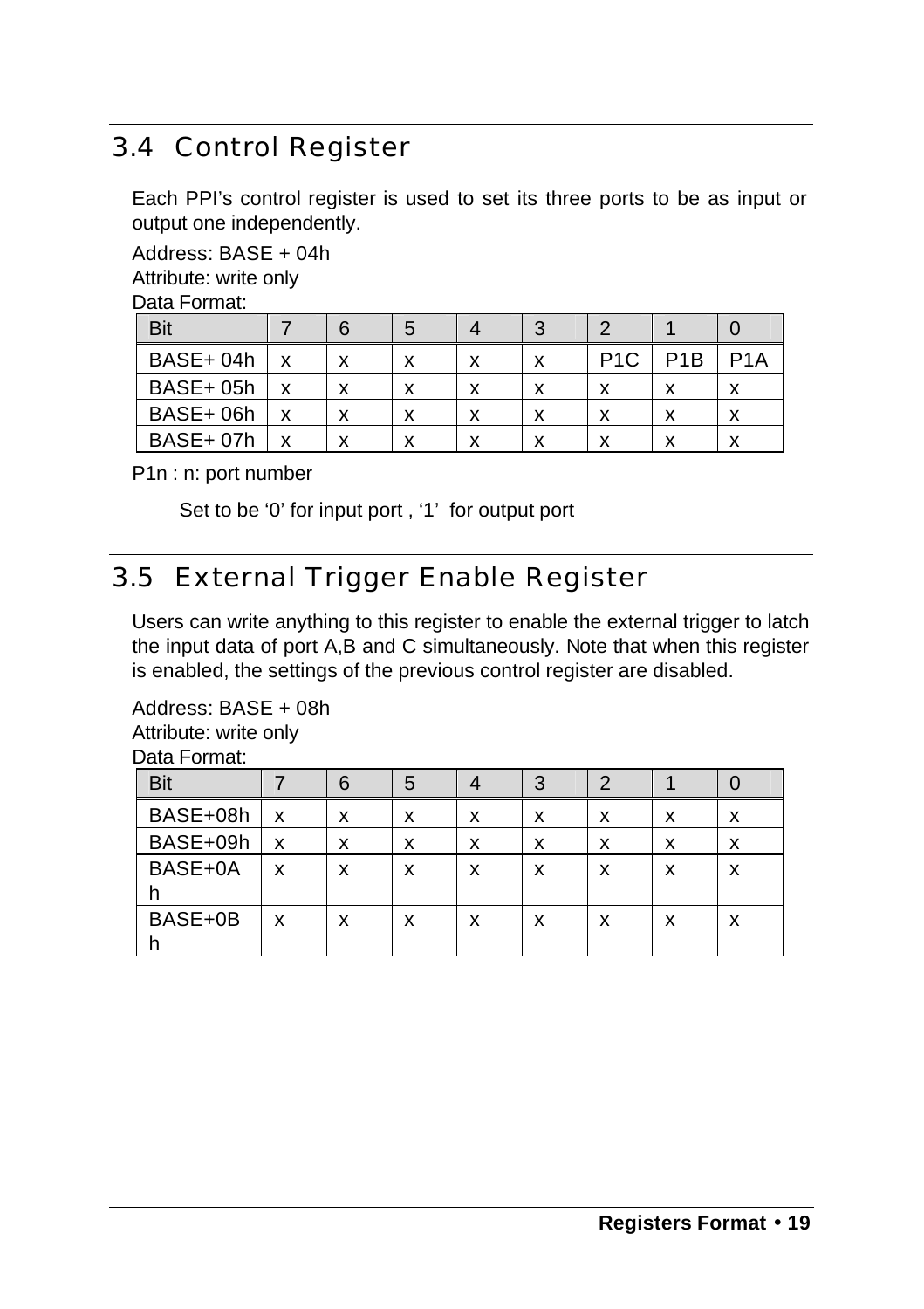# 3.6 External Trigger Disable Register

Users can write anything to this register to disable the function of external trigger.

Address: BASE + 0Ch Attribute: write only Data Format:

| <b>Bit</b>   |   | 6 | 5 | $\overline{4}$ | 3 | 2 |   |   |
|--------------|---|---|---|----------------|---|---|---|---|
| BASE+0C<br>h | x | x | x | x              | x | x | x | x |
| BASE+0D<br>h | X | x | x | x              | x | x | x | x |
| BASE+0E<br>h | X | x | x | x              | x | x | x | x |
| BASE+0Fh     | X | x | x | x              | x | x | x | x |

# 3.7 Change of State (COS) Control Register

This register is used to configure the COS interrupt.

Address: BASE + 60h Attribute: write only

Data Format:

| Bit      |   | 6 | 5 |   | 3 |                  |                  |                  |
|----------|---|---|---|---|---|------------------|------------------|------------------|
| BASE+60h | x | x | x | x | x | P <sub>1</sub> C | P <sub>1</sub> B | P <sub>1</sub> A |
| BASE+61h | x | x | x | х | x | x                | x                | x                |
| BASE+62h | x | x | x | x | x | x                | x                | v<br>ᄉ           |
| BASE+64h | x | x | x | x | x | x                | x                | v                |

P1n : n: port number

Set to be '0' to disable COS , '1' to enable COS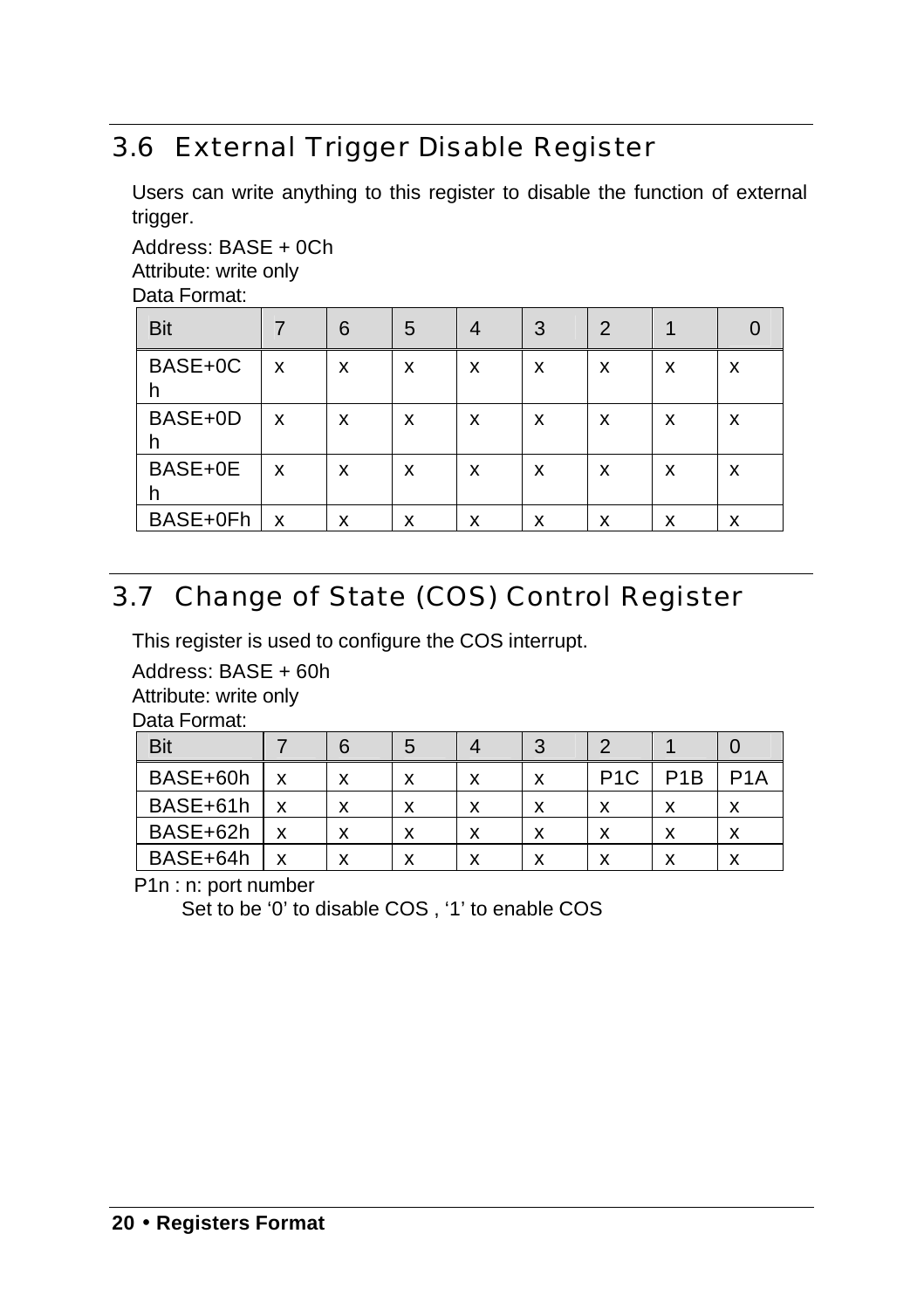# 3.8 Interrupt Source Control (ISC) Register

The PCI-7396 has a dual interrupt system, two interrupt sources can be generated and be distinguished by software setting. This register is used to select the interrupt sources.

Address: BASE + 50h Attribute: write only Data Format:

| <b>Bit</b> |   |   | G      |        | 3  |    |        |                   |
|------------|---|---|--------|--------|----|----|--------|-------------------|
| BASE+50h   | X | x | x      | x      | C2 | C2 | C1     |                   |
|            |   |   |        |        |    |    |        |                   |
| BASE+51h   | x | x | x      | х      | x  | x  | x      | x                 |
| BASE+52h   | x | x | x      | х      | x  | х  | x      | х                 |
| BASE+54h   | x | x | v<br>ᄉ | v<br>⋏ | x  | х  | v<br>⋏ | $\checkmark$<br>́ |

C1\_0,C1\_1 : Select source INT 1 C2\_0,C2\_1 : Select source INT 2

| INT <sub>1</sub> |   |          | C1_1 C1_0 IRQ Sources     | <b>IRQ Trigger Condition</b>             |
|------------------|---|----------|---------------------------|------------------------------------------|
| Mode 1           | 0 | $\Omega$ | COS P1&P2 (48bits)        | Change of State for PCI-<br>7396 P1 & P2 |
| Mode 2           | 0 |          | P1C0 OR ~P1C3             | (see Table 4.2)                          |
| Mode 3           |   | 0        | $~\sim$ P1C0              | falling edge of P1C0                     |
| Mode 4           |   |          | <b>Event Counter</b>      | Counter count down to 0                  |
|                  |   |          |                           |                                          |
| INT <sub>2</sub> |   |          | $C2$ 1 $C2$ 0 IRQ Sources | <b>IRQ Trigger Condition</b>             |
| Mode 1           | 0 | 0        | COS P3&P4(48bits)         | Change of State for PCI-<br>7396 P3 & P4 |
| Mode 2           | 0 |          | P2C0 OR ~P2C3             | (see Table 4.2)                          |
| Mode 3           |   | 0        | $~\sim$ P2C0              | falling edge of P2C0                     |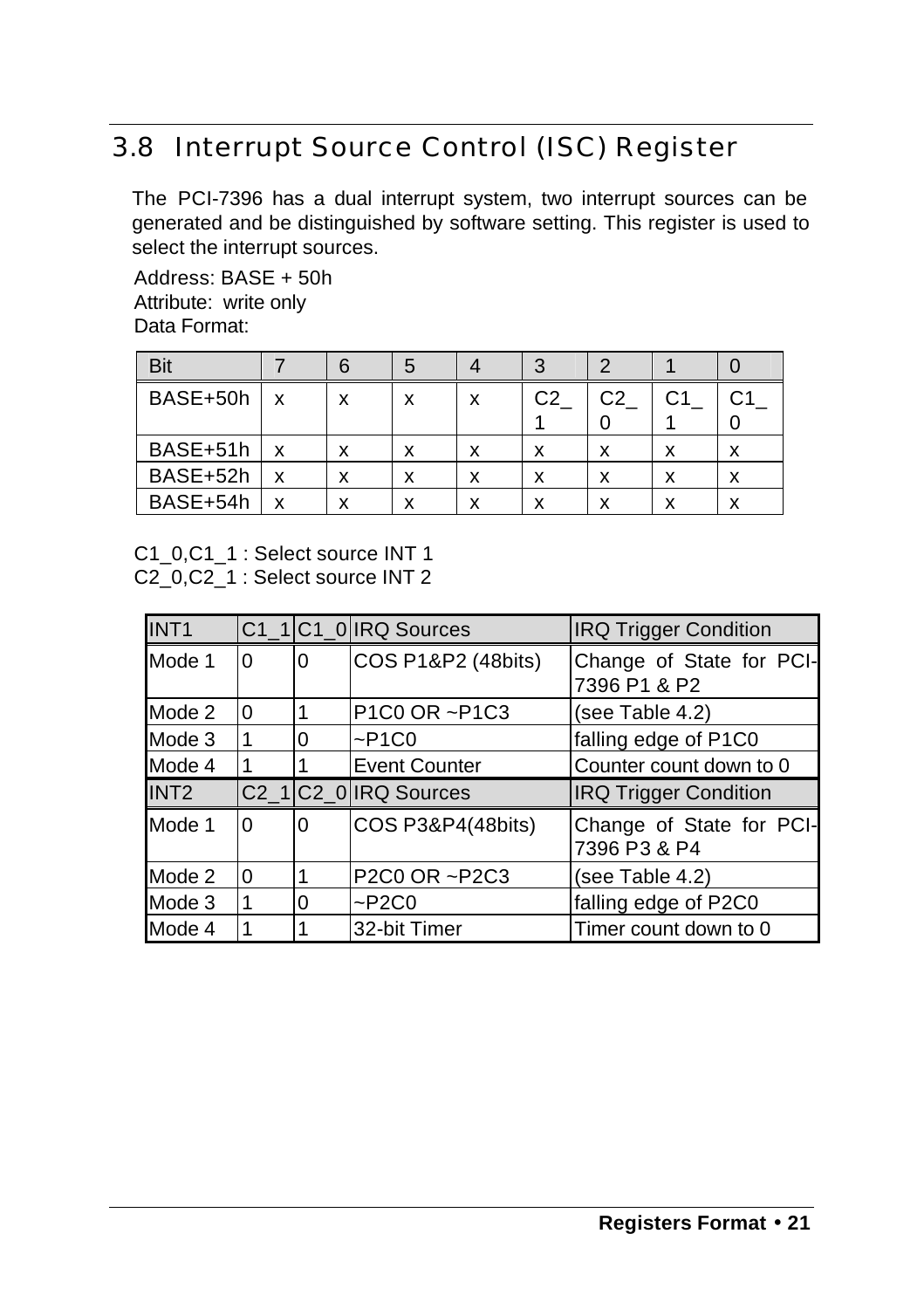# 3.9 Clear Interrupt Register

Users can write anything to this register to clear the interrupt request of the PCI-7396.

Address: BASE + 54h

Attribute: write only

Data Format:

| <b>Bit</b> |   | 6 | G |   | 3 |   |   |   |
|------------|---|---|---|---|---|---|---|---|
| BASE+54h   | x | x | x | x | x | x | x | х |
| BASE+55h   | x | x | x | x | x | x | x | х |
| BASE+56h   | X | x | x | х | x | x | x | x |
| BASE+57h   | X | x | x | x | x | x | х | х |

# 3.10 Timer/Counter Register

The 8254 chip occupies 4 I/O addresses in the PCI-7396. Please refer to NEC's or Intel's data sheet for the full description of the 8254 operation.

 $Address : BASE + 40h \sim BASE + 4Ch$ 

Attribute : read / write

Data Format :

| Base $+40h$ | Bit 7~Bit 0: Counter 0 Register |
|-------------|---------------------------------|
| Base $+44h$ | Bit 7~Bit 0: Counter 1 Register |
| Base $+48h$ | Bit 7~Bit 0: Counter 2 Register |
| Base + 4Ch  | Bit 7~Bit 0: Control Register   |

# 3.11 High Level Programming

To operate the PCI-7396 quickly, you can bypass the detailed register structures and use the high-level application programming interface (API) directly. The DOS library for Borland C/C++ is included in the ADLINK CD. Please refer to chapter 5 for more detailed information.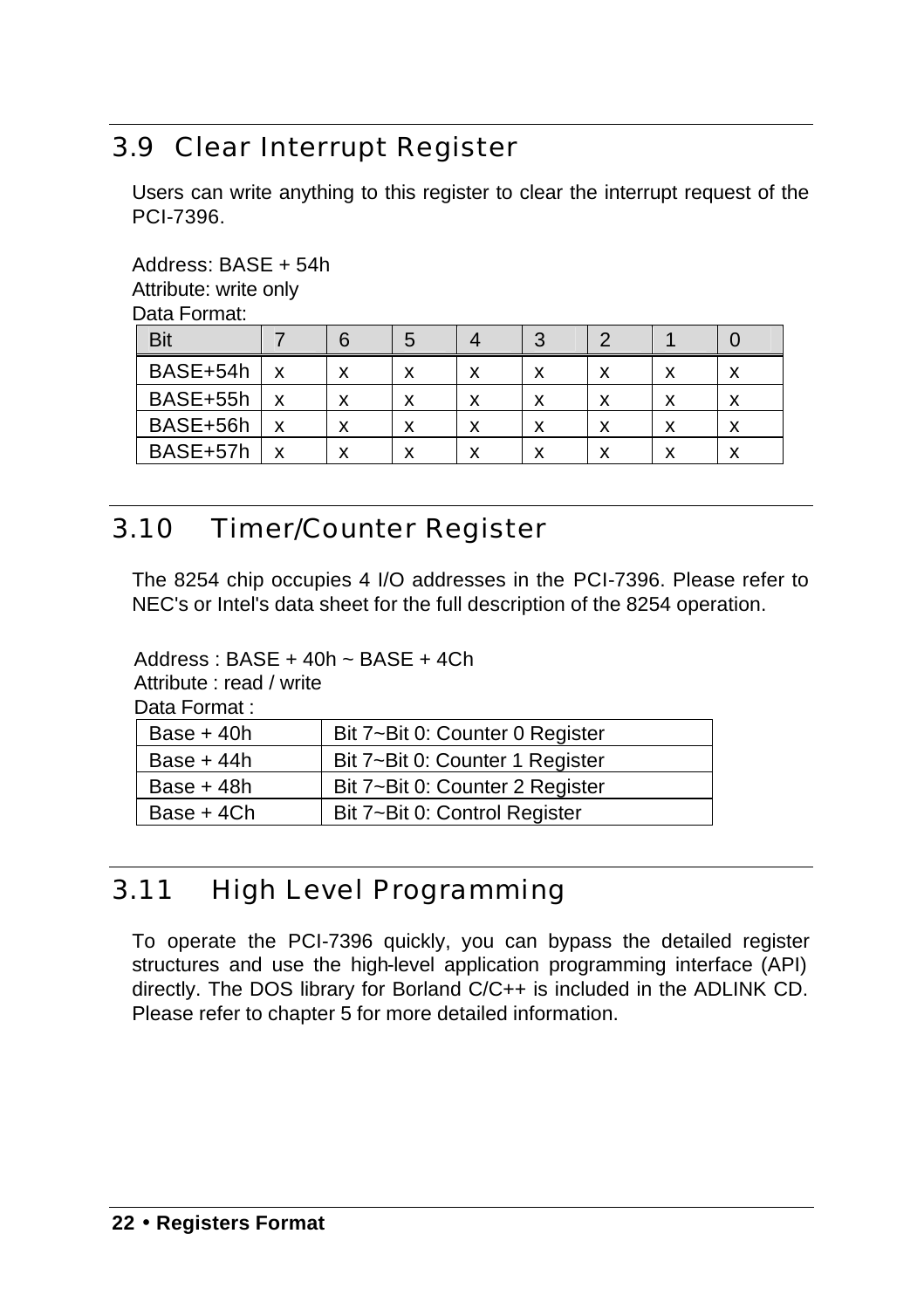# 4

# Operation Theorem

The operation theorem of the functions on PCI-7396 card is described in this chapter. The operation theorem can help you to understand how to manipulate or to program the PCI-7396.

# 4.1 Digital I/O Ports

#### **4.1.1 Introduction**

The PCI-7396 has 2/4 PPIs on board. Each 24-bit PPI is divided into three 8-bit I/O ports: A, B, and C. All of these 6/12 ports can be programmed as input or output independent.

#### **4.1.2 External Trigger**

The pin-99 EXTTRG support user to receive an external trigger to latch input data. User can use function \_7396\_Set\_Event\_Edge to set EXTTRG pin to be active high or active low.



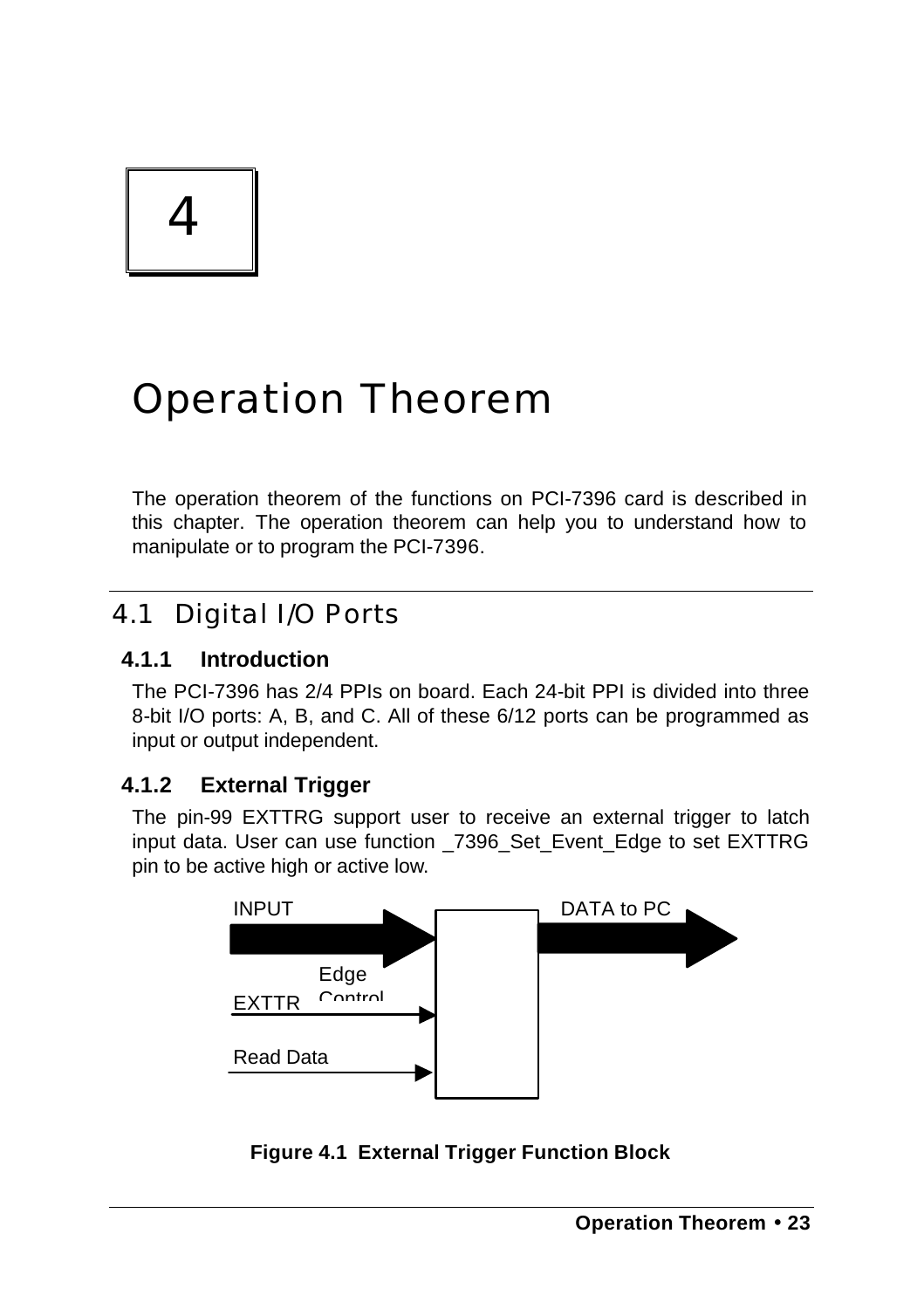| EXTTRG $\uparrow$                   |  |  |  |  |  |  |
|-------------------------------------|--|--|--|--|--|--|
| Latch Data (Latch input data to     |  |  |  |  |  |  |
|                                     |  |  |  |  |  |  |
| Read Data (Read date from registers |  |  |  |  |  |  |
|                                     |  |  |  |  |  |  |

**Figure 4.2 Read Data use External Trigger**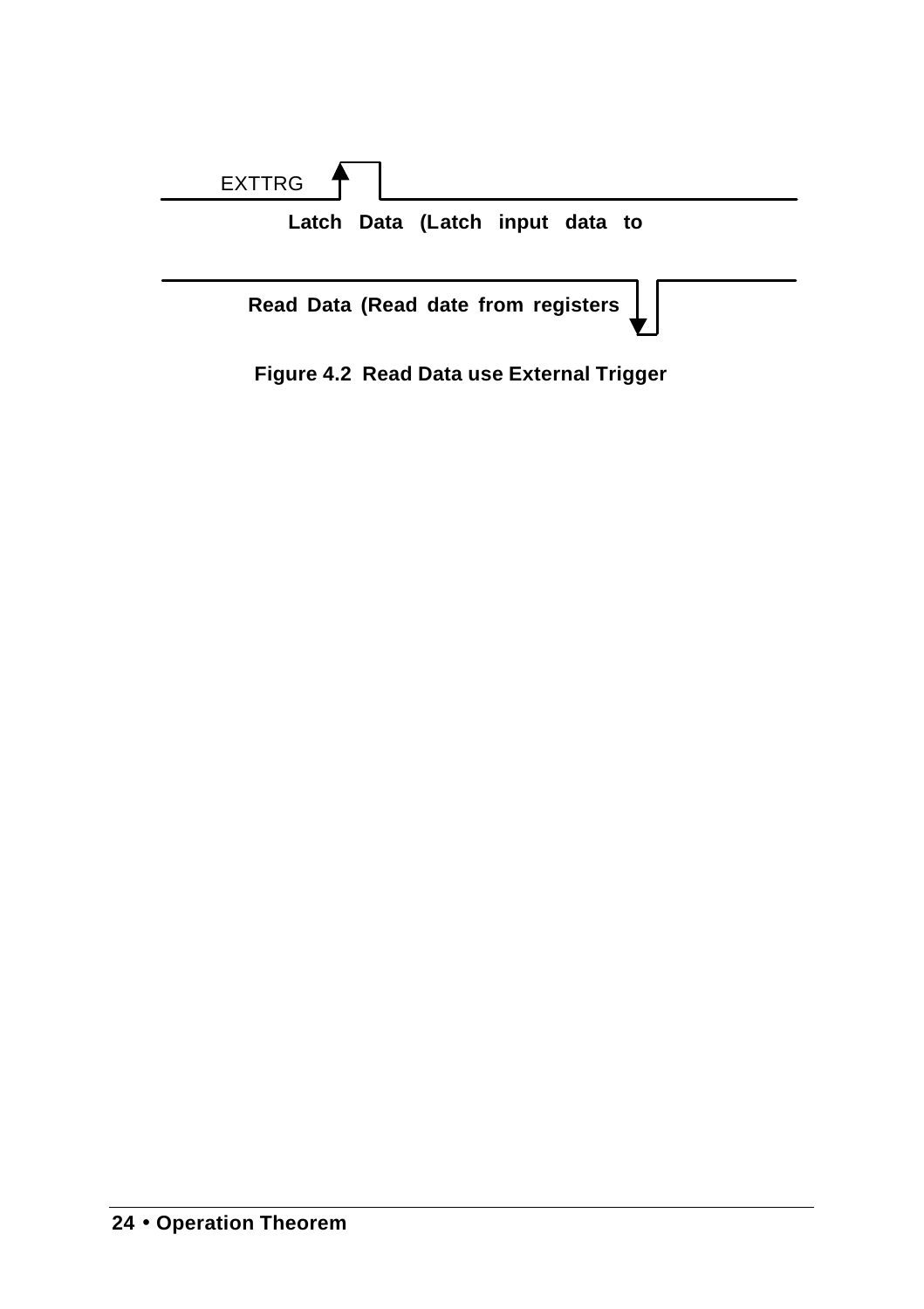# 4.2 8254 Timer/Counter Operation

#### **4.2.1 Introduction**

One 8254 programmable timer/counter chip is installed in the PCI-7396. There are three counters in one 8254 chip and 6 possible operation modes for each counter. The block diagram of the timer /counter system is shown in Figure 4.3.



**Figure 4.3 Timer / counter system of PCI-7396.**

Timer #1 and timer #2 of the 8254 chip are cascaded as a 32-bits programmable timer. In the software library, timer #1 and #2 are always set as mode 2 (rate generator). Counter #0 is used as an event counter, that is, there is an interrupt on the terminal count of 8254 mode 0.

#### **4.2.2 Cascaded 32 bits Timer**

The base frequency of input clock for the cascaded timer is 2MHz. The output is send to be the timer interrupt. To set the maximum and minimum frequency of the timer, please refer to the function \_*7348\_*Cascaded\_Timer or \_*7396\_*Cascaded\_Timer.

#### **4.2.3 Event Counter and Edge Control**

The counter #0 of 8254 is used to be an event counter. The input is pin-51 of CN1. The trigger edge of counter clock is programmable. The gate control fixs high (enable). The output is send to be the event interrupt. That means If counter #0 is set as 8254 mode 0, the event IRQ asserts as the counter counts down to zero.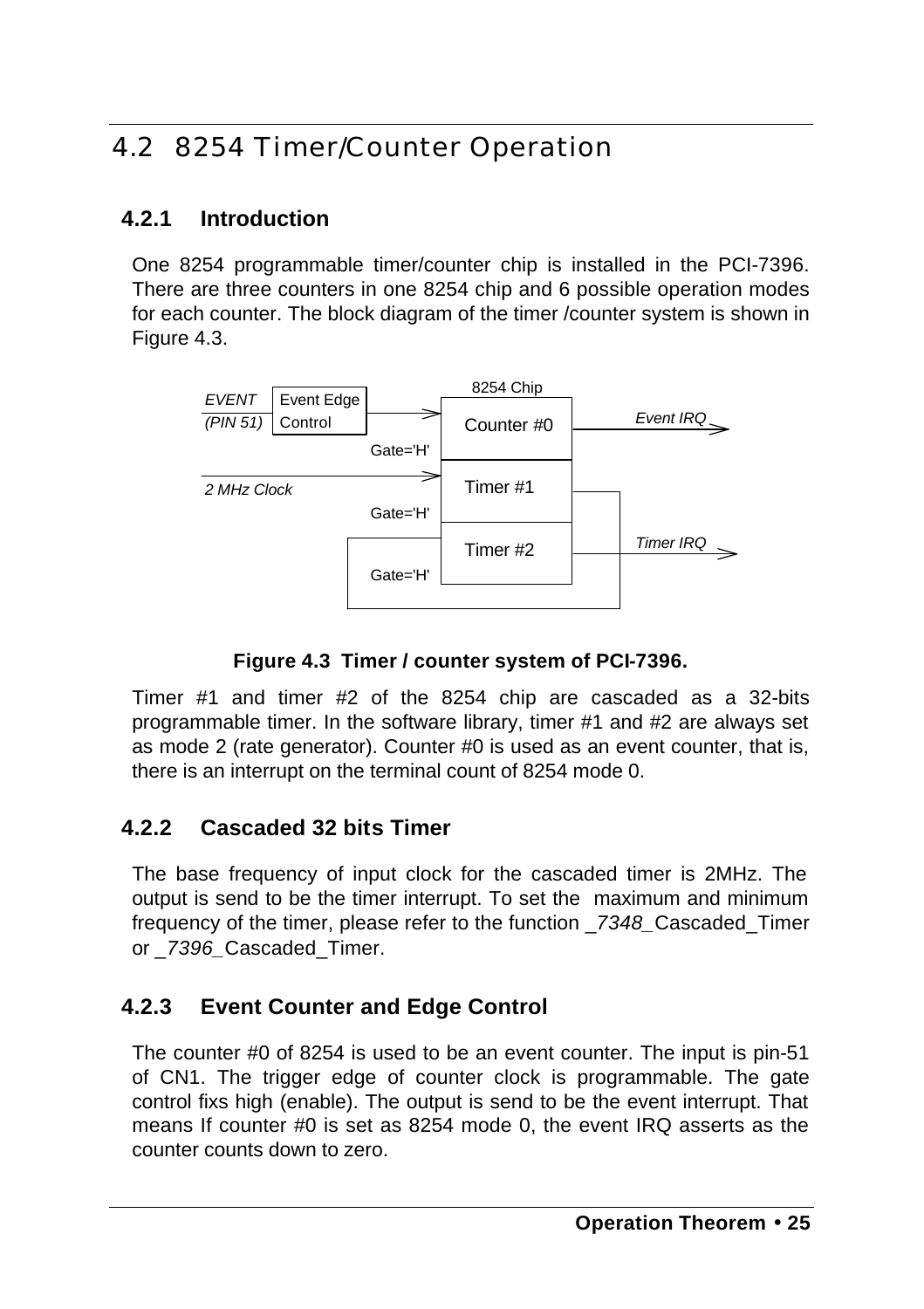# 4.3 Interrupt Circuit

#### **4.3.1 System Architecture**

The PCI-7396's interrupt system is powerful and flexible, which is suitable for many applications. It is a *Dual Interrupt System*. The dual interrupt means the hardware can generate two interrupt request signals in the same time and the software can service these two request signals by ISR. Note that the dual interrupt do not mean the card occupy two IRQ levels.

The two interrupt request signals (INT1 and INT2) comes from digital inputs or the timer/counter outputs. Two multiplexers (MUX) are used to select the IRQ sources. Fig 4.4 shows the interrupt system.

#### **4.3.2 IRQ Level Setting**

There is only one IRQ level needed in the PCI-7396, although it is a dual interrupt system. This card uses INT #A interrupt request signal on PCI bus. The mother board circuits will transfer INT #A to one of the AT bus IRQ levels. The IRQ level is set by the PCI plug and play BIOS and saved in the PCI controller. It is not necessary for users to set the IRQ level. Users can get the IRQ level by software library.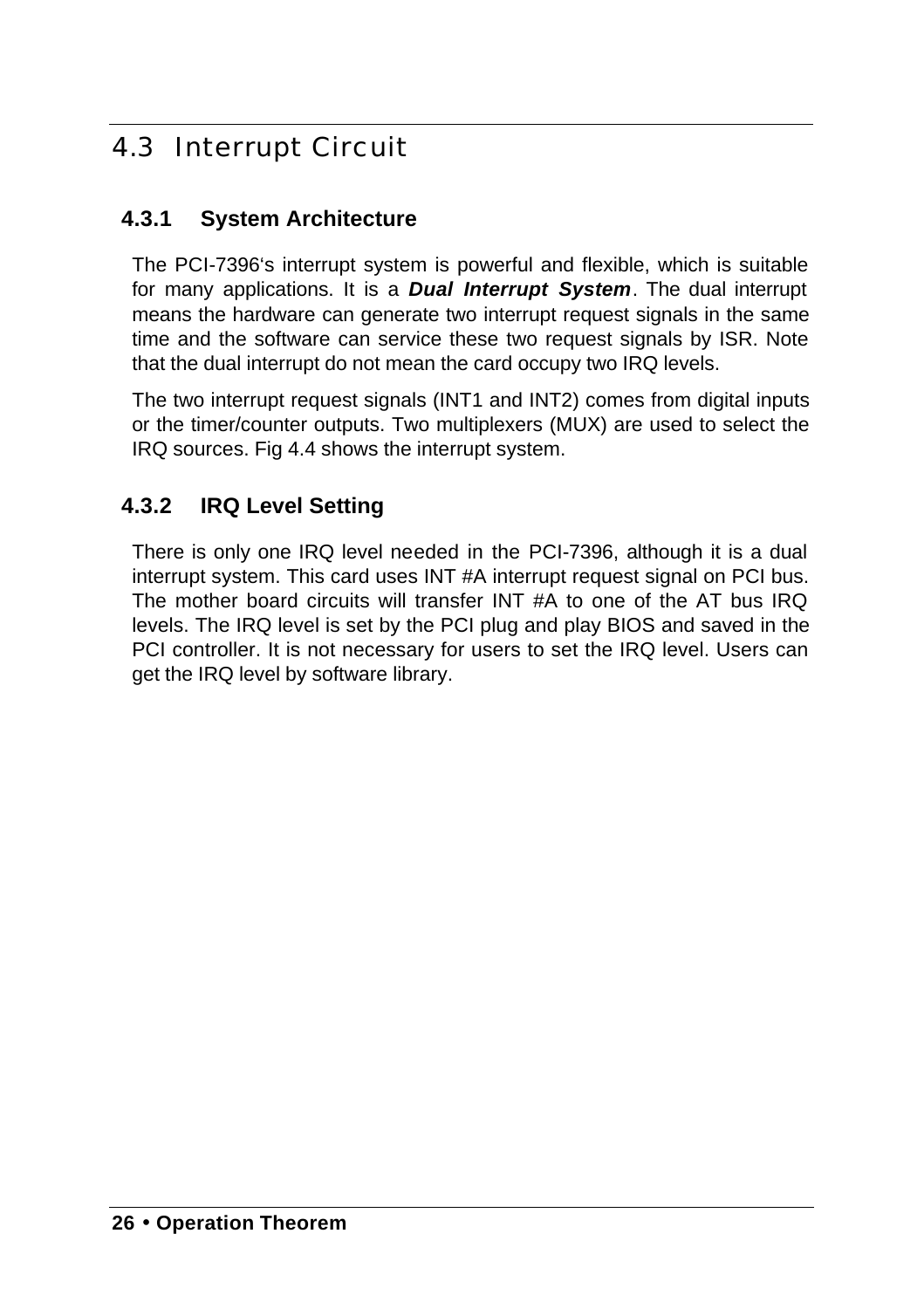#### **4.3.3 Dual Interrupt System**

The PCI controller can receive two hardware IRQ requests. However, only one IRQ will be sent to PCI bus, the two IRQ requests must be distinguished by user's interrupt service routine (ISR).

The two IRQ requests are named as INT1 and INT2. INT1 comes from COS P1 & P2, P1C0, P1C3, or the event counter interrupt. INT2 comes from COS P3 & P4, P2C0, P2C3, or the timer interrupt. The sources of INT1 and INT2 is selectable by using the Interrupt Source Control (ISC) Register.



**Figure 4.4 Dual Interrupt System of PCI-7396**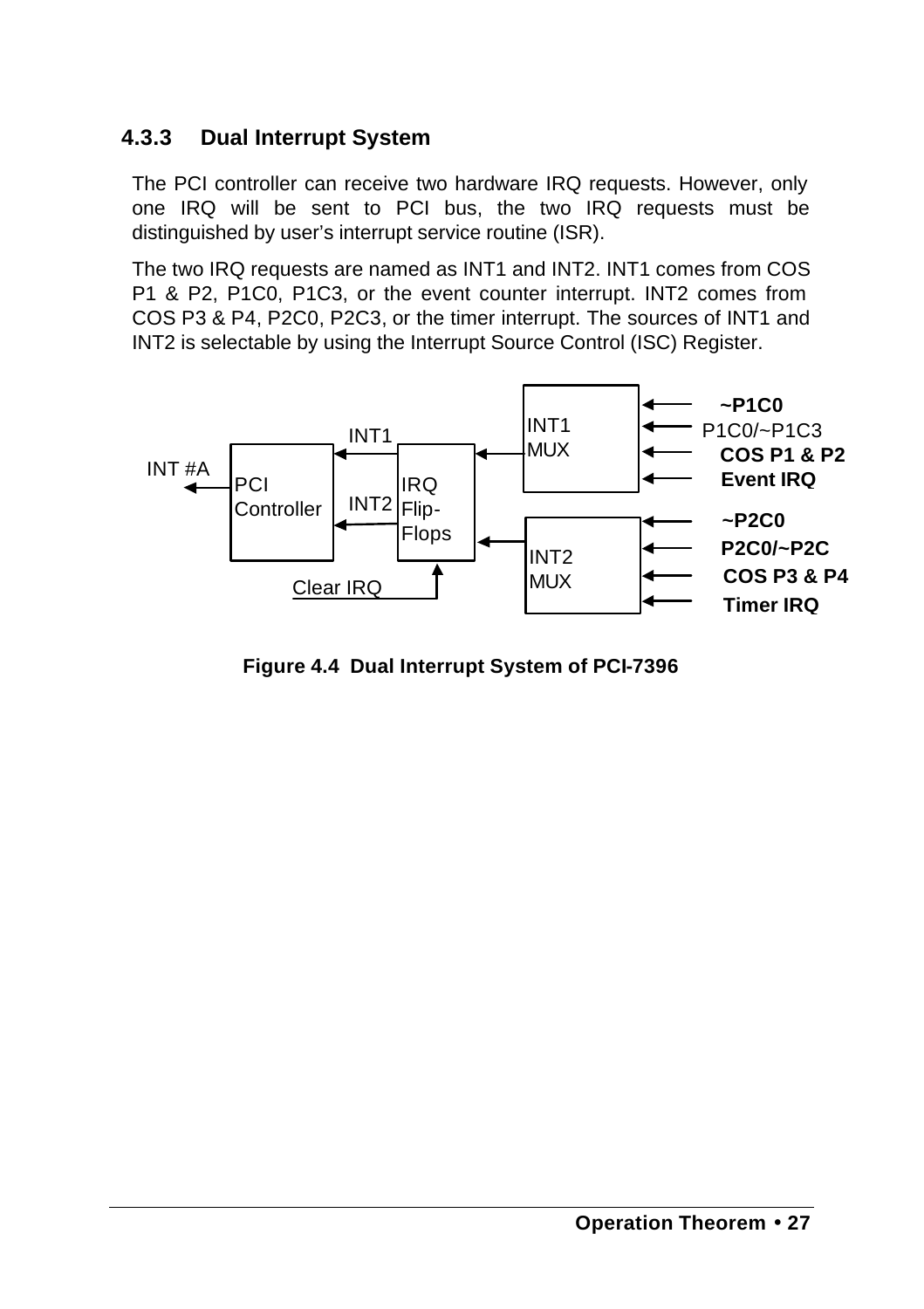## **4.3.4 Interrupt Source Control (ISC)**

There are four bits to control the IRQ sources of INT1 and INT2. Table 4.1 shows the selection of the IRQ sources and the interrupt trigger condition.

If the application needs one IRQ only, you can disable one of the IRQ sources by software. You can also disable both the two interrupts If you do not need any IRQ source. However, the PCI BIOS still assign a IRQ level to the PCI card and occupy the PC resource if you only disable the IRQ sources without change the initial condition of the PCI controller.

| INT <sub>1</sub> | C1             |     | <b>C<sub>2</sub></b> IRQ Sources | <b>IRQ Trigger Condition</b> |
|------------------|----------------|-----|----------------------------------|------------------------------|
| <b>Disable</b>   | 4              | X   | <b>INT1</b> disable              | --                           |
| Mode 1           | $\overline{0}$ | X   | COS P1&P2 (48bits)               | Change of State for PCI-7396 |
| Mode 2           | 1              | X   | P1C0 OR ~P1C3                    | (see following)              |
| Mode 3           | 2              | X   | $~\sim$ P1C0                     | falling edge of P1C0         |
| Mode 4           | 3              | х   | <b>Event Counter</b>             | Counter count down to 0      |
| INT <sub>2</sub> | C1             | IC2 | <b>IRQ Sources</b>               | <b>IRQ Trigger Condition</b> |
| <b>Disable</b>   | X              | 4   | INT2 disable                     |                              |
| Mode 1           | X              | 10  | COS P3&P4 (48bits)               | Change of State for PCI-7396 |
| Mode 2           | X              |     | P2C0 OR ~P2C3                    | (see following)              |
| Mode 3           | X              | 2   | $~\sim$ P2C0                     | falling edge of P2C0         |
| Mode 4           | Χ              | 3   | <b>Timer Output</b>              | Timer count down to 0        |

#### **Table 4.1 ISC register format**

Default settings

When the IRQ sources is set as "P1C0 OR ~P1C3" or "P2C0 OR ~P2C3", the IRQ trigger conditions are summarized in Table 4.2,

| P1C0      | <b>P1C3</b> | <b>IRQ Trigger Condition</b>          |
|-----------|-------------|---------------------------------------|
| High      | х           | P1C0='H' disable all IRQ              |
| IX.       | Low         | P1C3='L' disable all IRQ              |
| Low       | $1 - 0$     | P1C3 falling edge trigger when P1C0=L |
| $0 - > 1$ | High        | P1C0 rising edge trigger when P1C3=H  |
| P2C0      | <b>P2C3</b> | <b>IRQ Trigger Condition</b>          |
| High      | X           | P2C0='H' disable all IRQ              |
| $\times$  | Low         | P2C3='L' disable all IRQ              |
| Low       | $1 - 0$     | P2C3 falling edge trigger when P2C0=L |
| $0 - > 1$ | High        | P2C0 rising edge trigger when P2C3=H  |

|  |  |  | Table 4.2 IRQ Trigger conditions |
|--|--|--|----------------------------------|
|--|--|--|----------------------------------|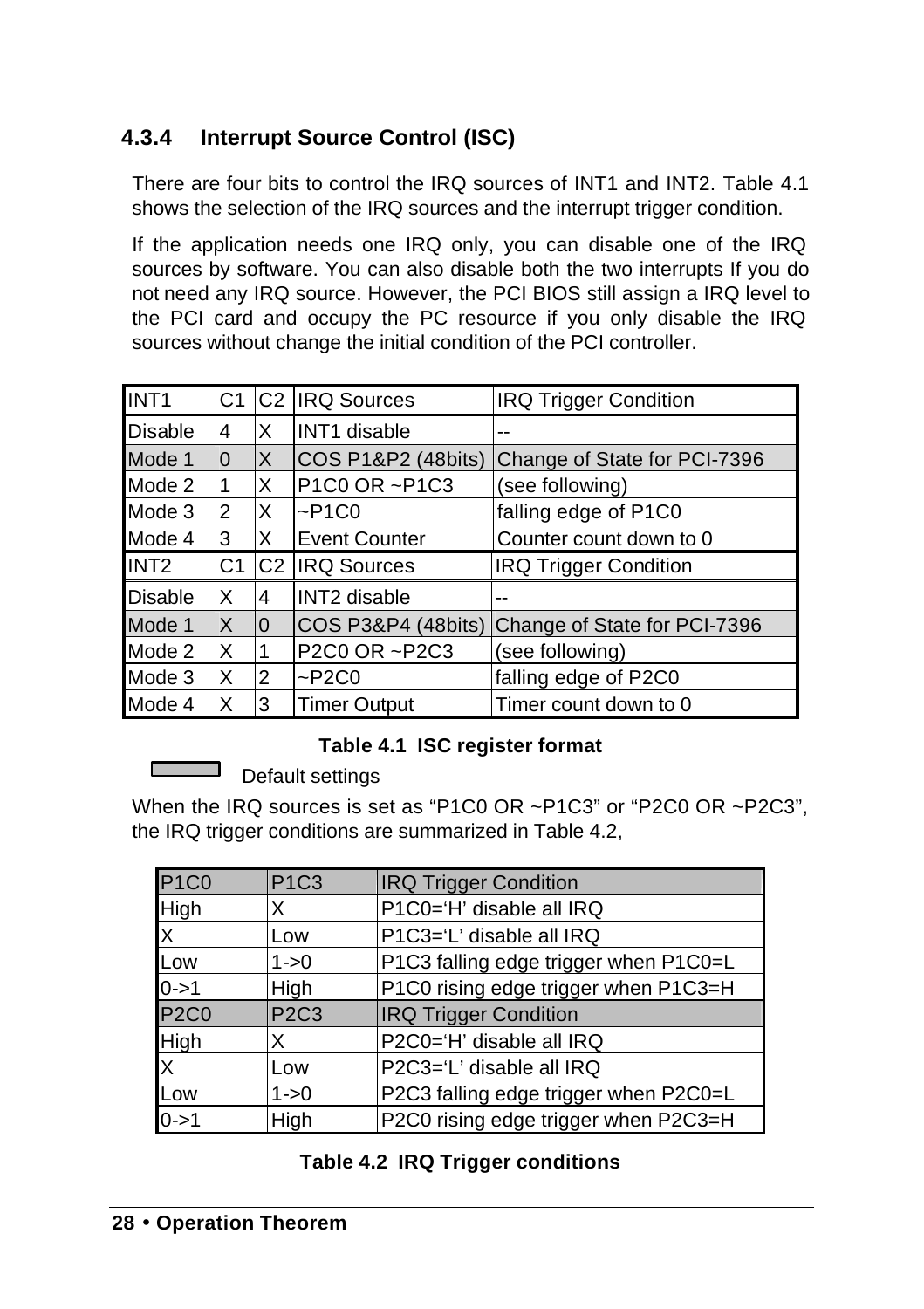By using the four signals: P1C0, P2C0, P1C3, and P2C3, user can utilize their combination to generate a proper IRQ for versatile applications.

#### **4.3.5 Change of State (COS) Interrupt**

#### **What is COS?**

The COS (Change of State) means when the input state (logic level) is changed from low to high, or from high to low. The COS detection circuit will detect the edge of level change. In the PCI-7396 card, the COS detection circuit is applied to all the input channels. When any channel changes its logic level, the COS detection circuit generates an interrupt request to PCI controller.



#### **COS Detection**

The following timing is an example of COS operation. All the DI signals' level change will be detected and then take an 'OR' operation to generate the INT1 or INT2 IRQ request.

If INT1 or INT2 IRQ request generates, the signal will be latched. User should apply the function "\_7396\_CLR\_IRQ" or "\_7348\_CLR\_IRQ" to reset its state, after the corresponding ISR is finished,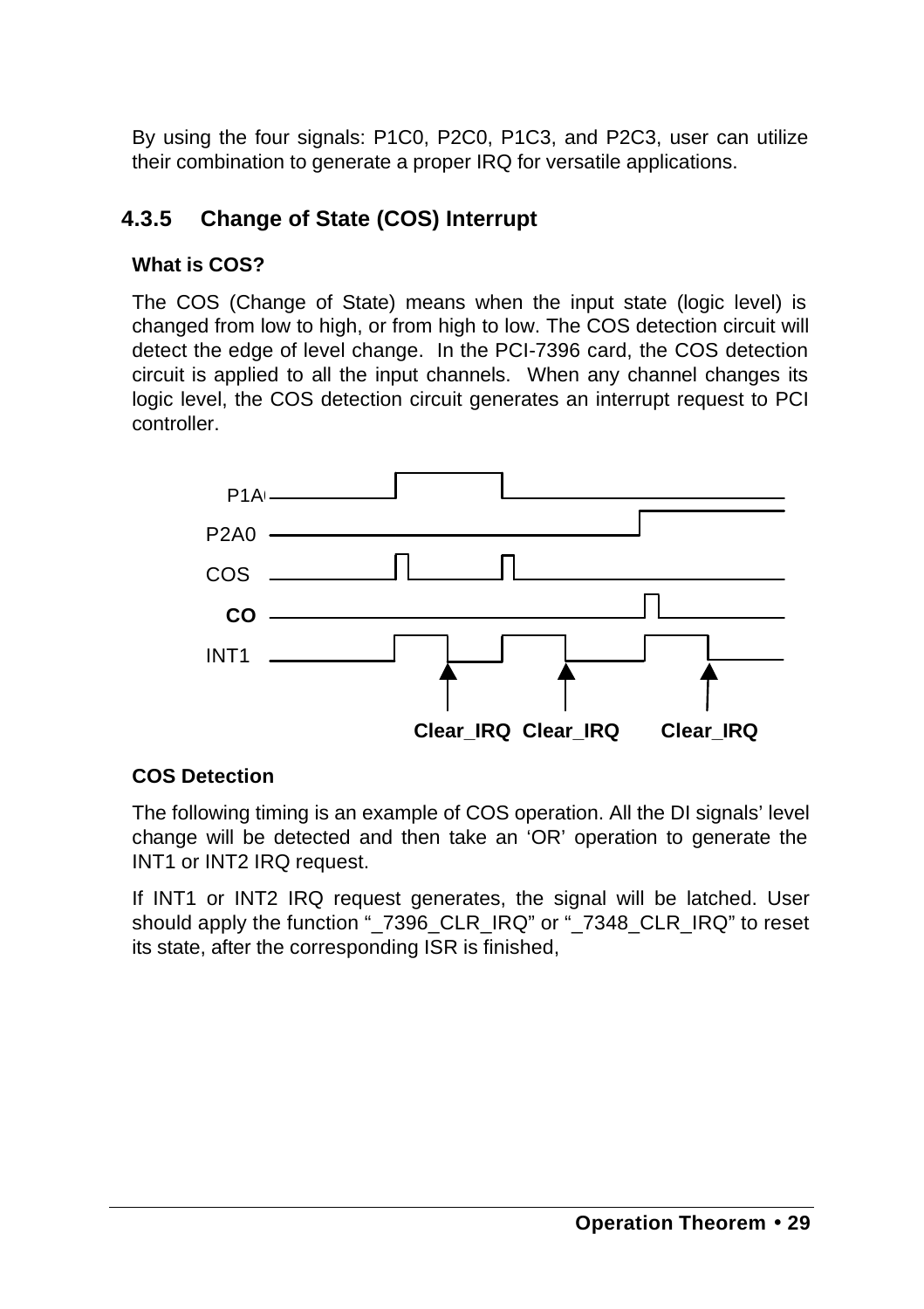# 4.4 12V and 5V Power Supply

The SCSI-100 connector CN1 provides +12V and +5V power supply (only for PCI-7348) for external devices. To avoid the short circuit or the overload of the power supply, the *resettable fuses* are added on all the power supply signals.

The maximum current for 5V power supply is 0.5 A. If the load current is larger than this limitation, the resistance of the resettable fuse will increase for the reason of the rising temperature. The rising resistance will further cause the power supply to reduce the load current. After the condition of overload or short circuit is removed, the fuse will return to its normal condition. It is unnecessary to replace the fuse.

The maximum current of 12V power supply is 0.5A, too. The action of the fuse is the same as that of +5V power supply.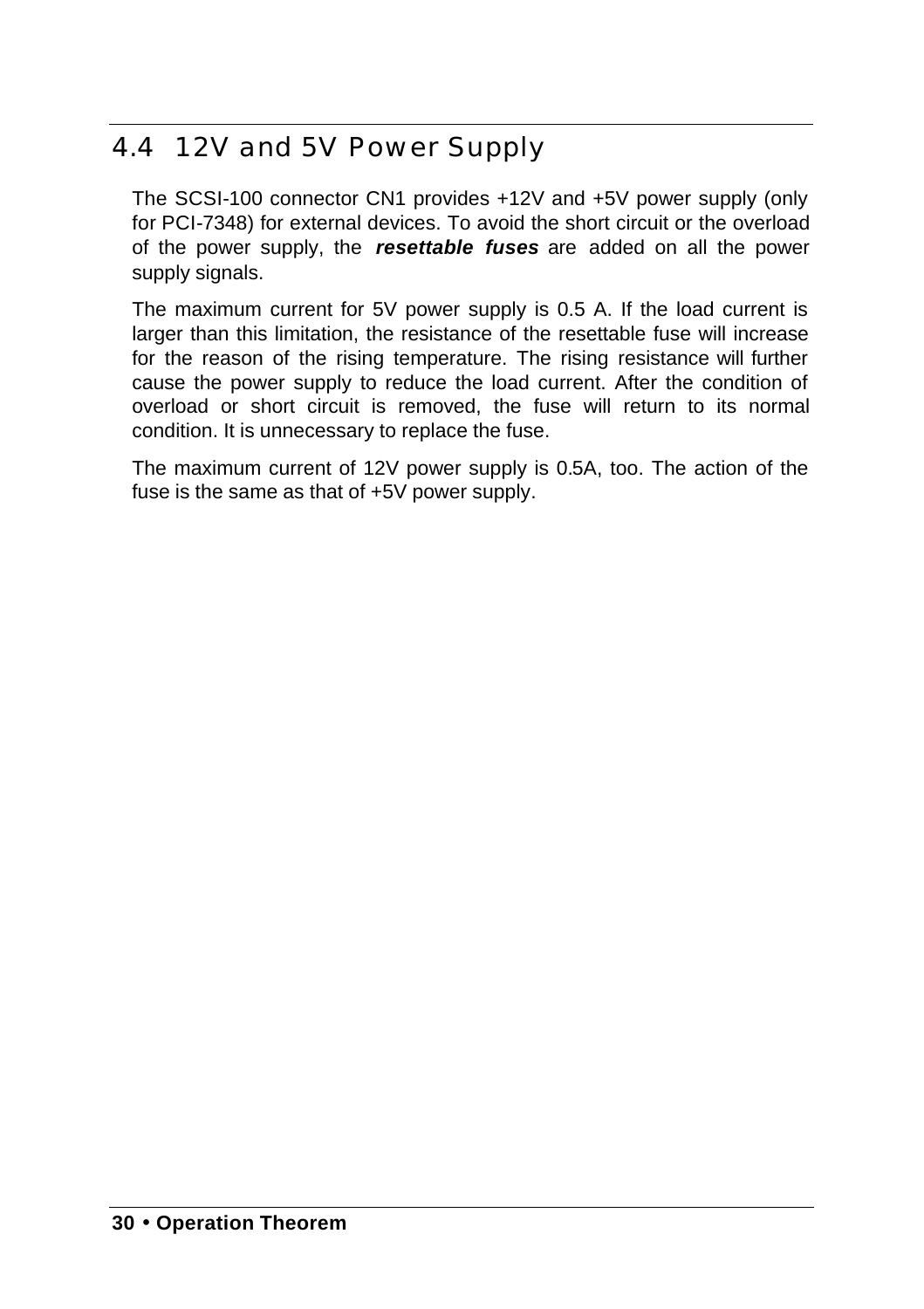# 5

# $C/C_{++}$  Libraries

This chapter describes the software library for operating this card. Only the functions in DOS library and Windows 95 DLL are described. Please refer to the PCIS-DASK function reference manual, which included in ADLINK CD, for the descriptions of the Windows 98/NT/2000 DLL functions.

The function prototypes and some useful constants are defined in the header files LIB directory (DOS) and INCLUDE directory (Windows 95). For Windows 95 DLL, the developing environment can be Visual Basic 4.0 or above, Visual C/C++ 4.0 or above, Borland C++ 5.0 or above, Borland Delphi 2.x (32-bit) or above, or any Windows programming language that allows calls to a DLL. It provides the C/C++, VB, and Delphi include files.

# 5.1 Libraries Installation

Please refer to the "*Software Installation Guide*" for the detail information about how to install the software libraries for DOS, or Windows 95 DLL, or PCIS-DASK for Windows 98/NT/2000.

The device drivers and DLL functions of Windows 98/NT/2000 are included in the PCIS-DASK. Please refer the PCIS-DASK user's guide and function reference, which included in the ADLINK CD, for detailed programming information.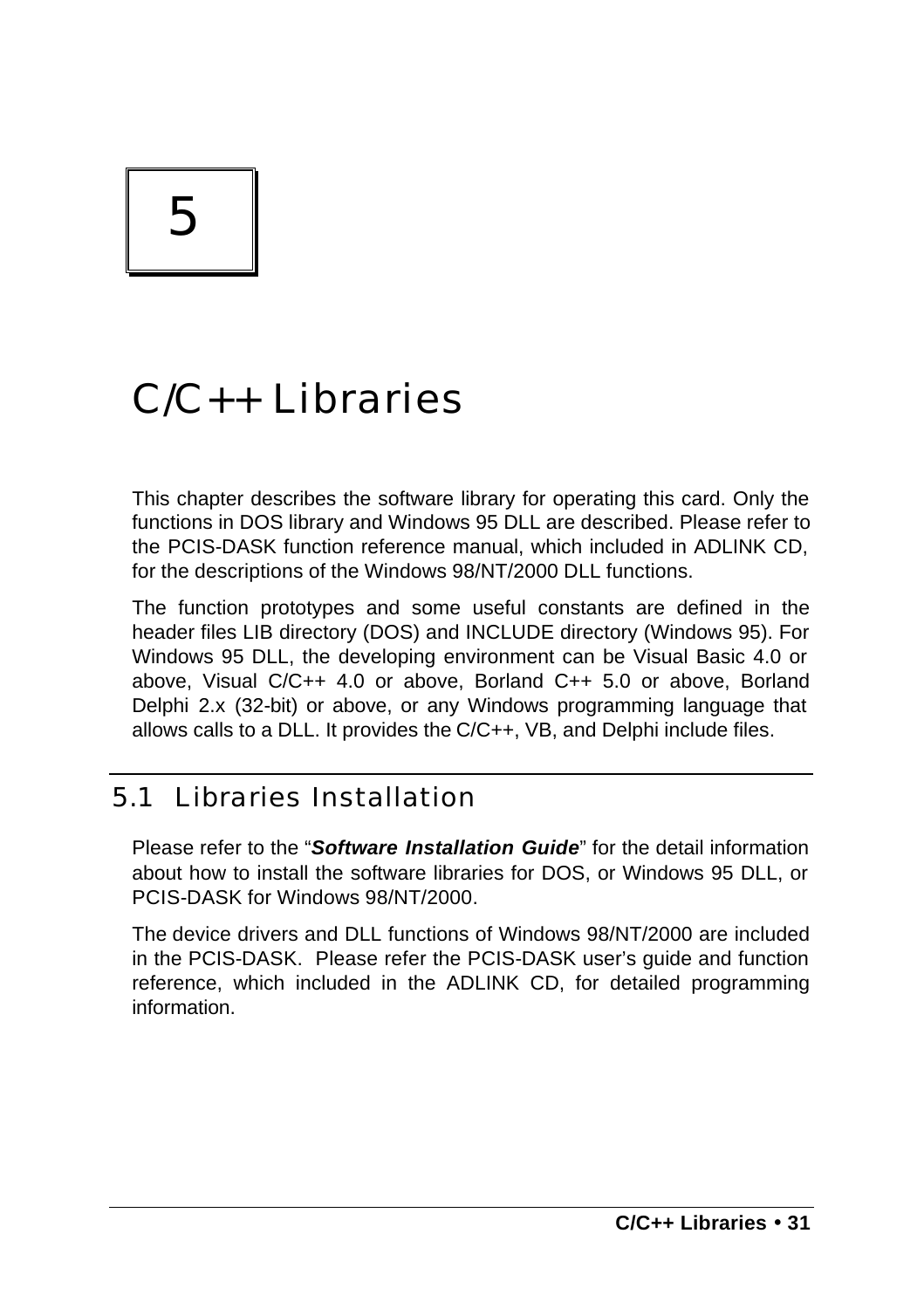# 5.2 Programming Guide

#### **5.2.1 Naming Convention**

The functions of the NuDAQ PCI cards or NuIPC CompactPCI cards' software driver are using full-names to represent the functions' real meaning. The naming convention rules are:

In DOS Environment :

\_{hardware\_model}\_{action\_name}. **e.g. \_7396\_Initial().**

In order to recognize the difference between DOS library and Windows 95 library, a capital "**W**" is put on the head of each function name of the Windows 95 DLL driver. e.g. **W\_7396\_Initial().**

#### **5.2.2 Data Types**

We defined some data type in Pci 7396.h (DOS) and Acl\_pci.h (Windows 95). These data types are used by NuDAQ Cards' library. We suggest you to use these data types in your application programs. The following table shows the data type names and their range.

| <b>Type Name</b> | Description                                                | Range                                                                |  |  |
|------------------|------------------------------------------------------------|----------------------------------------------------------------------|--|--|
| U8               | 8-bit ASCII character                                      | 0 to 255                                                             |  |  |
| 116              | 16-bit signed integer                                      | -32768 to 32767                                                      |  |  |
| U <sub>16</sub>  | 16-bit unsigned integer                                    | 0 to 65535                                                           |  |  |
| 132              | 32-bit signed integer                                      | -2147483648 to 2147483647                                            |  |  |
| U32              | 32-bit<br>floating-point                                   | $\overline{\text{single-precision}}$ <sub>0</sub> to 4294967295      |  |  |
| F32              | single-precision - 3.402823E38<br>32-bit<br>floating-point | tol<br>3.402823E38                                                   |  |  |
| F64              | 64-bit<br>floating-point                                   | double-precision - 1.797683134862315E308 to<br>1.797683134862315E309 |  |  |
| <b>Boolean</b>   | Boolean logic value                                        | TRUE, FALSE                                                          |  |  |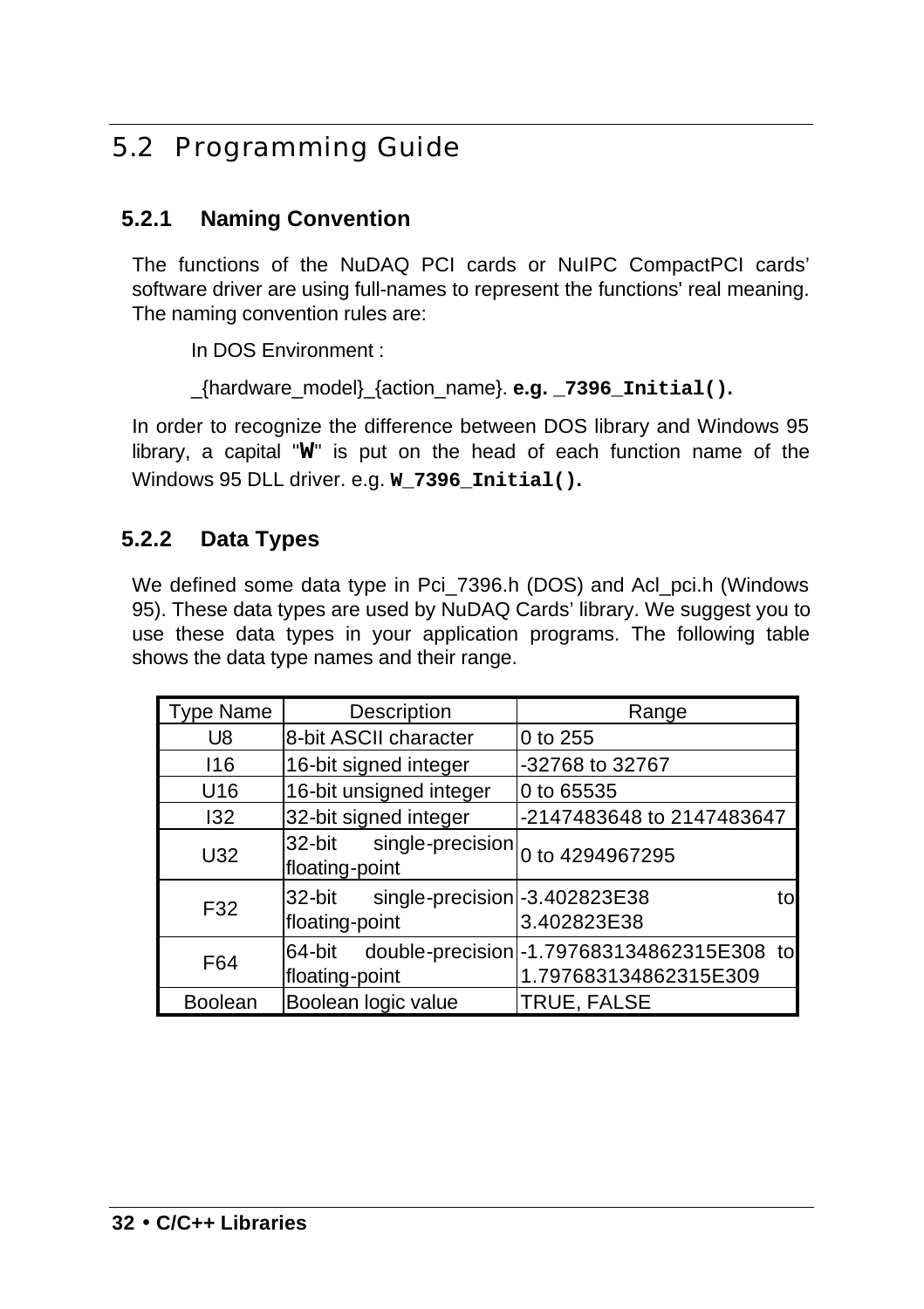# 5.3 \_7396\_Initial

#### *@ Description*

This function is used to initialize the PCI-7396. Every PCI-7396 has to be initialized by this function before calling other functions.

#### *@ Syntax*

```
C/C++ (DOS)
U16 _7396_Initial (U16 *existCards, PCI_INFO *pciInfo)
C/C++ (Windows 95)
U16 W_7396_Initial (U16 *existCards, PCI_INFO *pciInfo)
Visual Basic (Windows 95)
W_7396_Initial (existCards As Integer, pciInfo As PCI_INFO) As 
Integer
```
#### *@ Argument*

- **existCards: The numbers of installed PCI-7396 cards. The returned value shows how many PCI-7396 cards are installed in your system.**
- **pciinfo: It is a structure to memorize the PCI bus plug and play initialization information which is decided by P&P BIOS. The PCI\_INFO structure is defined in ACL\_PCI.H. The base I/O address and the interrupt channel number is stored in this variable.**

*@ Return Code*

**ERR\_NoError**

**ERR\_PCIBiosNotExist**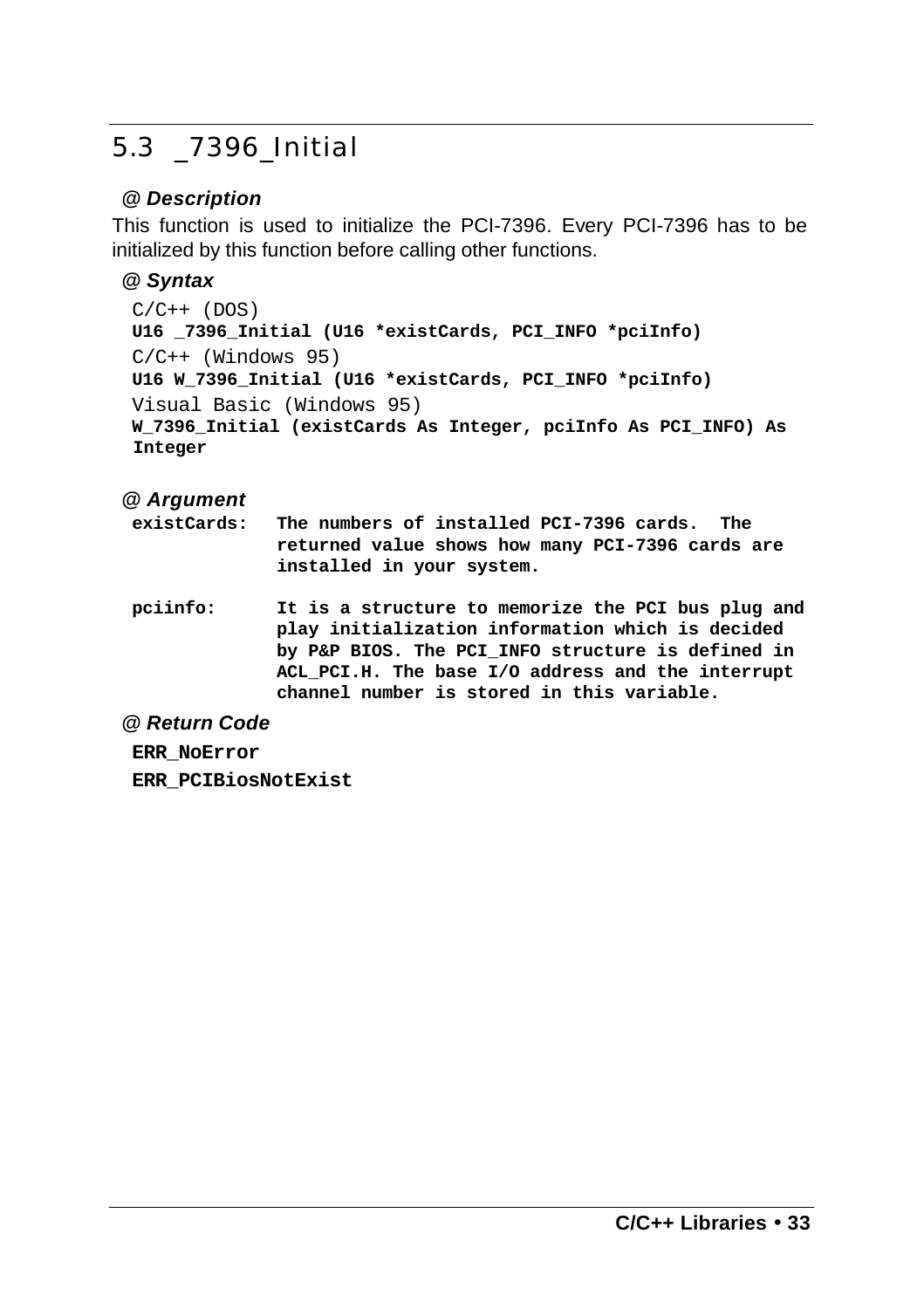# 5.4 \_7396\_DI

#### *@ Description*

This function is used to read the 24-bit digital inputs data from the input port of the PCI-7396.The written data and read in data is 24 bits data. Each data is mapped to a signal as the table below.

| $\overline{D7}$ | D <sub>6</sub>  | D <sub>5</sub>  | D <sub>4</sub>  | D <sub>3</sub>  | D <sub>2</sub>   | D <sub>1</sub>  | D <sub>0</sub>  |
|-----------------|-----------------|-----------------|-----------------|-----------------|------------------|-----------------|-----------------|
| PA7             | PA <sub>6</sub> | PA <sub>5</sub> | PA4             | PA <sub>3</sub> | <b>PA2</b>       | PA <sub>1</sub> | PA <sub>0</sub> |
| D <sub>15</sub> | D14             | D <sub>13</sub> | D <sub>12</sub> | D <sub>11</sub> | ID10             | D <sub>9</sub>  | D <sub>8</sub>  |
| PB7             | PB <sub>6</sub> | PB <sub>5</sub> | PB4             | PB <sub>3</sub> | <b>PB2</b>       | PB <sub>1</sub> | P <sub>B0</sub> |
| D <sub>23</sub> | D <sub>22</sub> | D <sub>21</sub> | <b>D20</b>      | D <sub>19</sub> | ID18             | <b>D17</b>      | D <sub>16</sub> |
| PC7             | PC <sub>6</sub> | PC <sub>5</sub> | PC4             | PC <sub>3</sub> | IPC <sub>2</sub> | PC <sub>1</sub> | PC <sub>0</sub> |

#### *@ Syntax*

 $C/C++$  (DOS)

**U16 \_7396\_DI (U16 cardNo, U16 channelPort, U32 \*diData)**  $C/C++$  (Windows 95) **U16 W\_7396\_DI (U16 cardNo, U16 channelPort, U32 \*diData)** Visual Basic (Windows 95) **W\_7396\_DI (ByVal cardNo As Integer, ByVal channelPort As Integer, diData As Integer) As Integer**

#### *@ Argument*

**cardNo: The card number of PCI7396 card initialized.**

**channelPort: port of each channel P1\_A : CH1's Port A P1\_B : CH1's Port B P1\_C : CH1's Port C P1\_ABC: CH1's Port A ,Port B ,Port C P2\_A : CH2's Port A P2\_B : CH2's Port B P2\_C : CH2's Port C P2\_ABC: CH2's Port A ,Port B ,Port C (The following items are for PCI-7396 only.) P3\_A : CH3's Port A P3\_B : CH3's Port B P3\_C : CH3's Port C P3\_ABC: CH3's Port A ,Port B ,Port C P4\_A : CH4's Port A P4\_B : CH4's Port B P4\_C : CH4's Port C P4\_ABC: CH4's Port A ,Port B ,Port C diData: returned 24-bit value from digital port.**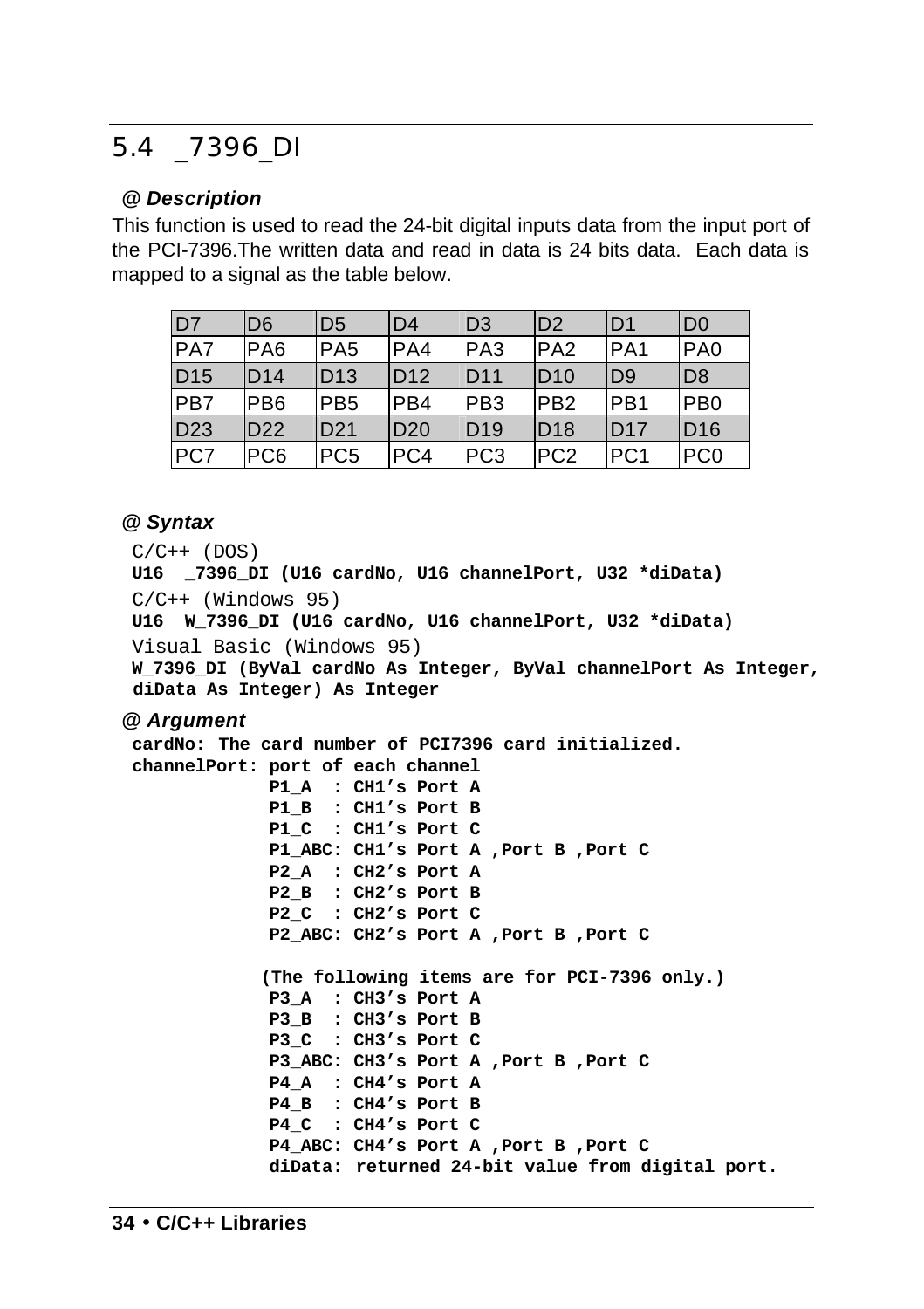#### *@ Return Code*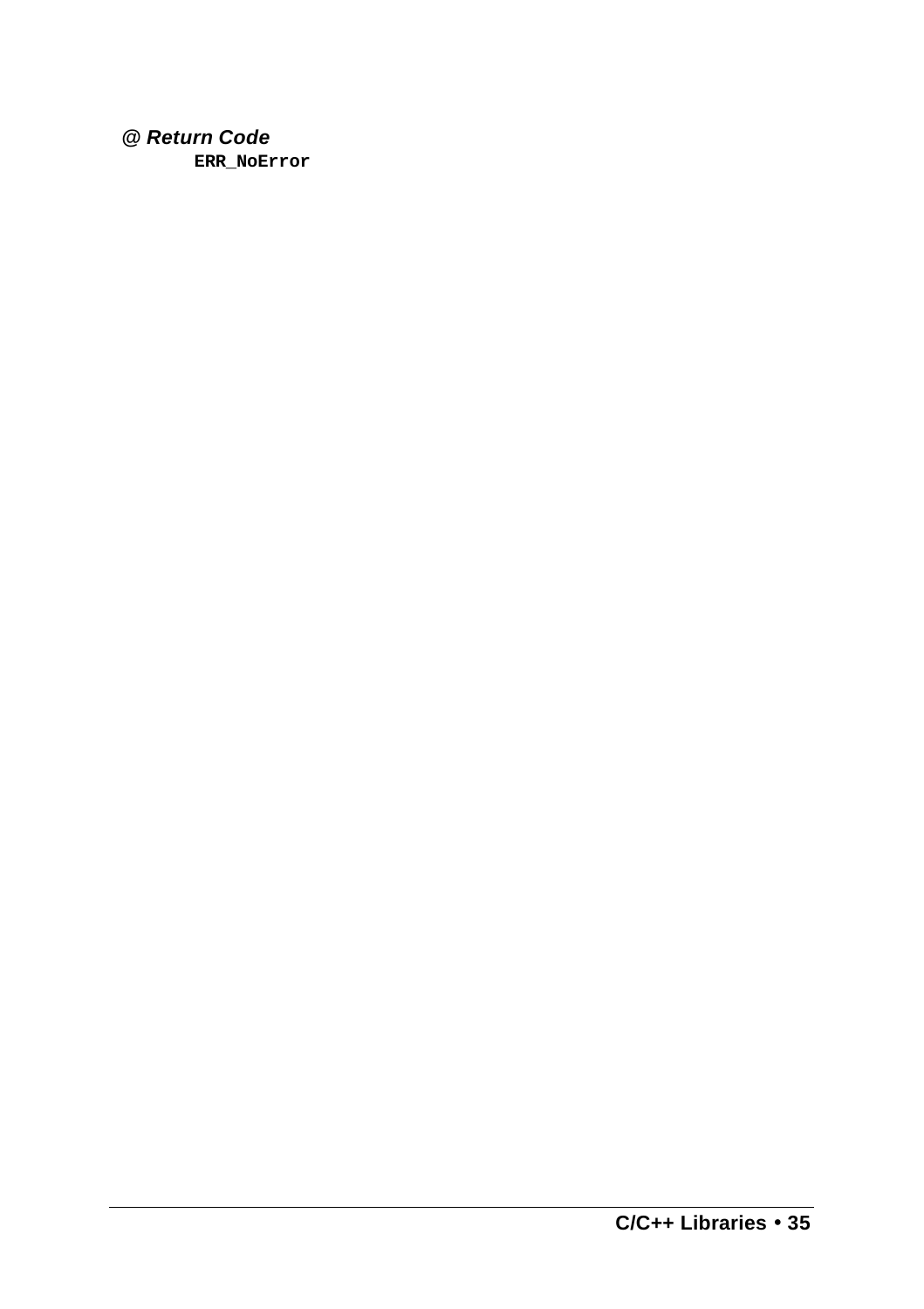### 5.5 \_7396\_DO

#### *@ Description*

This function is used to write data to digital output ports. There are 6 ports (P1A, P1B, P1C, P2A, P2B, P2C) could be configured as digital outputs on the PCI-7348. And there are totally 12 digital output ports (P1A, P1B, P1C, P2A, P2B, P2C, P3A, P3B, P3C, P4A, P4B, P4C) could be configured as digital outputs on the PCI-7396.

#### *@ Syntax*

 $C/C++$  (DOS) **U16 \_7396\_DO (U16 cardNo, U16 channelPort, U32 doData)** C/C++ (Windows 95) **U16 W\_7396\_DO (U16 cardNo, U16 channelPort, U32 doData)** Visual Basic (Windows 95) **W\_7396\_DO (ByVal cardNo As Integer, ByVal channelPort As Integer, ByVal doData As Integer) As Integer**

#### *@ Argument*

**cardNo :The card number of PCI7396 card initialized. channelPort: The same as the arguments in the previous section. doData : value will be written to digital output port**

#### *@ Return Code*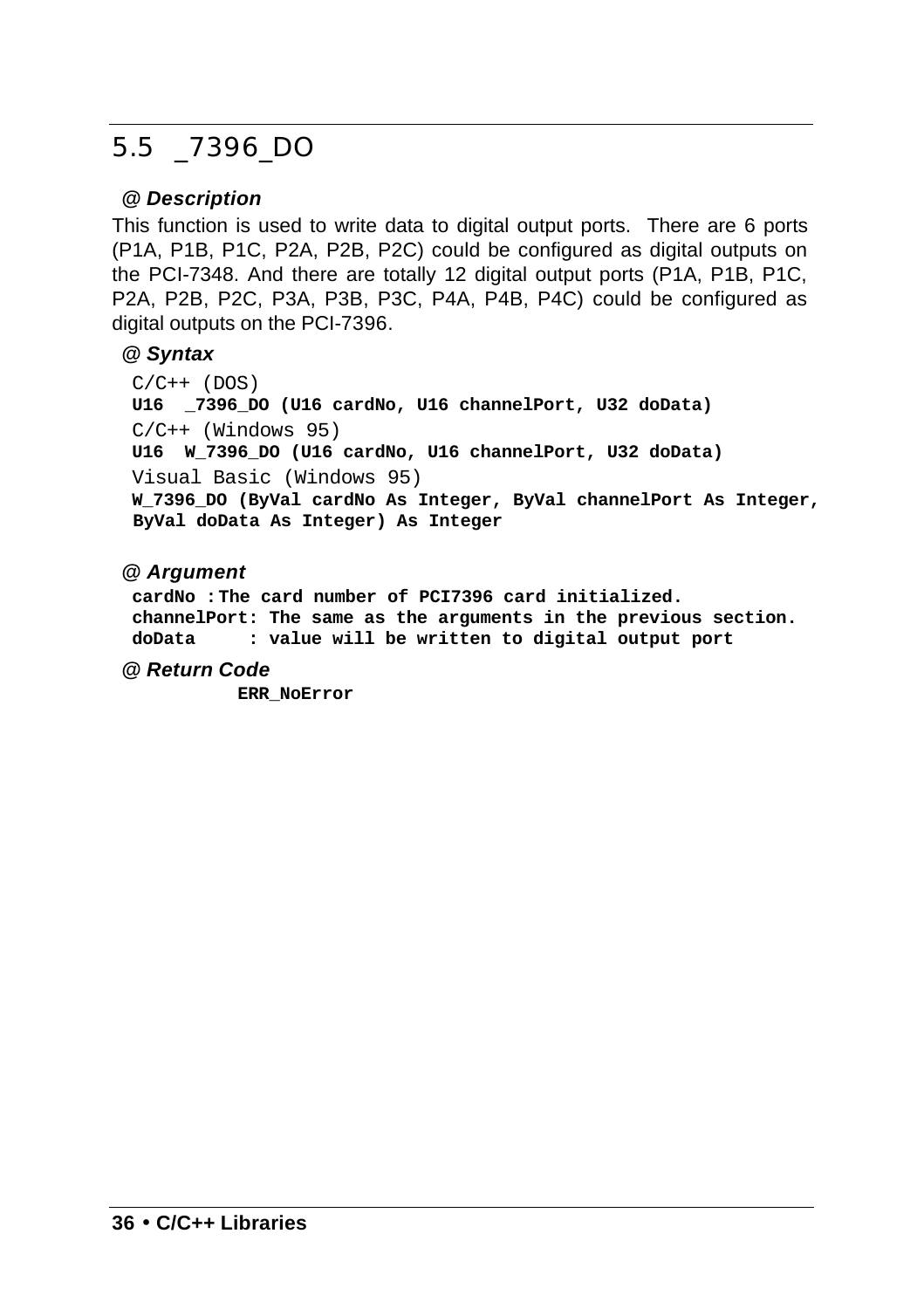# 5.6 \_7396\_Config\_Port

#### *@ Description*

This function is used to configure the Input or Ouput of each Port. Each I/O Port of PCI-7396 is either input or output, so it has to configure as input or output before I/O operations are applied.

#### *@ Syntax*

```
C/C++ (DOS)
U16 _7396_Config_Port (U16 cardNo, int ctrlValue)
C/C_{++} (Windows 95)
U16 W_7396_Config_Port (U16 cardNo, int ctrlValue)
Visual Basic (Windows 95)
W_7396_Config_Port (ByVal cardNo As Integer, ByVal channelPort 
As Integer, ByVal direction As Integer) As Integer
@ Argument
cardNo :The card number of PCI7396 card initialized.
ctrlValue : 
       P1ARD : CH1's Port A input port
       P1BRD : CH1's Port B input port
       P1CRD : CH1's Port C input port
       P1RD : CH1's Port A,B,C input port
       E_P1RD : CH1's Port A,B,C input port use external clock to 
                latch data
       P1AWR : CH1's Port A output port
       P1BWR : CH1's Port B output port
       P1CWR : CH1's Port C output port
       P1WR : CH1's Port A,B,C output port
       P2ARD : CH2's Port A input port
       P2BRD : CH2's Port B input port
       P2CRD : CH2's Port C input port
       P2RD : CH2's Port A,B,C input port
       E_P2RD : CH2's Port A,B,C input port use external clock 
               to latch data
       P2AWR : CH2's Port A output port
       P2BWR : CH2's Port B output port
       P2CWR : CH2's Port C output port
       P2WR : CH2's Port A,B,C output port
       P3ARD : CH3's Port A input port
       P3BRD : CH3's Port B input port
       P3CRD : CH3's Port C input port
       P3RD : CH3's Port A,B,C input port
       E_P3RD : CH3's Port A,B,C input port use external clock to 
                latch data
       P3AWR : CH3's Port A output port
       P3BWR : CH3's Port B output port
```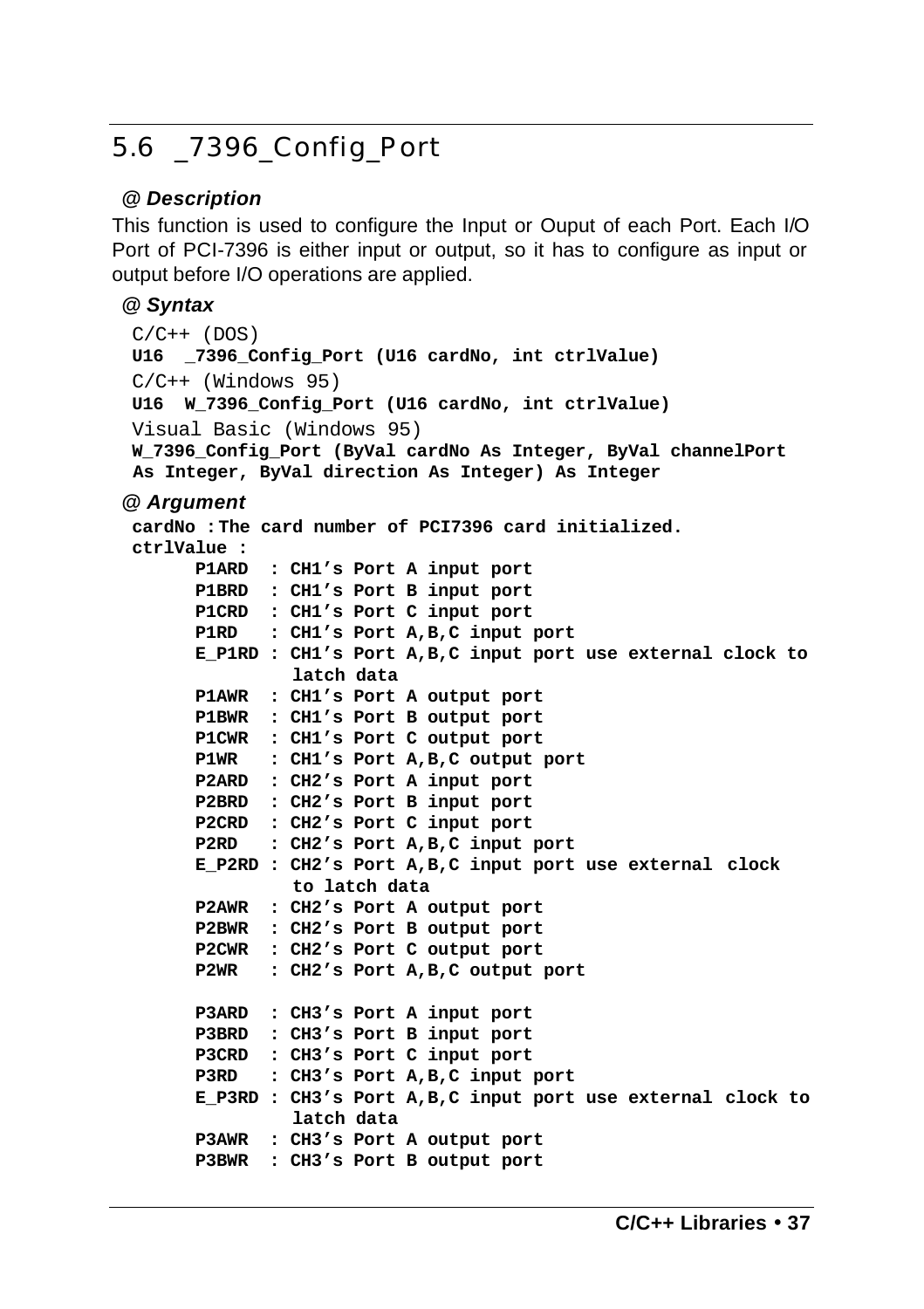```
 P3CWR : CH3's Port C output port
 P3WR : CH3's Port A,B,C output port
 P4ARD : CH4's Port A input port
 P4BRD : CH4's Port B input port
 P4CRD : CH4's Port C input port
 P4RD : CH4's Port A,B,C input port
 E_P4RD : CH4's Port A,B,C input port use external clock to 
         latch data
 P4AWR : CH4's Port A output port
 P4BWR : CH4's Port B output port
 P4CWR : CH4's Port C output port
 P4WR : CH4's Port A,B,C output port
```
#### *@ Return Code*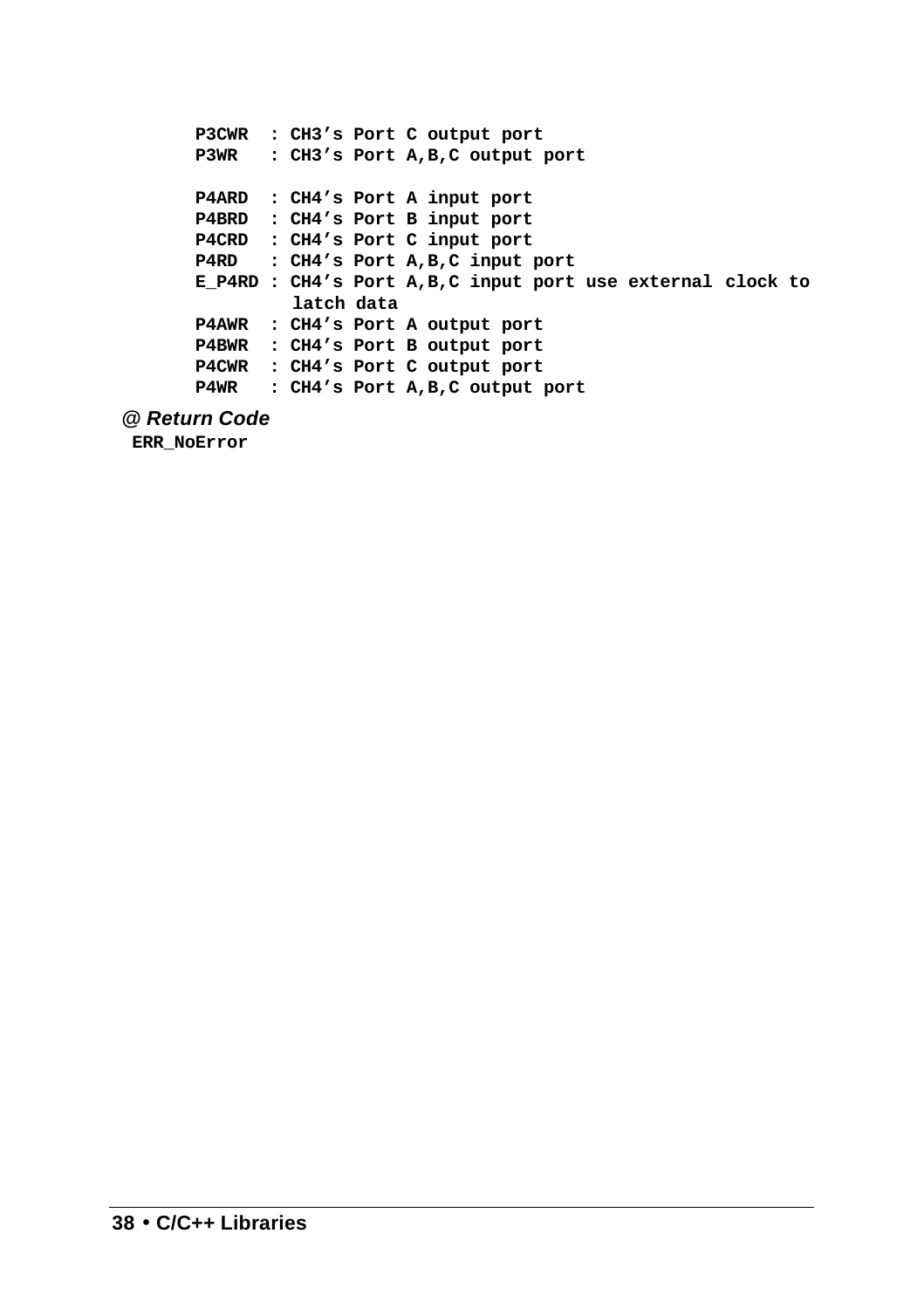# 5.7 \_7396\_Software\_Reset

#### *@ Description*

This function is used to reset the I/O port configuration. After resetting PCI-7396, all ports will be set as input ones. Note that this function will not re-start the PCI bus and all the hardware settings will not be changed, neither.

#### *@ Syntax*

 $C/C++$  (DOS) **U16 \_7396\_Software\_Reset (U16 cardNo)** C/C++ (DOS, Windows 95) **U16 W\_7396\_Software\_Reset (U16 cardNo)** Visual Basic (Windows 95) **W\_7396\_Software\_Reset (ByVal cardNo As Integer) As Integer**

#### *@ Argument*

**cardNo :The card number of PCI7396 card initialized.**

#### *@ Return Code*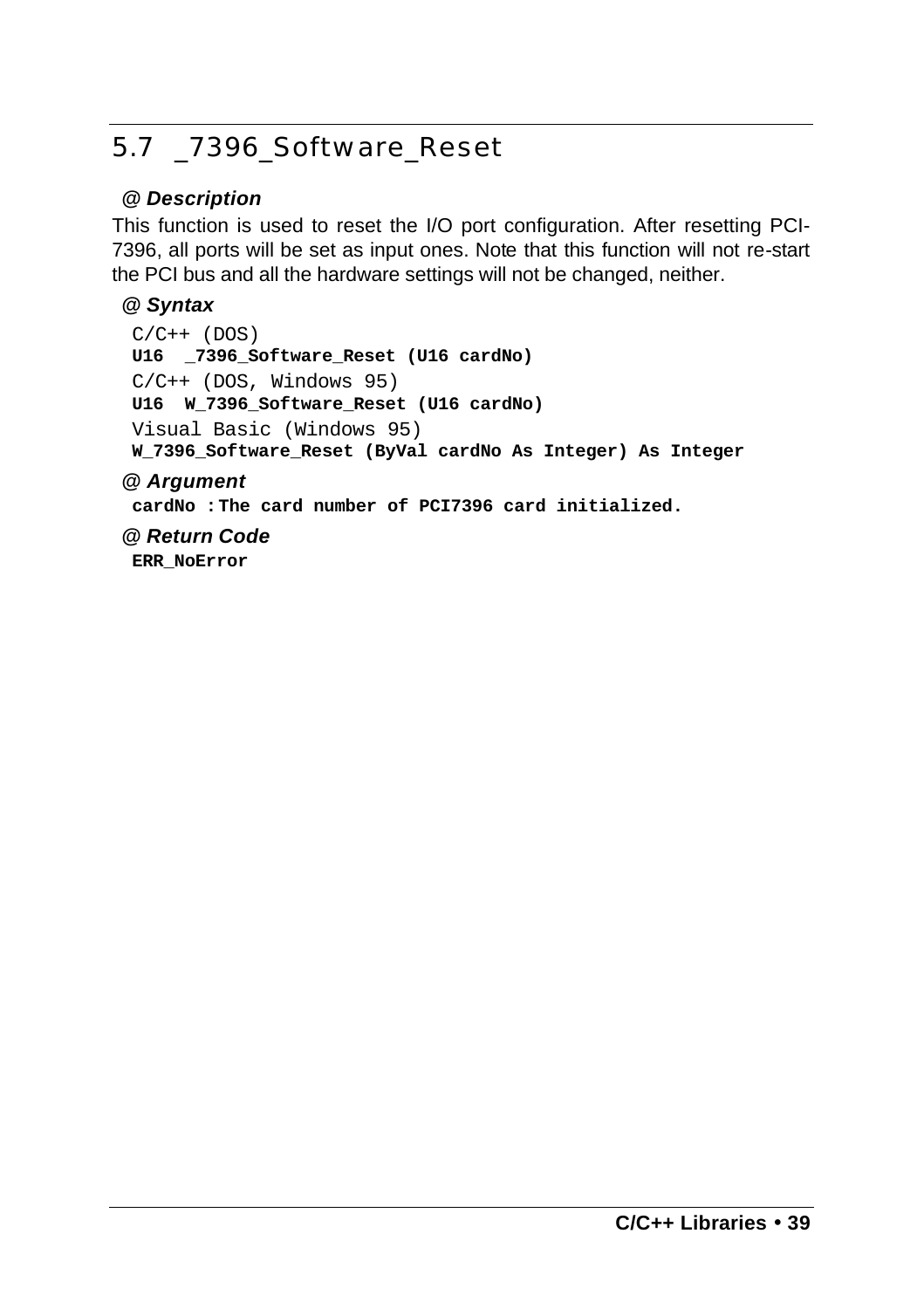# 5.8 \_7396\_INT\_Source\_Control

#### *@ Description*

The PCI-7396 has dual interrupts system, two interrupt sources can be generated and be checked by software. This function is used to select and control PCI-7396's interrupt sources by writing associated data to interrupt control register.

#### *@ Syntax*

```
C/C++ (DOS)
void _7396_INT_Source_Control (U16 cardNo, U16 c1, U16 c2)
C/C++ (Windows 95)
void W_7396_INT_Source_Control (U16 cardNo, U16 c1, U16 c2)
Visual Basic (Windows 95)
W_7396_INT_Source_Control (ByVal cardNo As Integer, ByVal c1 As 
Integer, ByVal c2 As Integer)
```
#### *@ Argument*

**cardNo :The card number of PCI7396 card initialized.** c1 **:INT1# interrupt source** c2 **:INT2# interrupt source For the C1,C2 settings, please refer to Table3.3.1**

*@ Return Code*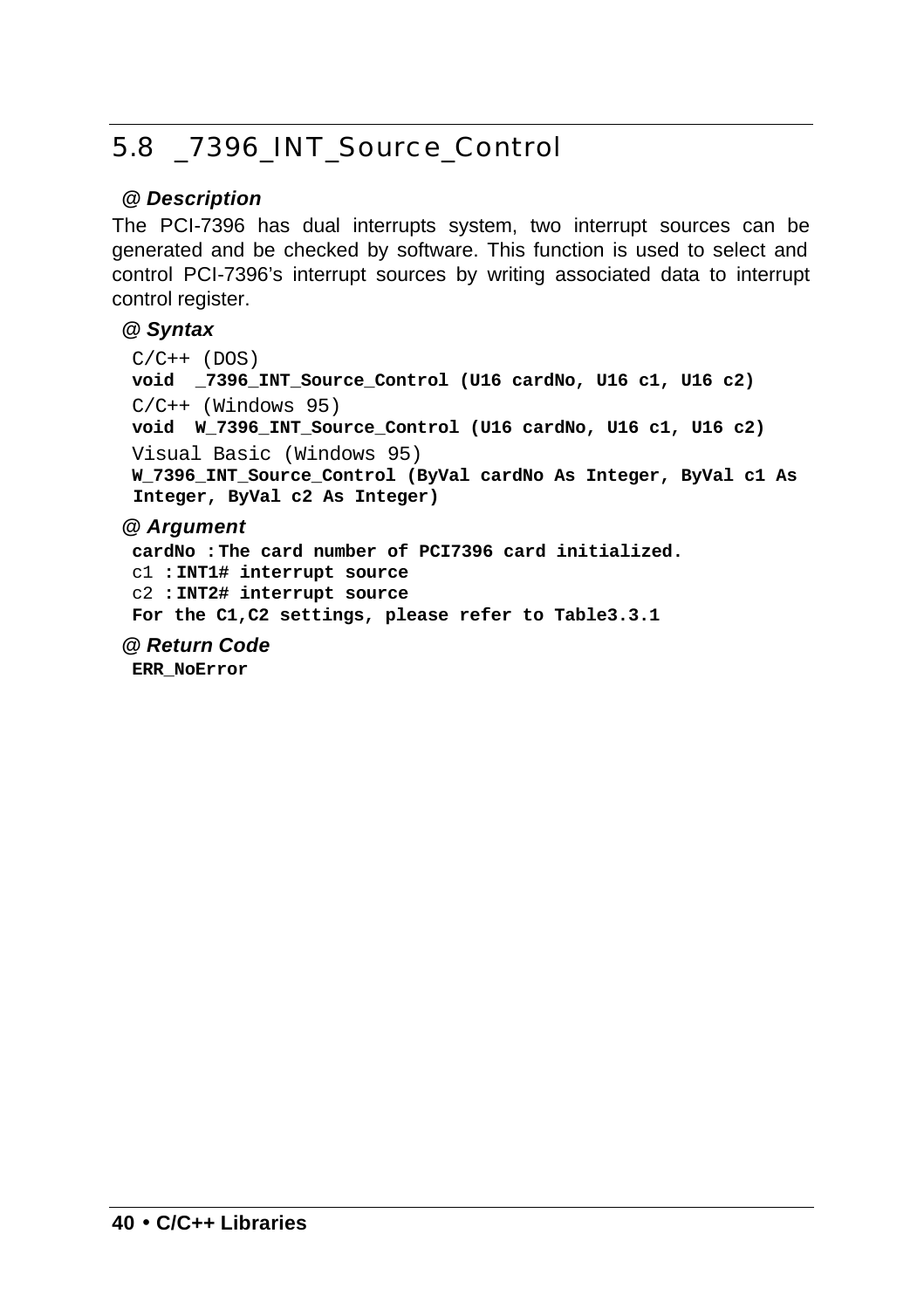# 5.9 \_7396\_COSIRQ\_Control

#### *@ Description*

This function is used to programe every channel port A,B,C's COS is enable or disable.

#### *@ Syntax*

```
C/C++ (DOS)
void _7396_COSIRQ_Control (U16 cardNo, int ch_no, int A, Int B, 
int C)
C/C++ (Windows 95)
void W_7396_COSIRQ_Control (U16 cardNo, int ch_no, int A, Int B, 
int C)
Visual Basic (Windows 95)
W_7396_COSIRQ_Control (ByVal cardNo As Integer, ByVal ch_no As 
Integer, ByVal A As Integer, ByVal B As Integer, ByVal C As 
Integer)
```
#### *@ Argument*

**cardNo:The card number of PCI7396 card initialized. ch\_no :channel number set 1 or 2 or 3 or 4 A: port A control (enable set 1,disable set 0) B: port B control (enable set 1,disable set 0) C: port C control (enable set 1,disable set 0)**

#### *@ Return Code*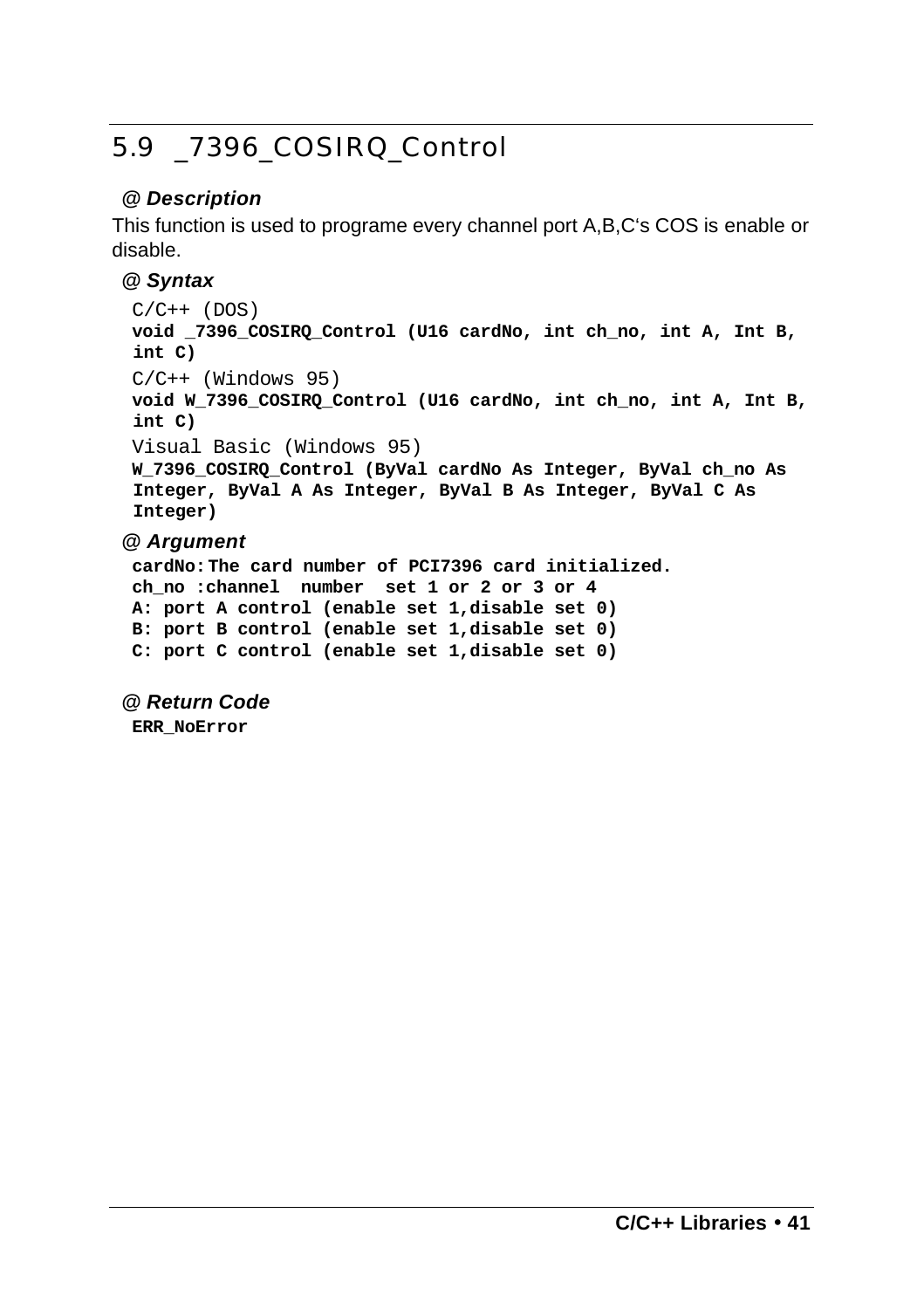# 5.10 \_7396\_CLR\_IRQ

#### *@ Description*

This function is used to clear the interrupt request of PCI-7396.

#### *@ Syntax*

 $C/C++$  (DOS) **void \_7396\_CLR\_IRQ (U16 cardNo)**   $C/C++$  (Windows 95) **void W\_7396\_CLR\_IRQ (U16 cardNo)** Visual Basic(Windows 95) **W\_7396\_CLR\_IRQ (ByVal cardNo As Integer)** 

#### *@ Argument*

**cardNo :The card number of PCI7396 card initialized.**

#### *@ Return Code*

**None**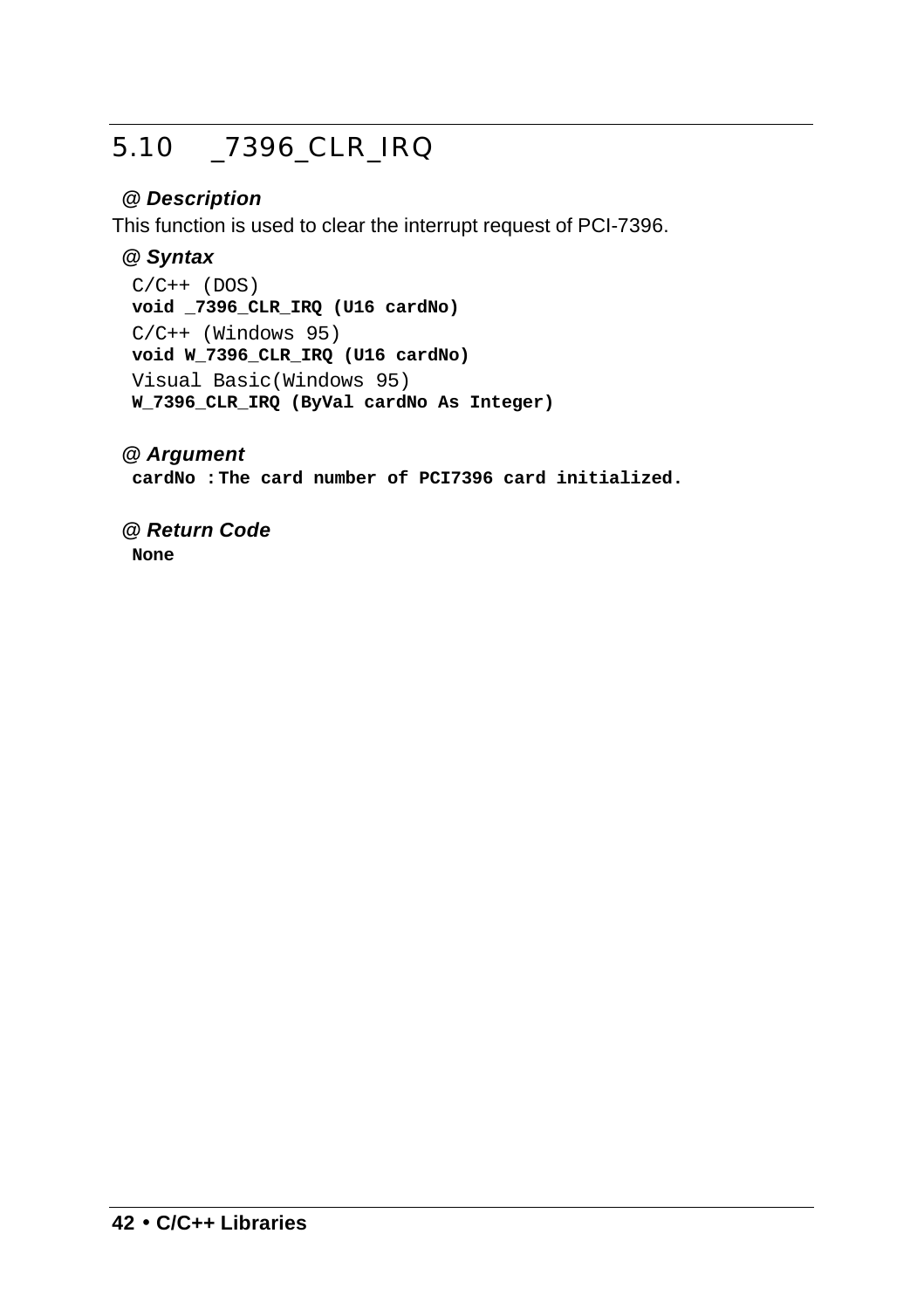# 5.11 \_7396\_Set\_Event\_Edge

#### *@ Description*

This function is used to set the edge trigger of event signal (Pin51) and external trigger signal (Pin99). The following table shows the possible settings.

| Set_Event_Edge C0                   |                             |                              |
|-------------------------------------|-----------------------------|------------------------------|
| External Trigger (Pin99) Active Low |                             | <b>Active High</b>           |
| Event (Pin51)                       | <b>Rising Edge</b><br>Count | <b>Falling Edge</b><br>Count |

#### *@ Syntax*

```
C/C++ (DOS)
U16 _7396_Set_Event_Edge (U16 cardNo, U16 *c0) 
C/C++ (Windows 95)
U16 W_7396_Set_Event_Edge (U16 cardNo, U16 *c0)
Visual Basic (Windows 95)
W_7396_ Set_Event_Edge (ByVal cardNo As Integer, c0 As Integer) 
As Integer
```
#### *@ Argument*

```
cardNo :The card number of PCI7396 card initialized.
c0: The event signal and external clock signal setting.
```
#### *@ Return Code*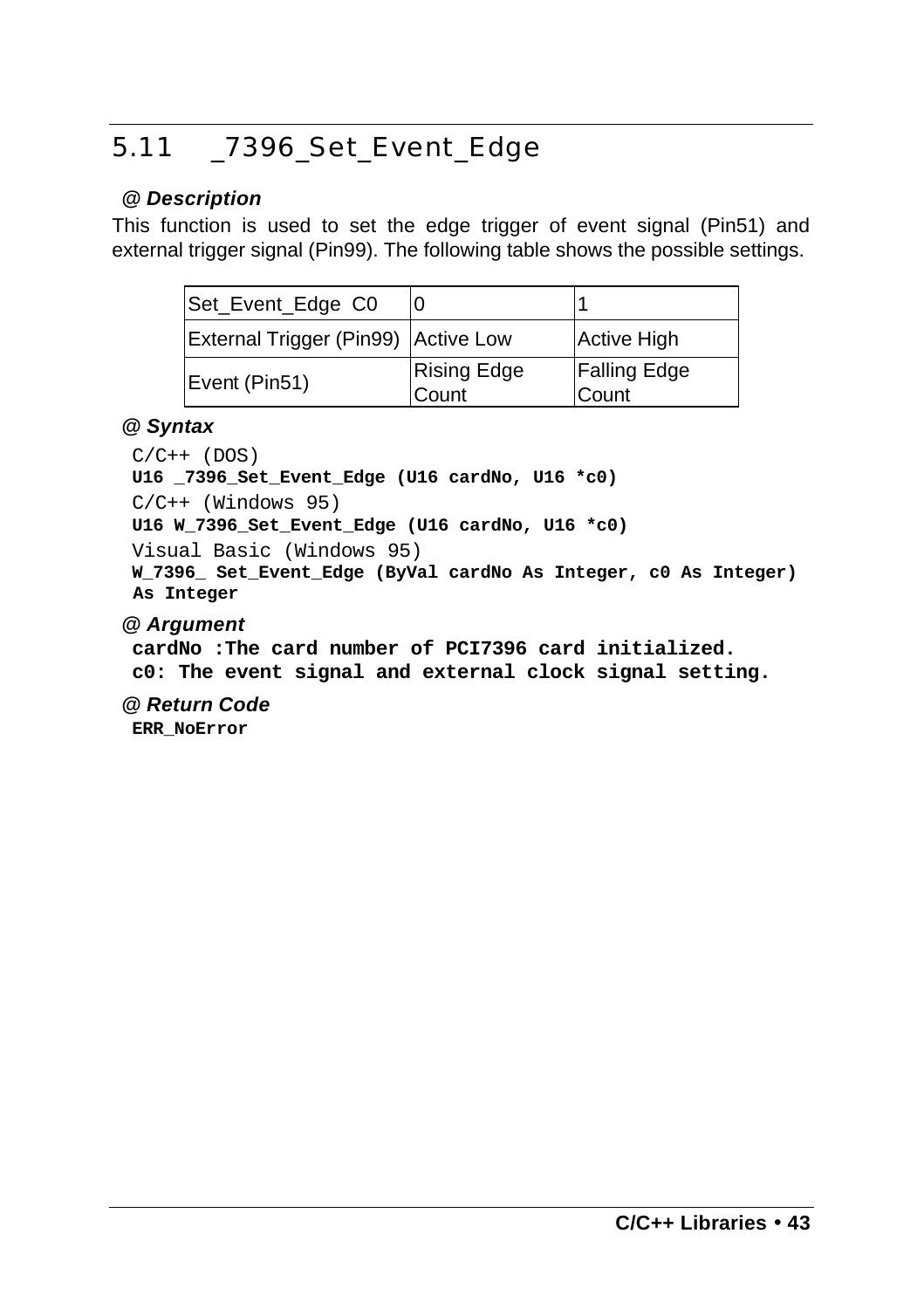# 5.12 \_7396\_Cascaded\_Timer

#### *@ Description*

The function is used to program the timer#1 & timer#2 of 8254, the 32bit timer, to generate the timer interrupt .

#### *@ Syntax*

```
C/C++ (DOS)
U16 _7396_Cascaded_Timer (U16 *existCards, U16 c1, U16 c2)
C/C++ (Windows 95)
U16 W_7396_Cascaded_Timer (U16 *existCards, U16 c1, U16 c2)
Visual Basic (Windows 95)
W_7396_Initial (existCards As Integer, ByVal c1 As Integer, 
ByVal c2 As Integer)
```
#### *@ Argument*

**cardNo :The card number of PCI7396 card initialized. c1 : frequency divider of timer #1 c2 : frequency divider of timer #2 About the settings of C1 & C2, please refer to section 3.2.2** 

#### *@ Return Code*

**ERR\_NoError ERR\_PCIBiosNotExist**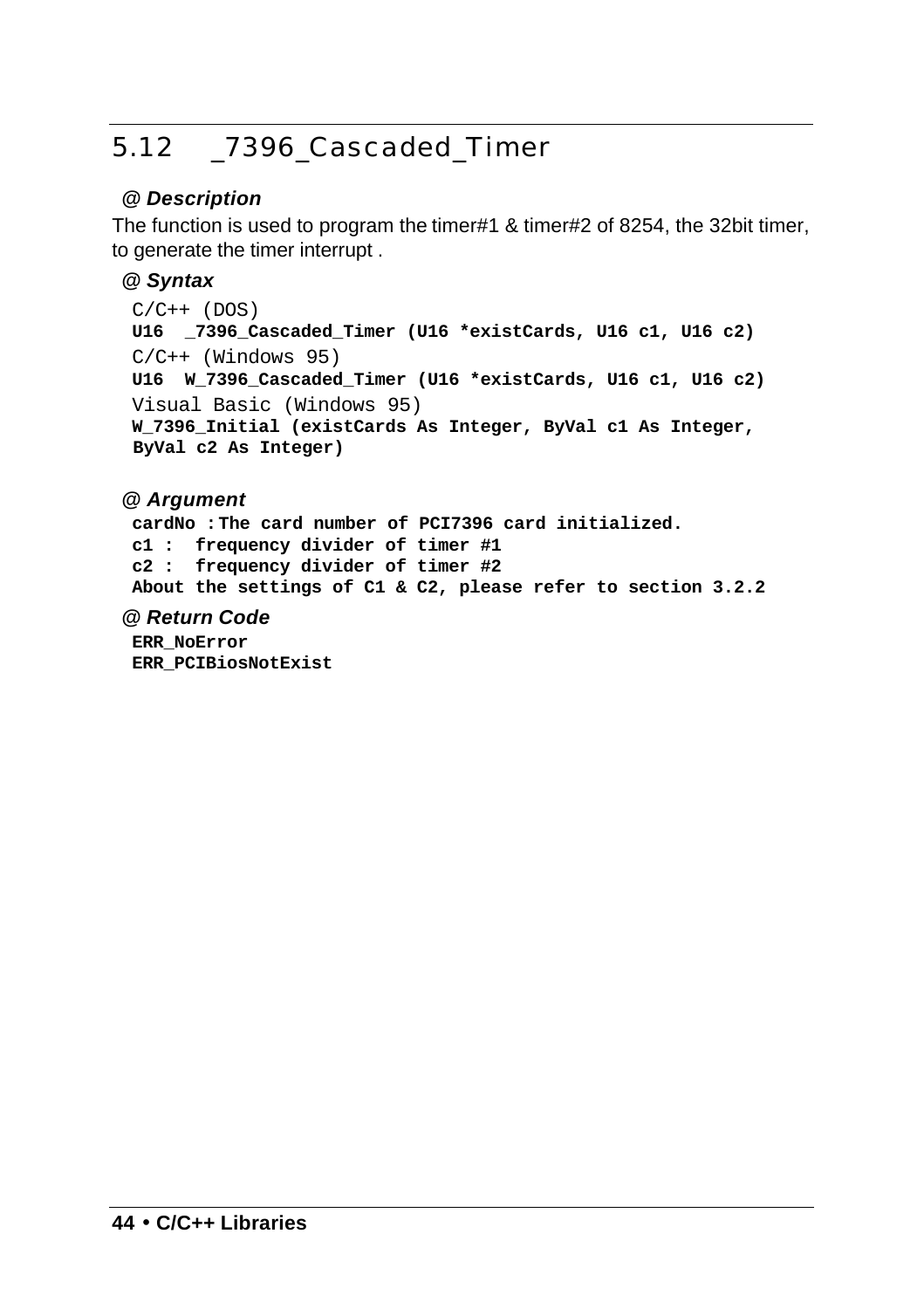## 5.13 \_7396\_Timer\_Start

#### *@ Description*

The function is used to program the timer#0 of 8254, 16bit timer, to generate the event interrupt .

#### *@ Syntax*

C/C++ (DOS, Windows 95) **U16 \_7396\_Timer\_Start (U16 \*existCards, U16 timer\_mode, U16 c0)** C/C++ (DOS, Windows 95) **U16 W\_7396\_Timer\_Start (U16 \*existCards, U16 timer\_mode, U16 c0)** Visual Basic (Windows 95) **W\_7396\_Initial (existCards As Integer, ByVal timer\_mode As Integer, ByVal c0 As Integer)** 

#### *@ Argument*

**cardNo: The card number of PCI7396 card initialized. timer\_mode: 8254 operating mode c0: frequency divider of timer #0** 

#### *@ Return Code*

**ERR\_NoError ERR\_PCIBiosNotExist**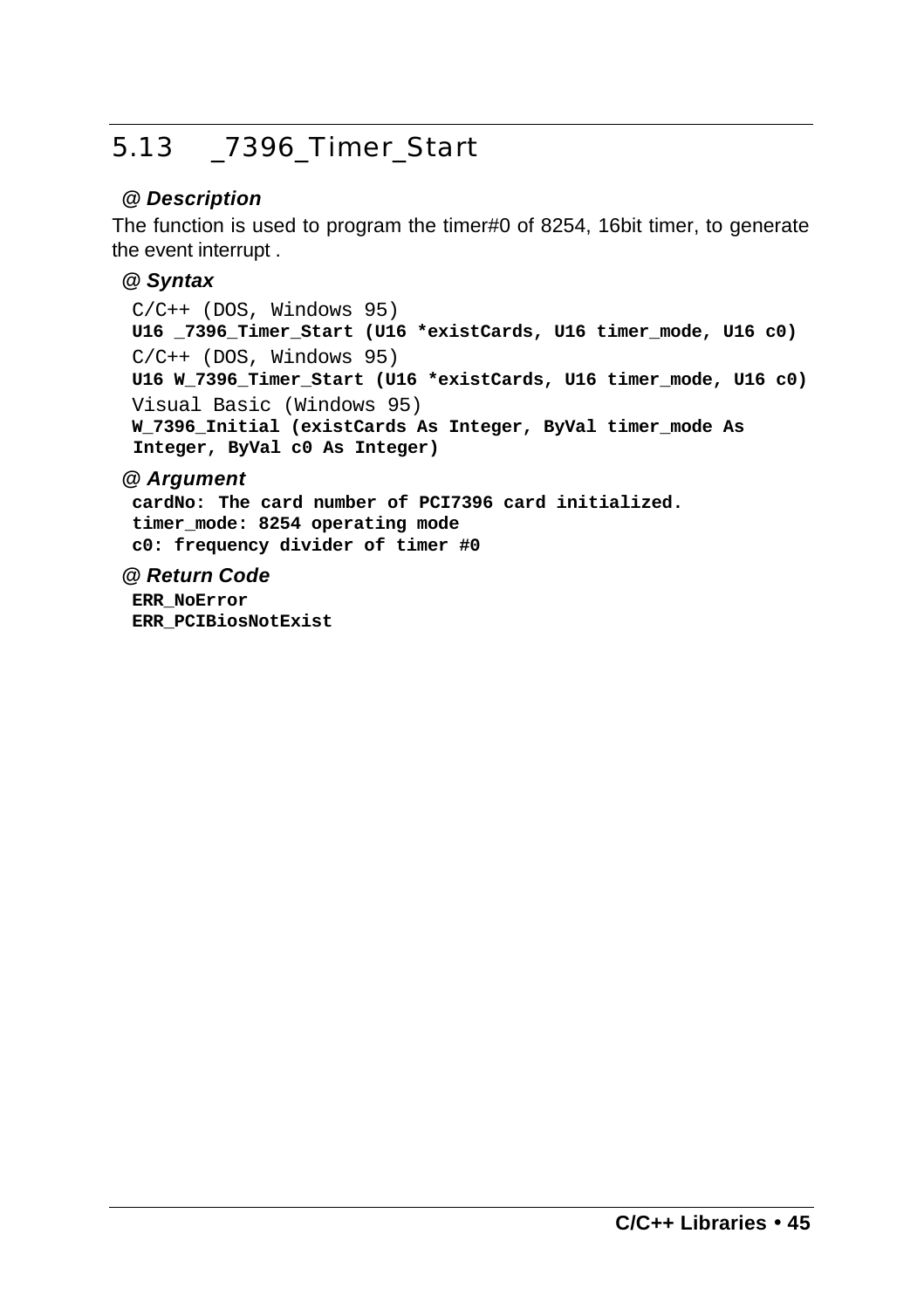# 5.14 \_7396\_Timer\_Read

#### *@ Description*

This function is used to read the counter value of the Counter#0.

#### *@ Syntax*

 $C/C++$  (DOS) **U16 \_7396\_Timer\_Read (U16 cardNo, U16 \*c0)**   $C/C++$  (Windows 95) **U16 W\_7396\_Timer\_Read (U16 cardNo, U16 \*c0)**  Visual Basic (Windows 95) **W\_7396\_Timer\_Read (ByVal cardNo As Integer, c0 As Integer) As Integer** 

#### *@ Argument*

**cardNo :The card number of PCI7396 card initialized. c0: count value of counter#0**

#### *@ Return Code*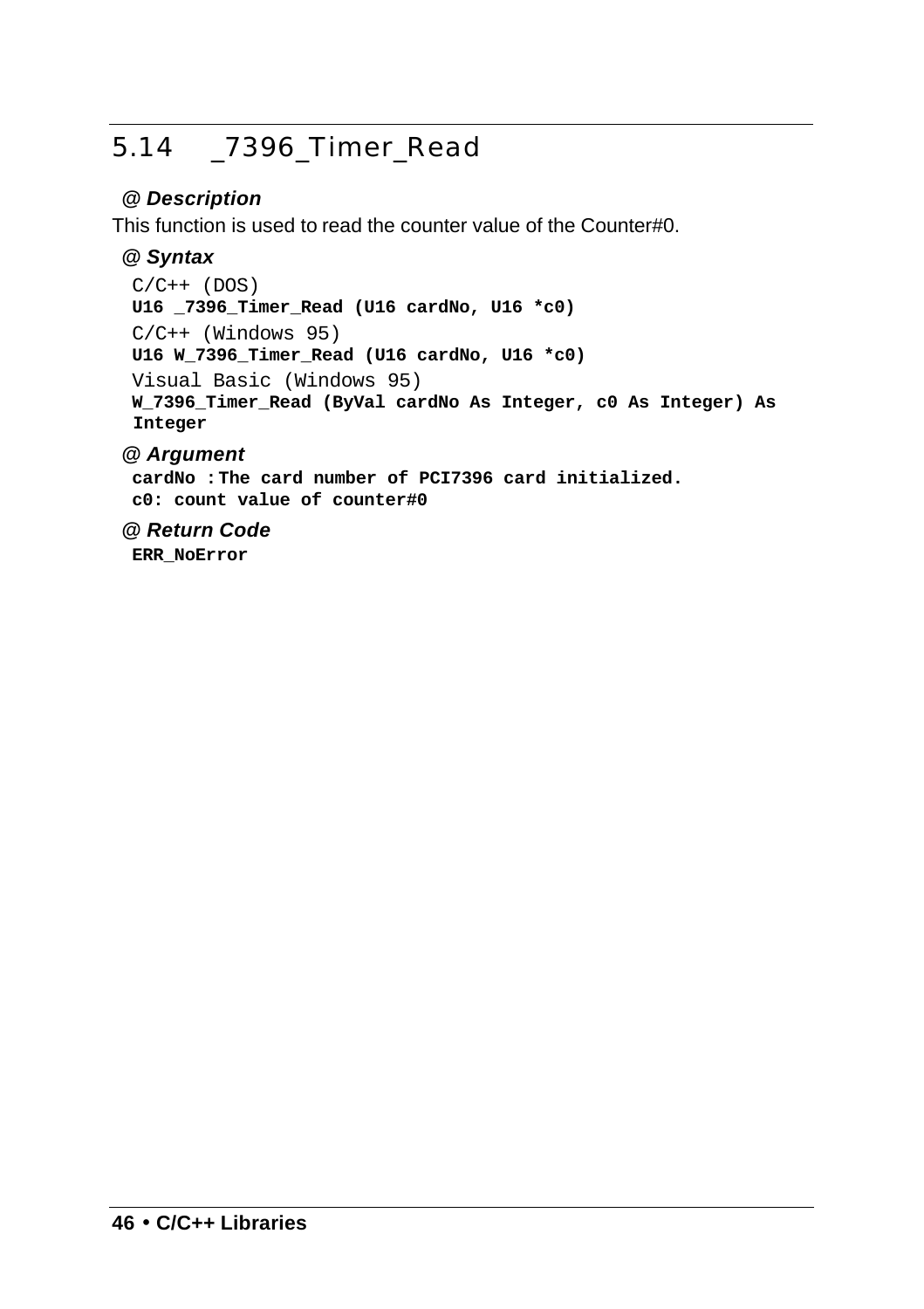# Appendix 1 DIN-96DI

### A1.1 Introductions

DIN-96DI digital input termination board features high-voltage opto-isolation on all inputs to prevent floating potential and ground loop problems from damaging your PC system. It is composed of one TB-96 base board, one TB-96DI daughter board, and one DIN socket for easy maintenance, wiring, and installation. It provides 96 channels that are accessed through a SCSI-100 connector.

## A1.2 Features

- $\triangleq$  96 Opto-Isolated digital input channels
- $\bullet$  For use with the PCI-7396
- ◆ AC or DC polarity-free digital input
- $\triangleleft$  Screw terminals for easy field wiring

# A1.3 Specifications

- $\bullet$  Numbers of channel: 96
- ◆ Opto-isolator: PC3H4
- $\bullet$  Input impedance: 4.7K Ohms
- $\bullet$  Input voltage range: 0~24VDC
- $\blacklozenge$  Threshold voltage:
	- $\cdot$  20VDC for 24V PS
	- $\cdot$  8.8VDC for 12V PS
	- 1.8VDC for 5V PS
- $\bullet$  Isolation voltage: 2,500 Vdc channel-to-ground
- ◆ Connector: 100-Pin SCSI-type connector
- $\triangle$  Dimensions: 112.7 mm x 225.0 mm
- $\triangleleft$  Operating temp.: 0° ~ 60°C
- $\triangleleft$  Storage temp.: -20° ~ 80°C
- $\blacklozenge$  Humidity: 5~95%, non-condensing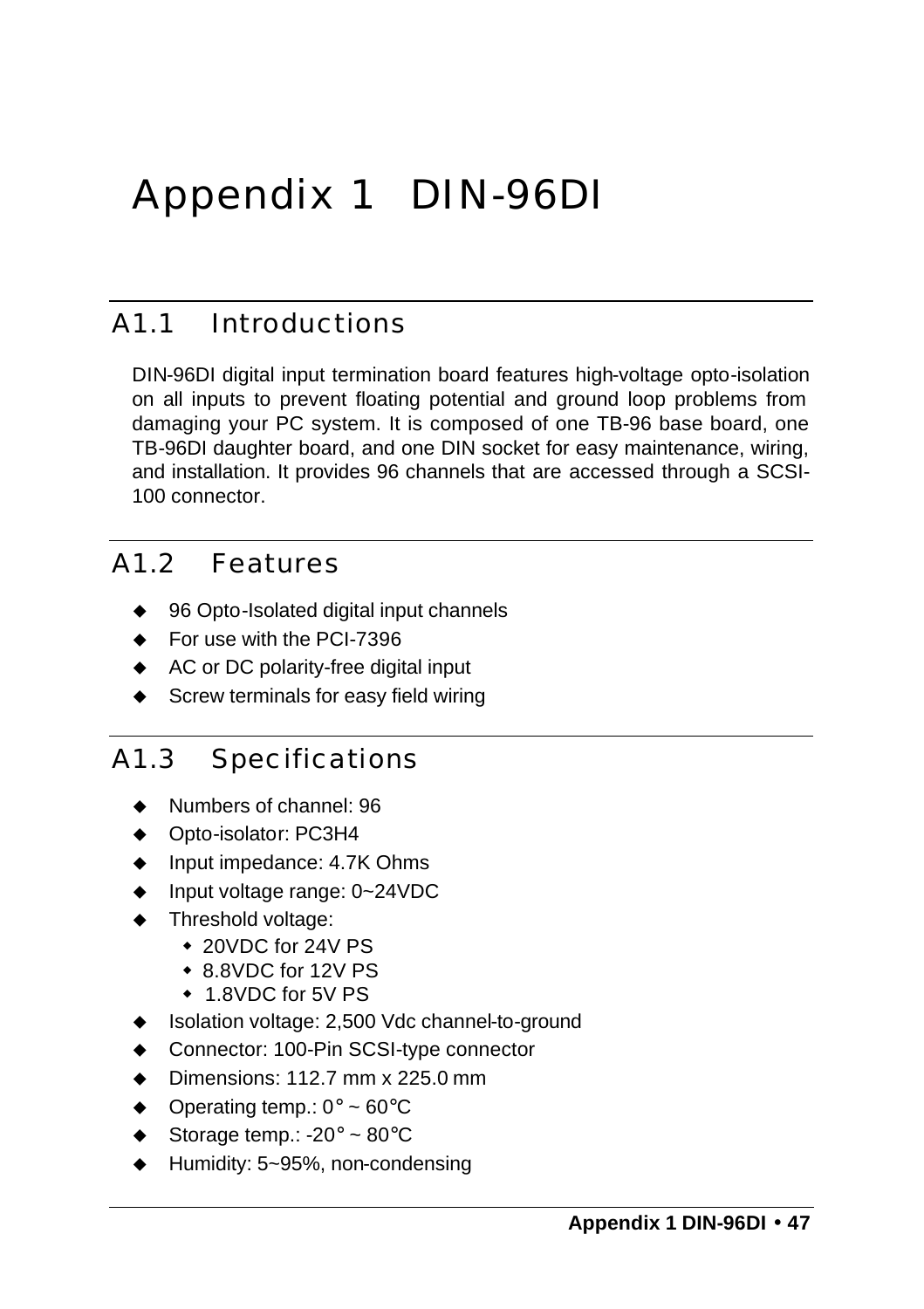- ◆ Power consumption:
	- $\bullet$  490mA(max.) for 24V PS
	- $\bullet$  250mA(max.) for 12V PS
	- $\bullet$  102mA(max.) for 5V PS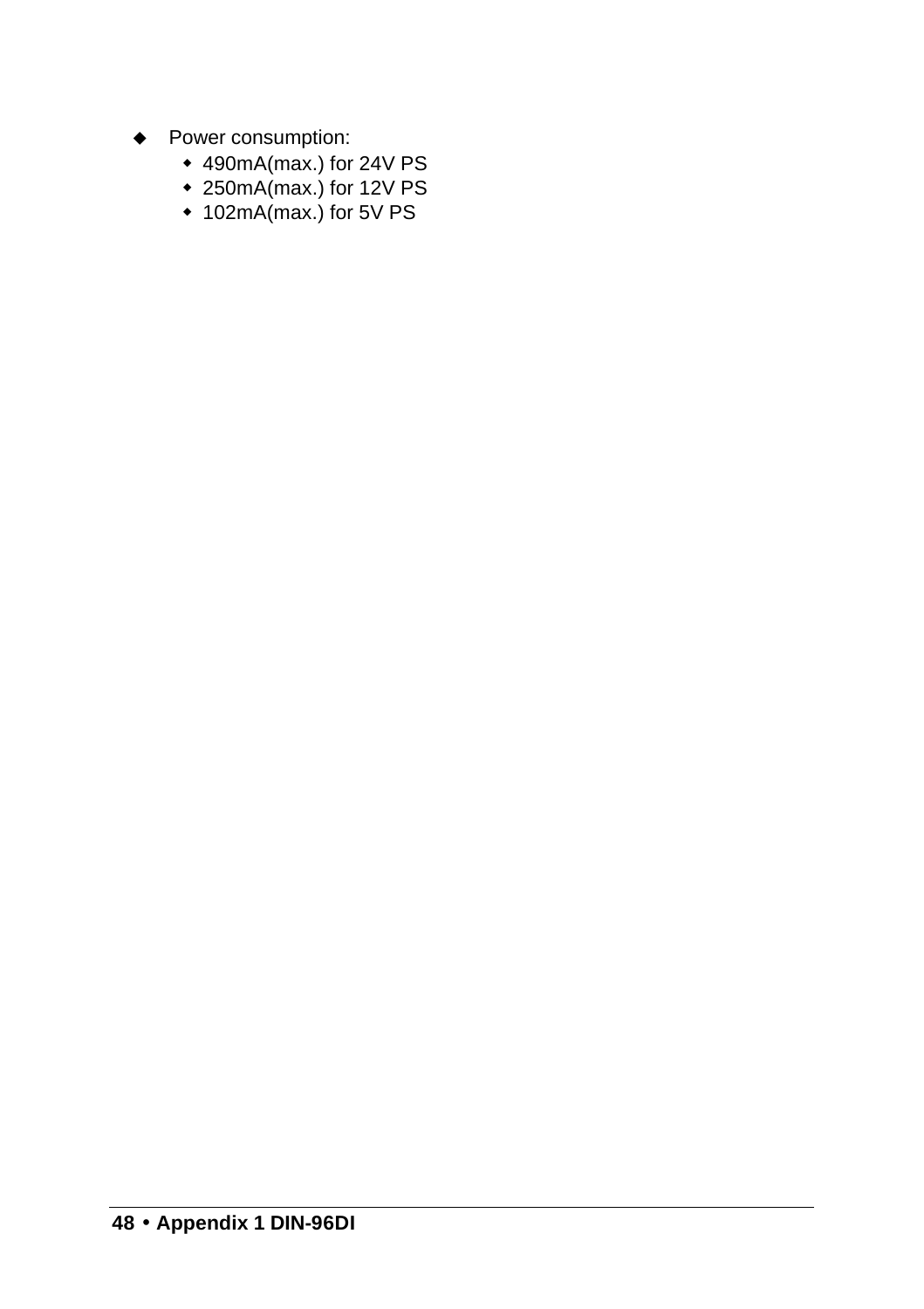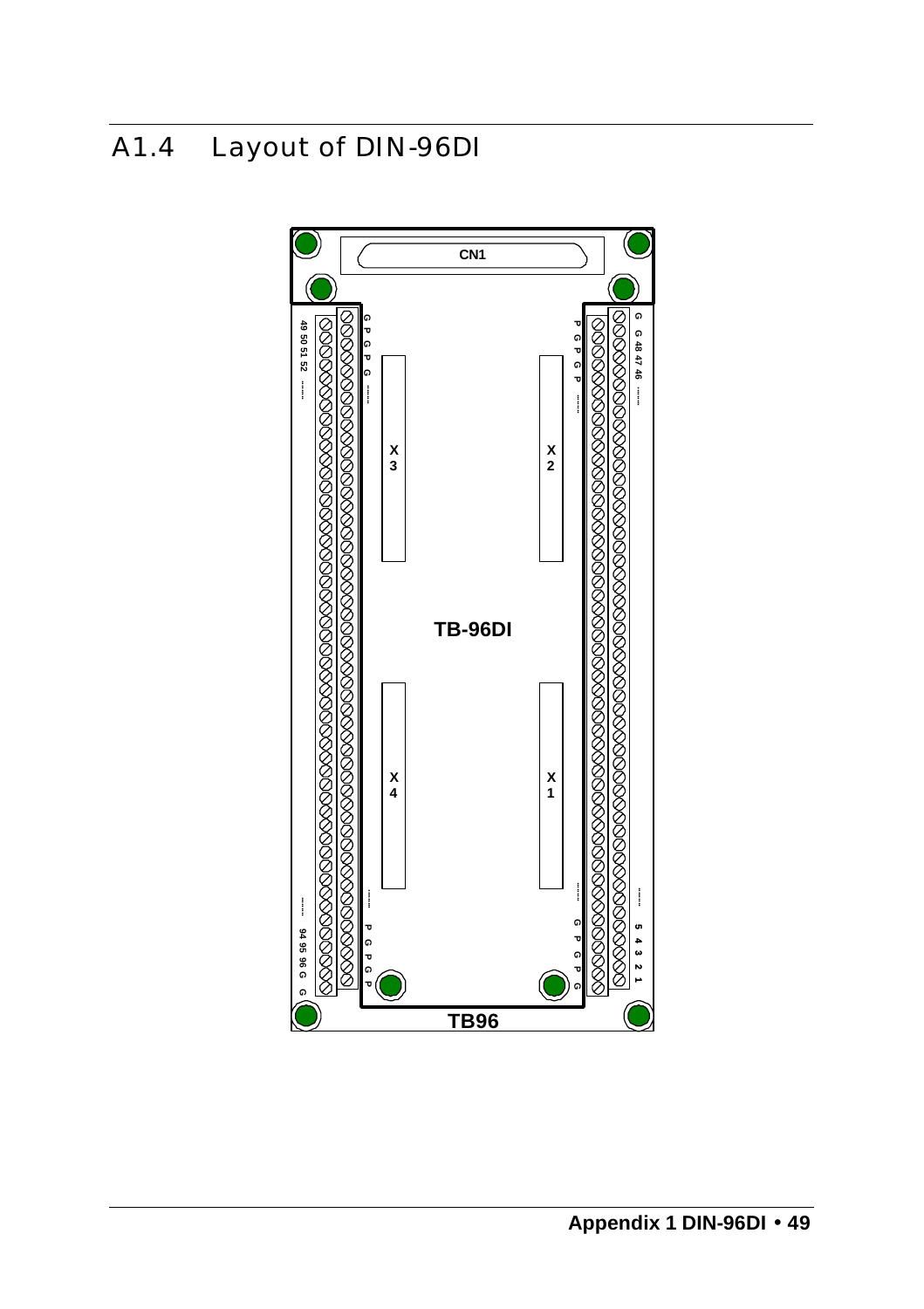Legend: CN1 : SCSI II 100 pin connector to connect PCI-7396 and DIN-96DI X1~X4: 50 pin Opto-22 connectors to connect TB96 and Tb96DI n(1~96): Input signal n G: External ground P: External power (5~24V)

# A1.5 DI Circuits and Wiring

The outputs of the opto-isolated digital input circuits are open collector transistors. PCI-7396 should provide pull-high resistors by correct jumper setting. The connection between outside signal and PCI-7396 as well as the jumper setting are shown below.



**Figure A1.1: opto-isolated input circuit**



**Figure A1.2: PCI-7396 jumper setting for DIN-96DI**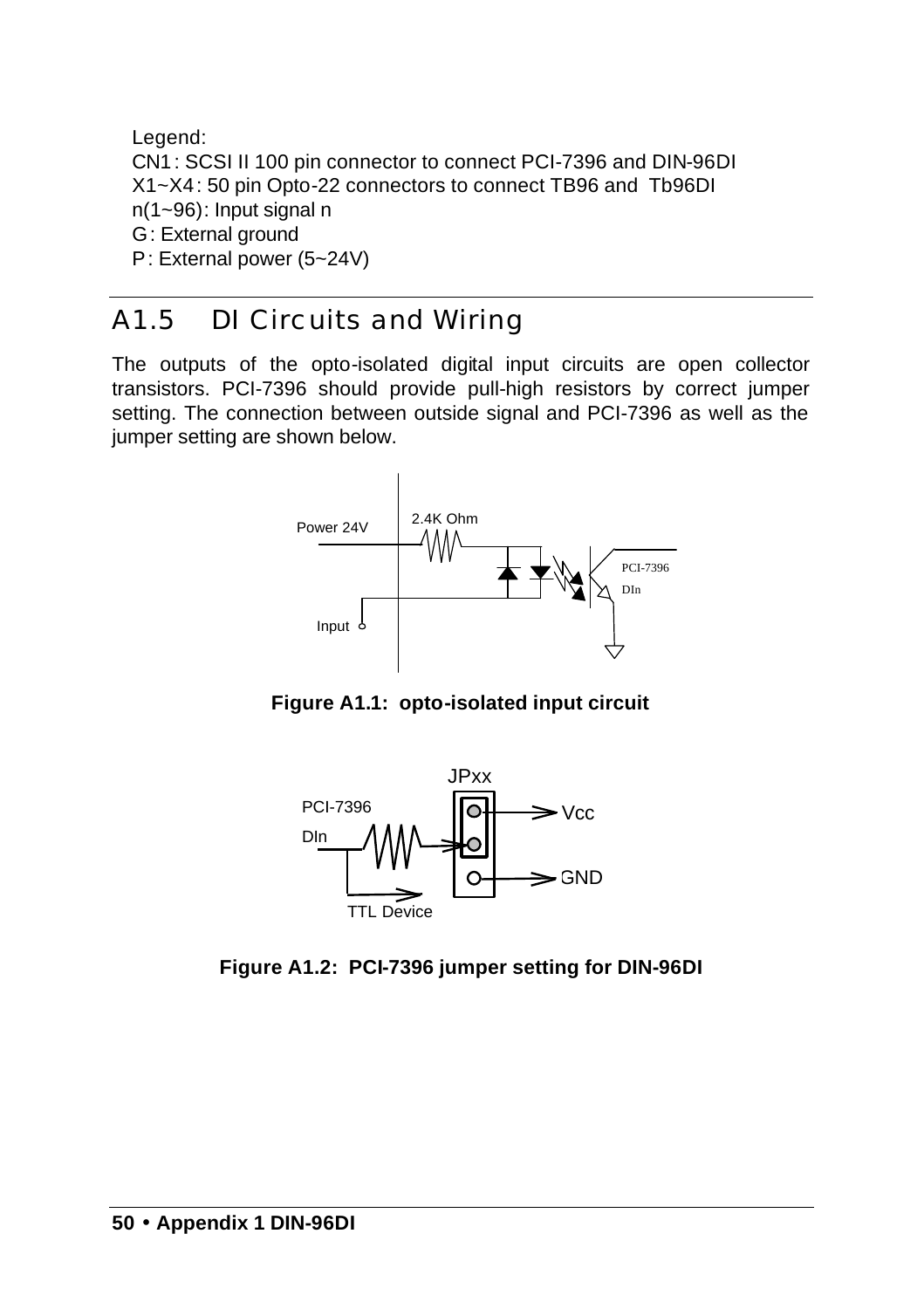# Appendix 2 DIN-96DO

### A2.1 Introductions

DIN-96DO digital output termination board features high-voltage optoisolation on all outputs to prevent floating potential and ground loop problems from damaging your PC system. It is composed of one TB-96 base board, one TB-96DO daughter board, and one DIN socket for easy maintenance, wiring, and installation. It provides 96 channels that are accessed through a SCSI-100 connector.

## A2.2 Features

- $\triangleq$  96 Opto-Isolated digital output channels
- $\bullet$  For use with the PCI-7396
- $\triangleleft$  On-board relay driver circuitry
- $\triangleleft$  Screw terminals for easy field wiring

# A2.3 Specifications

- $\bullet$  Numbers of channel: 96
- ◆ Opto-isolator: PC3H7
- $\blacklozenge$  Output type: Darlingtoin transistors, open collector up to 35Vdc
- $\bullet$  Sink current:
	- 350mA max.@ 100% duty, one of transistors device ON
	- 370mA @ duty 10% for all transistors devices ON
	- 140mA @ duty 50% for all transistors devices ON
	- 60mA @ duty 100% for all transistors devices ON
- ◆ Isolation voltage: 2500 Vrms
- $\bullet$  Dimensions: 112.7 mm x 225.0 mm
- $\triangleleft$  Operating temp.: 0° ~ 60°C
- $\triangleleft$  Storage temp.: -20° ~ 80°C
- $\blacklozenge$  Humidity: 5~95%, non-condensing
- ◆ Power consumption: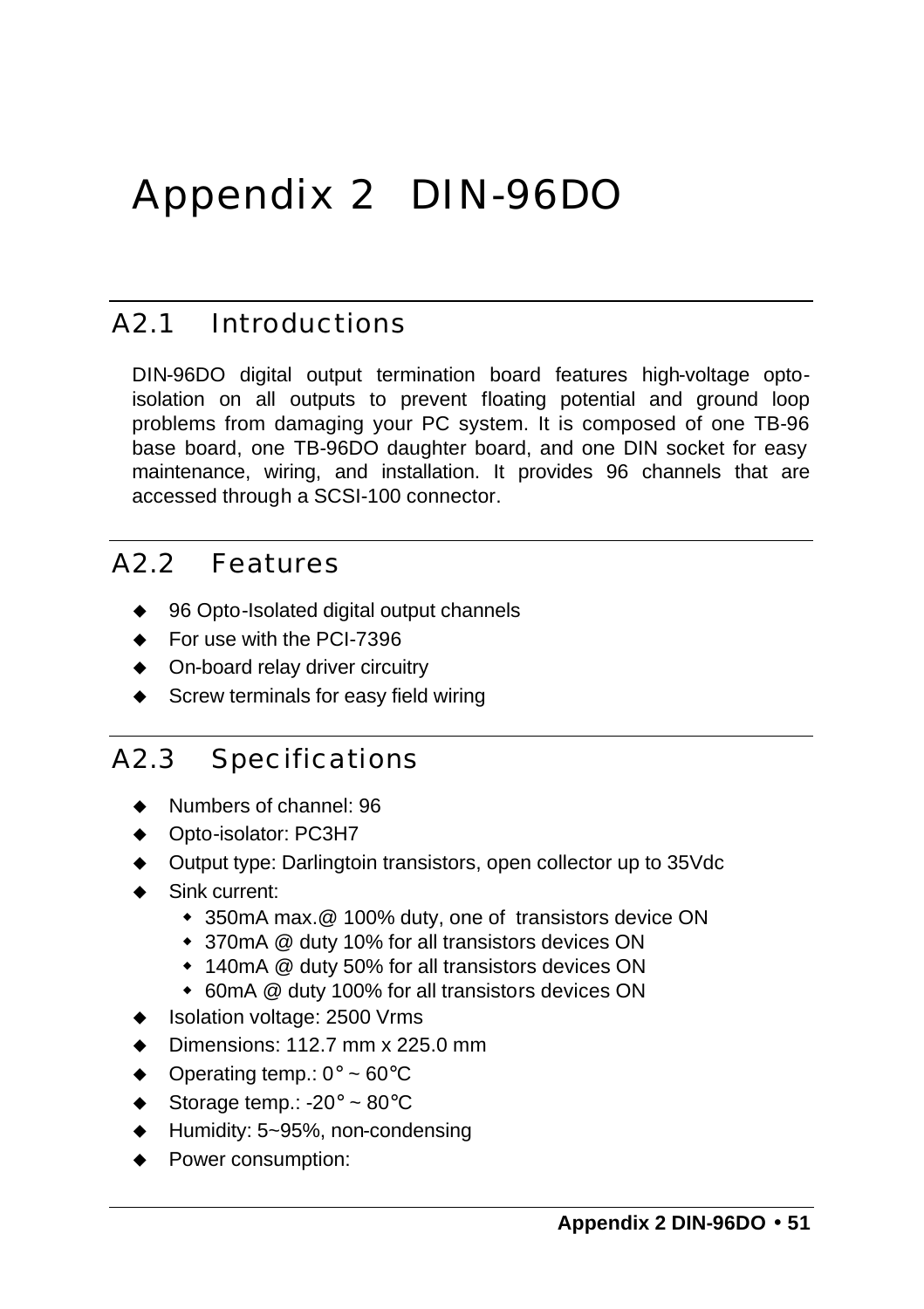- $\cdot$  4.294A(max.) for 24VPS
- $\bullet$  4.244A(max.) for 12VPS
- $\bullet$  4.215A(max.) for 12VPS
- $\bullet$  102mA(max.) from cable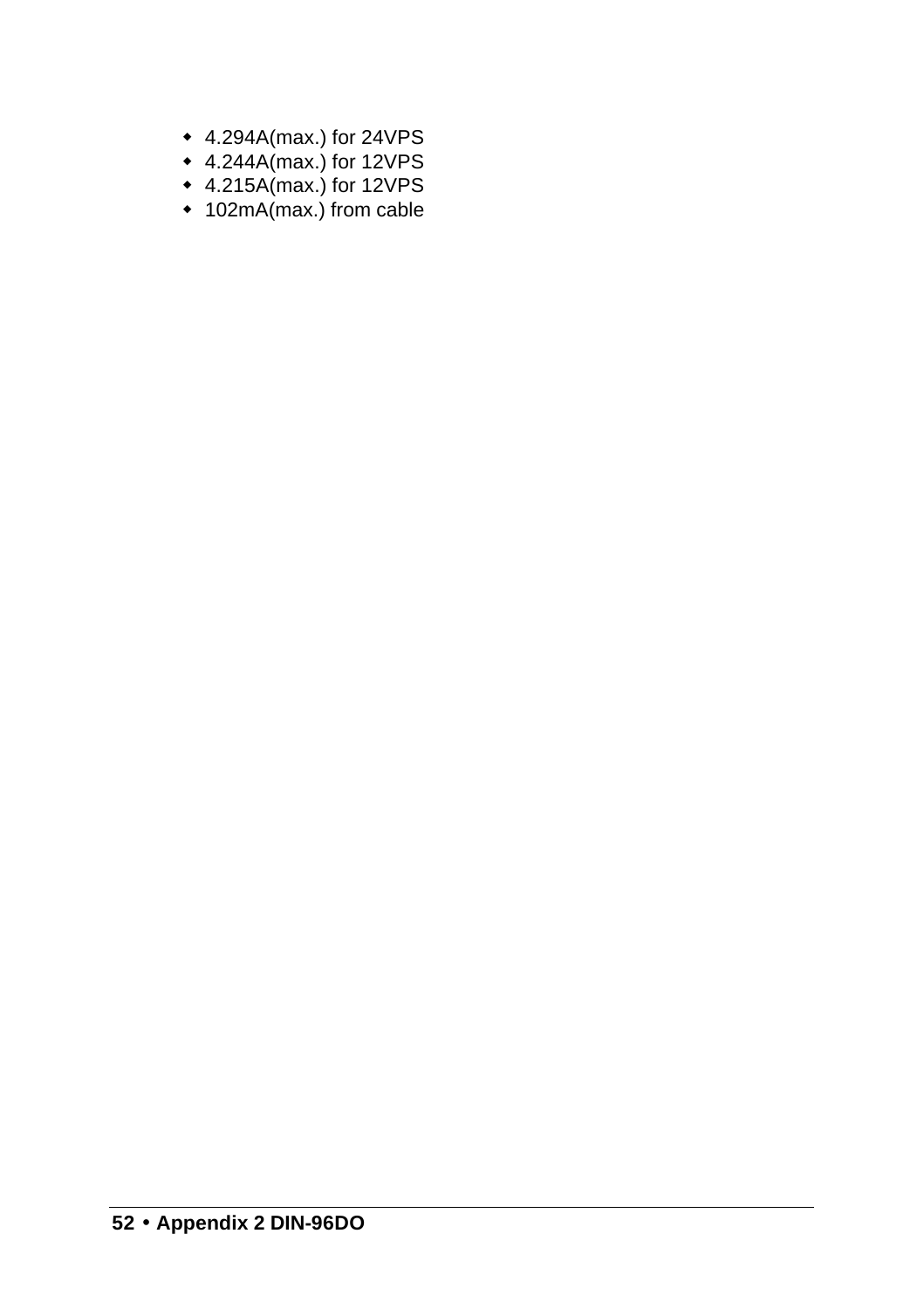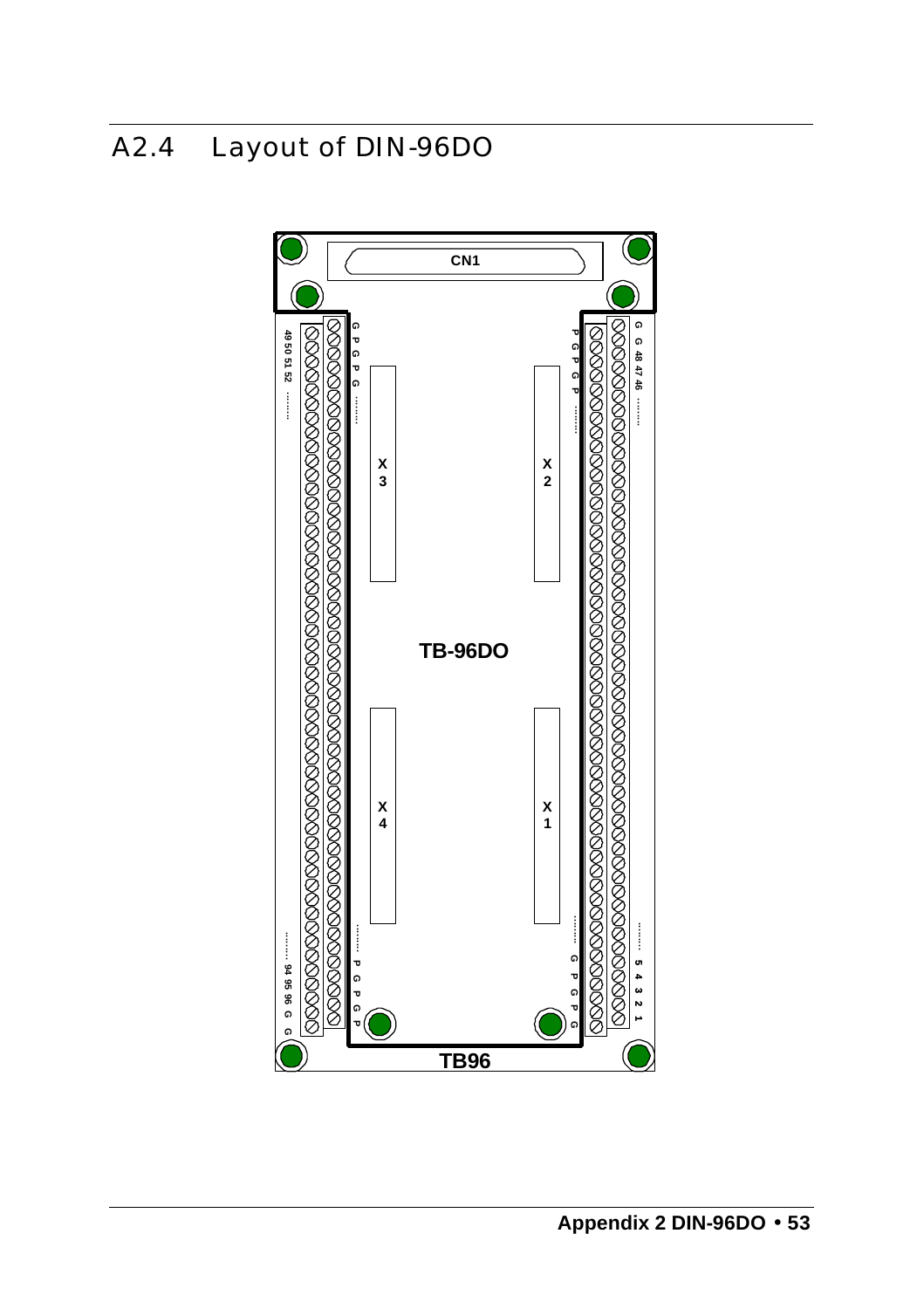Legend: CN1 : SCSI II 100 pin connector to connect PCI-7396 and DIN-96DO X1~X4: 50 pin Opto-22 connectors to connect TB96 and Tb96DO n(1~96): Output signal n G: External ground P: External power (5~24V)

# A2.5 Circuits and Wiring

The connection of isolated digital output is shown as the following diagram. The DIN-96DO need external 5~24V DC power from the POWER pin to provide the power source of the digital output circuit. The POWER pin is used as "fly-wheel" diode, which can protect the driver if the loading is inductance loading such as relay, motor or solenoid. If the loading is resistance loading such as resistor or LED, the connection to fly-wheel diode is not necessary.

Therefore, the first step for connecting the output with external device is to distinguish the type of loading. For example, if the loading is LED or resistor, you can use the following wiring diagram.



**Figure A2.1: opto-isolated output circuit for resistance loading**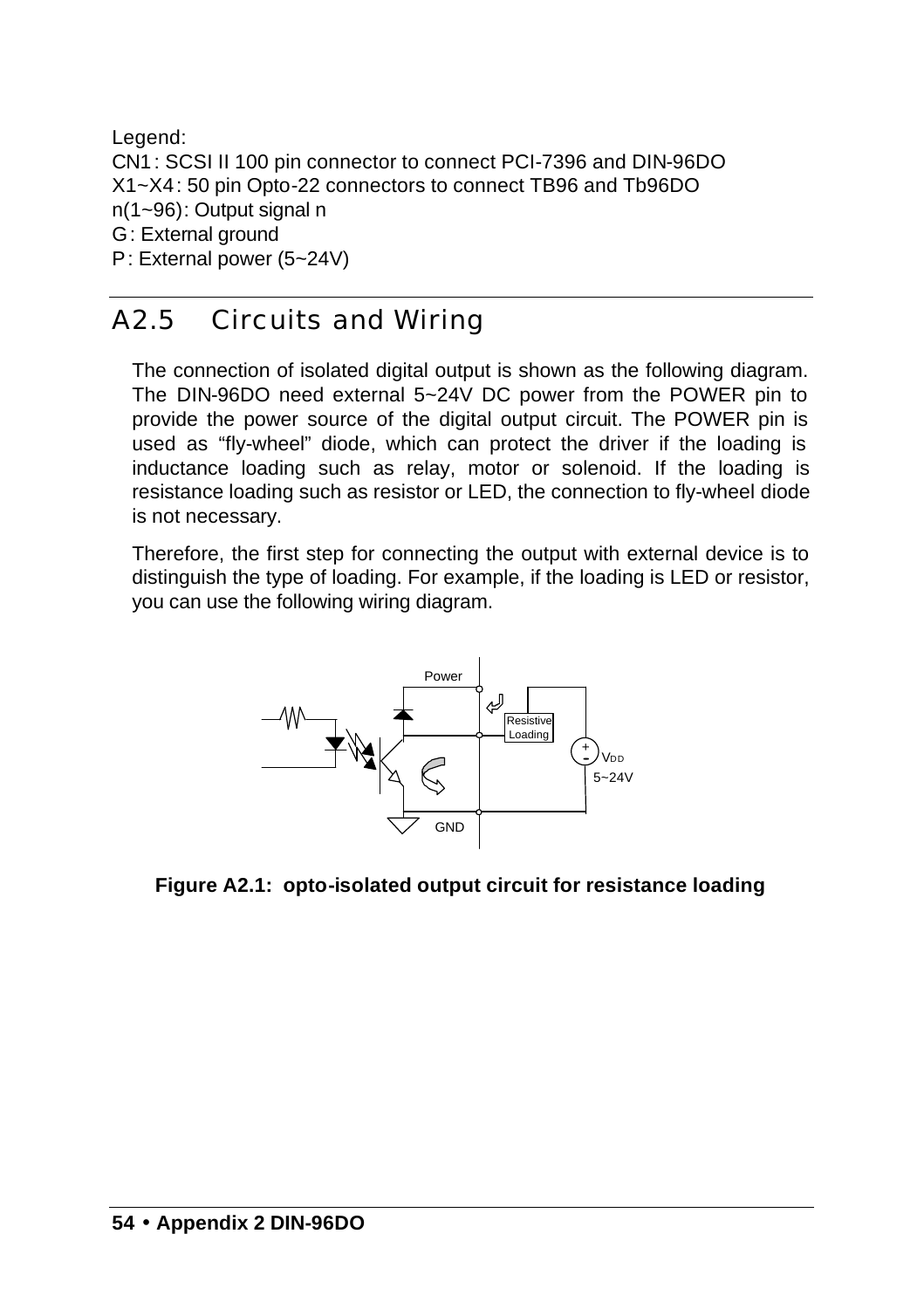If the loading is a inductance loading such as relay, you can use the following wiring diagram. The POWER must connect to the external power to form a fly-wheel current loop.



**Figure A2.2: opto-isolated output circuit for inductance loading**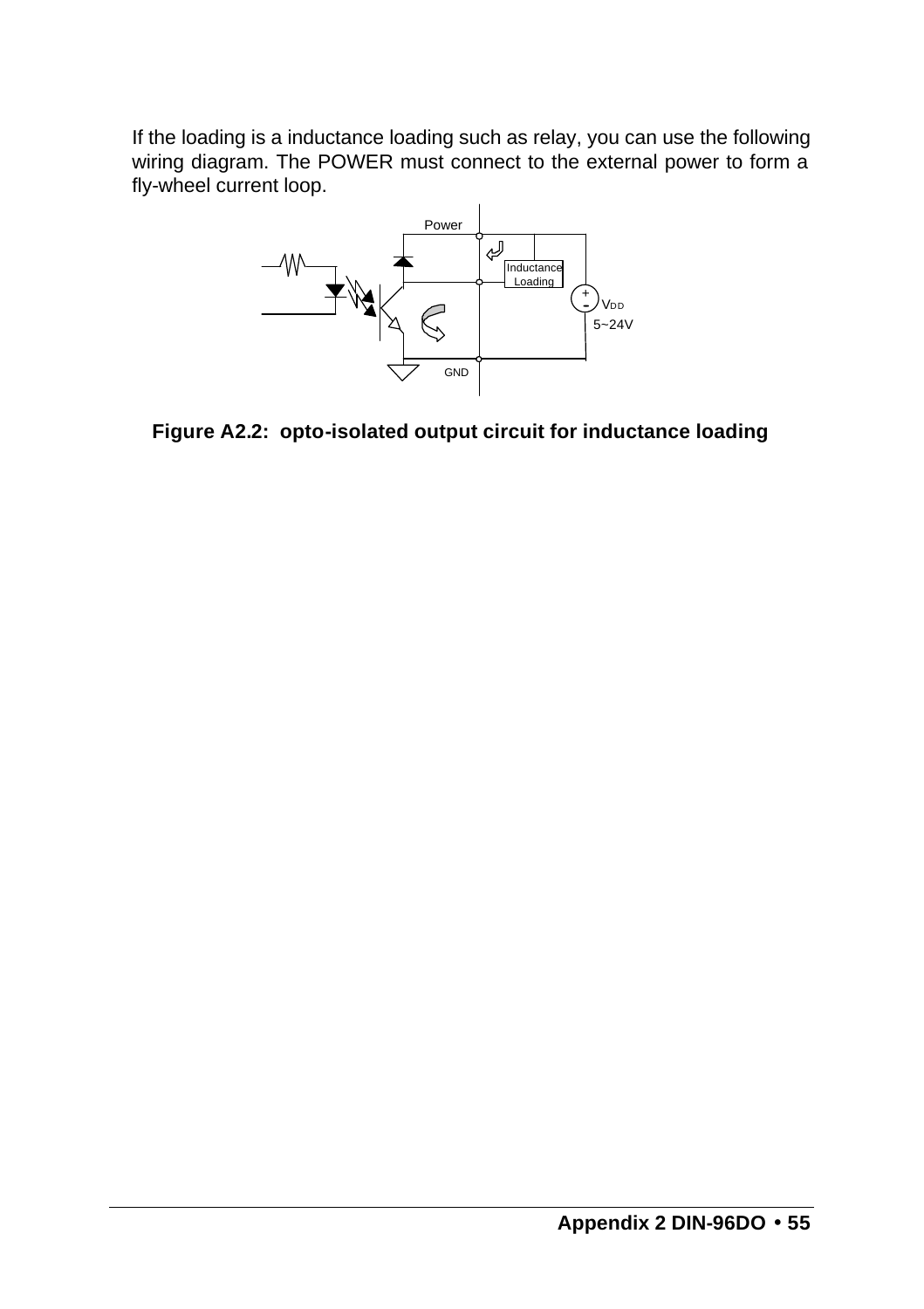# Warranty Policy

Thank you for choosing ADLINK. To understand your rights and enjoy all the after-sales services we offer, please read the following carefully.

- 1. Before using ADLINK's products, please read the user manual and follow the instructions exactly. When sending in damaged products for repair, please attach an RMA application form.
- 2. All ADLINK products come with a two-year guarantee,free of repair charge.
	- The warranty period starts from the product's shipment date from ADLINK's factory
	- Peripherals and third-party products not manufactured by ADLINK will be covered by the original manufacturers' warranty
	- End users requiring maintenance services should contact their local dealers. Local warranty conditions will depend on the local dealers3.Our repair service does not cover two-year guarantee while damages are caused by the following:
	- a. Damage caused by not following instructions on user menus.
	- b. Damage caused by carelessness on the users' part during product transportation.
	- c. Damage caused by fire, earthquakes, floods, lightening, pollution and incorrect usage of voltage transformers.
	- d. Damage caused by unsuitable storage environments with high temperatures, high humidity or volatile chemicals.
	- e. Damage caused by leakage of battery fluid when changing batteries.
	- f. Damages from improper repair by unauthorized technicians.
	- g. Products with altered and damaged serial numbers are not entitled to our service.
	- h. Other categories not protected under our guarantees.4. Customers are responsible for the fees regarding transportation of damaged products to our company or to the sales office.